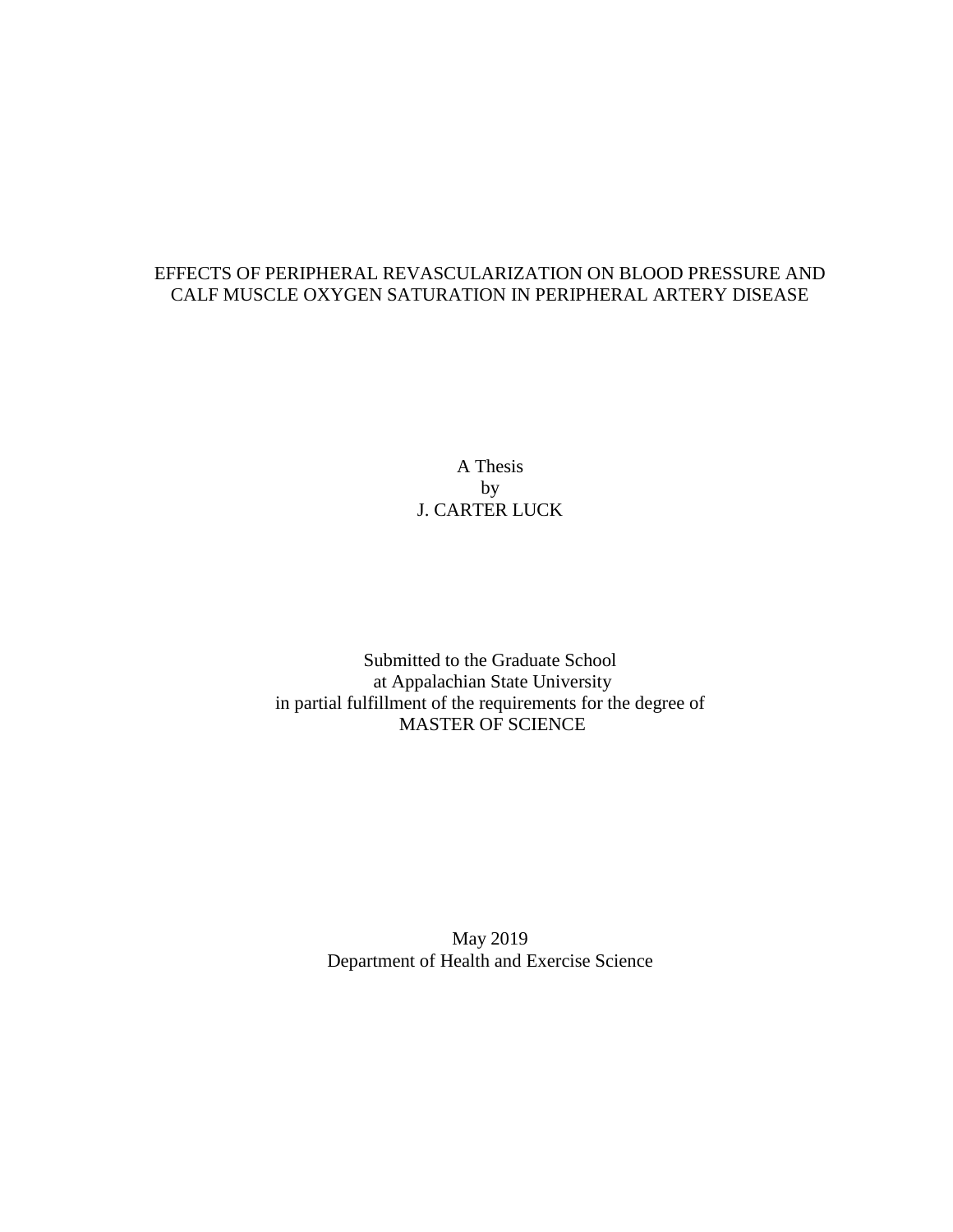## EFFECTS OF PERIPHERAL REVASCULARIZATION ON BLOOD PRESSURE AND CALF MUSCLE OXYGEN SATURATION IN PERIPHERAL ARTERY DISEASE

A Thesis by J. Carter Luck May 2019

## APPROVED BY:

Abigail L. Stickford, Ph.D. Chairperson, Thesis Committee

Lawrence I. Sinoway, M.D. Member, Thesis Committee

Kimberly S. Fasczewski, Ph.D. Member, Thesis Committee

Kelly J. Cole, Ph.D. Chairperson, Department of Health and Exercise Science

Michael J. McKenzie, Ph.D. Dean, Cratis D. Williams School of Graduate Studies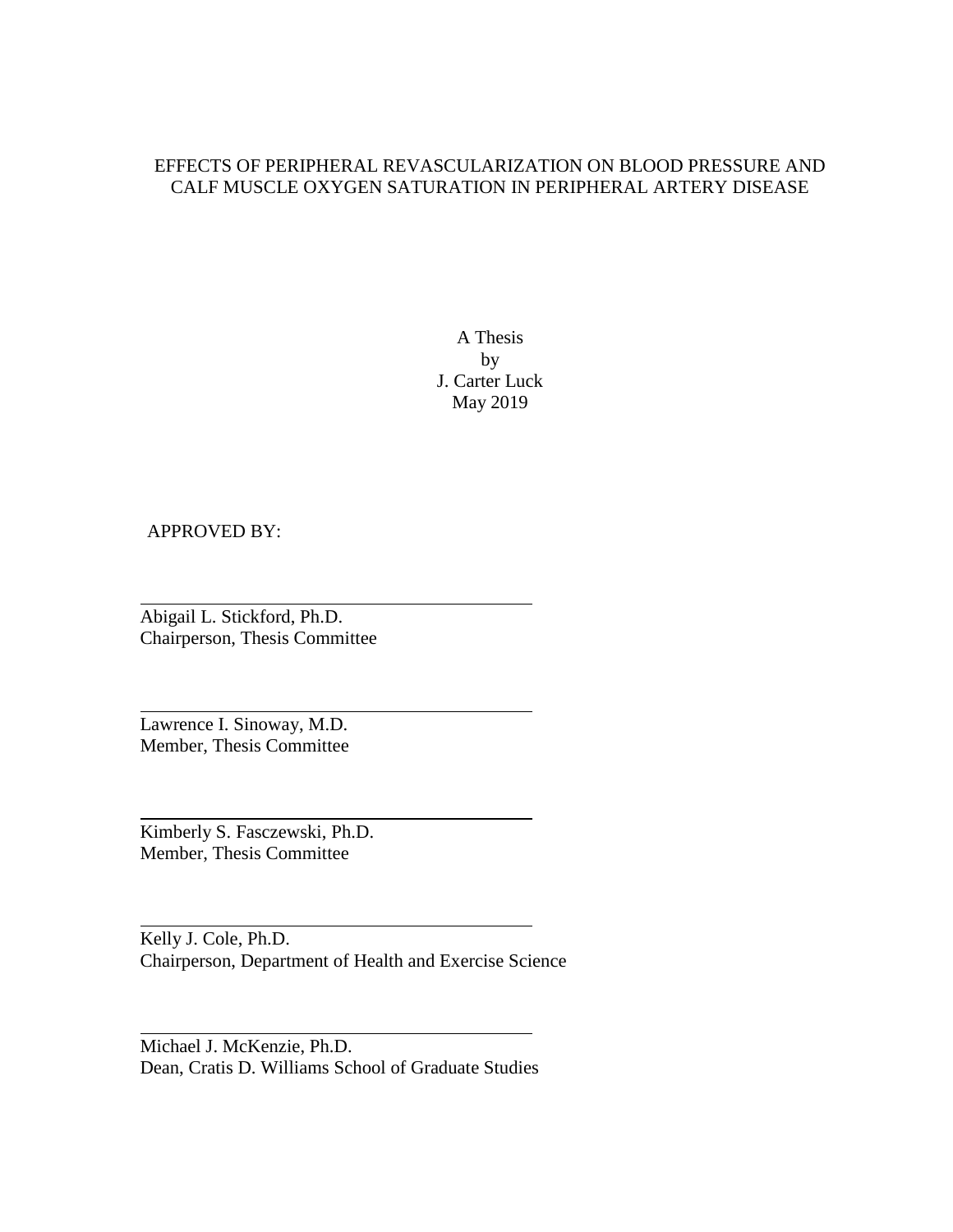Copyright by J. Carter Luck 2019 All Rights Reserved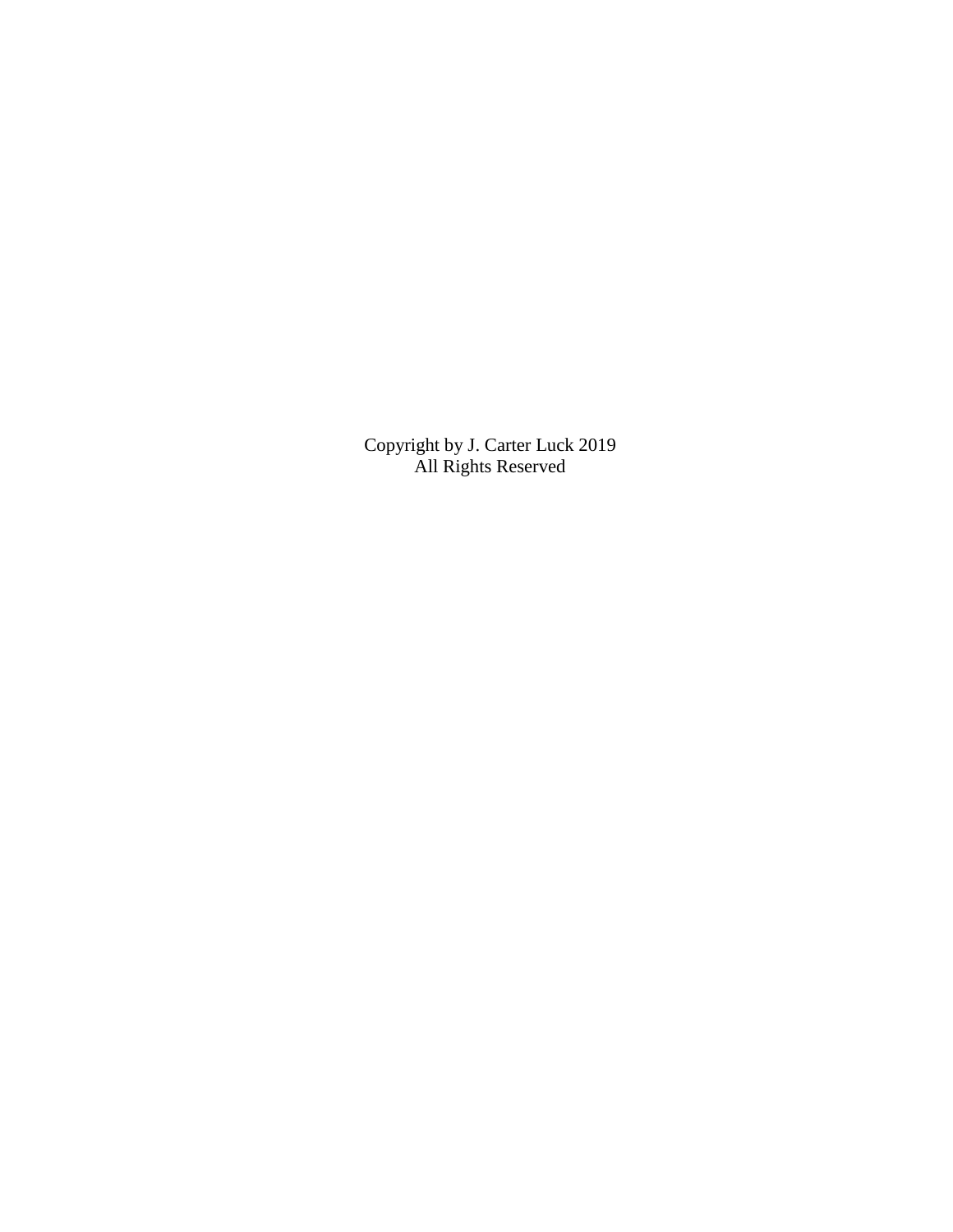#### **Abstract**

# EFFECTS OF PERIPHERAL REVASCULARIZATION ON BLOOD PRESSURE AND CALF MUSCLE OXYGEN SATURATION IN PERIPHERAL ARTERY DISEASE

J. Carter Luck B.S., Lees-McRae College M.S., Appalachian State University

Chairperson: Abigail L. Stickford, Ph.D.

Peripheral artery disease (PAD) reduces oxygen supply to exercising skeletal muscle in the lower extremity due to atherosclerotic reductions in blood flow. During exercise, a feedback mechanism sensitive to metabolic and mechanical stimuli, known as the exercise pressor reflex, serves to redistribute blood flow to active skeletal muscle. However, in individuals with PAD, there is an exaggerated exercise pressor reflex in response to lower extremity exercise thought to be caused, in part, by compromised blood flow. Endovascular and surgical revascularization procedures have been important for treating impaired limb perfusion caused by moderate to severe PAD. However, to what extent these procedures improve tissue perfusion during exercise or normalize the exercise pressor reflex remains unknown. Purpose: To examine whether revascularization reduces the exercise pressor reflex and improves skeletal muscle oxygen saturation  $(SmO<sub>2</sub>)$  measured using near-infrared spectroscopy (NIRS) in the leg during foot exercise in patients with PAD. Methods:

iv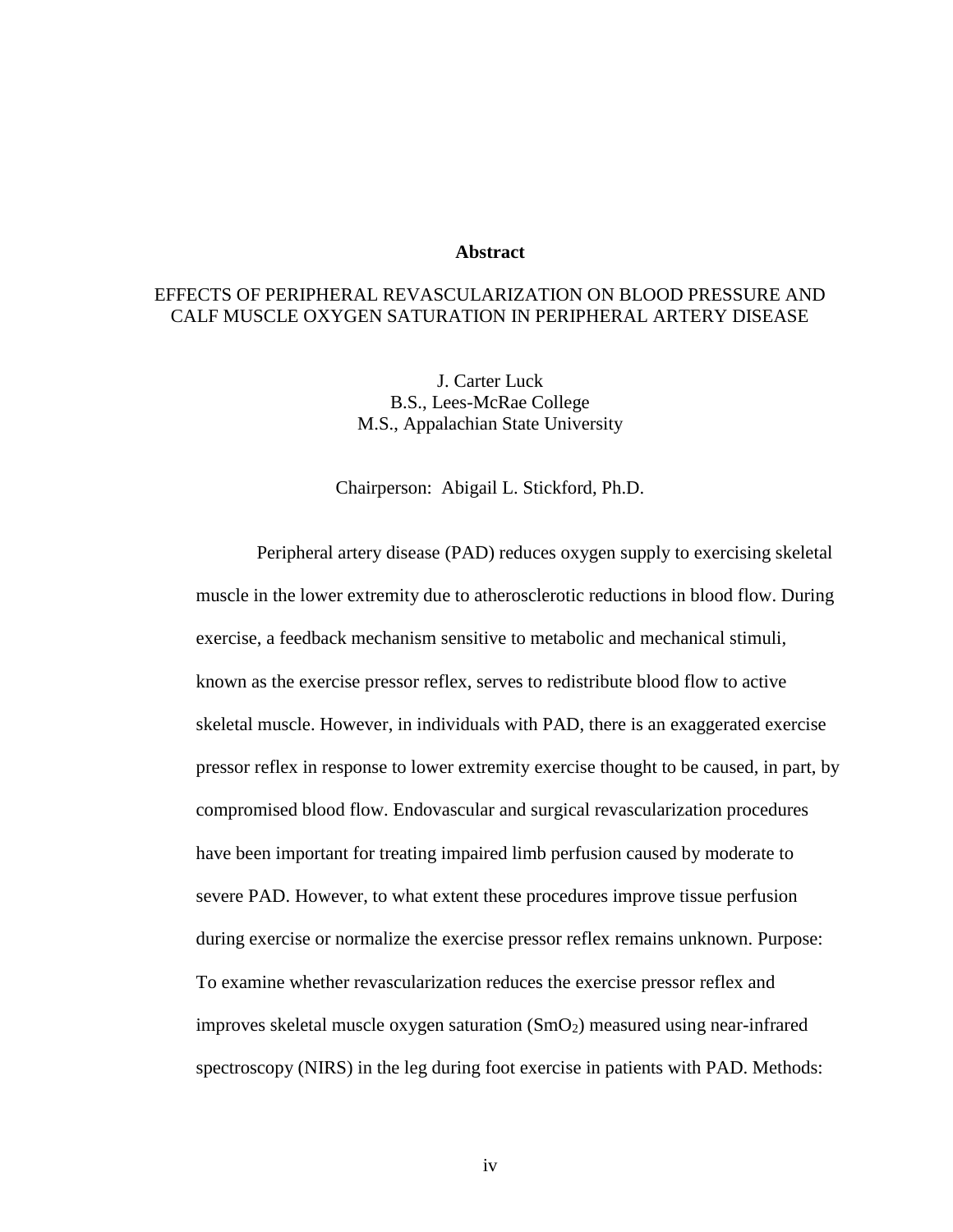Patients with symptomatic PAD  $(n = 6)$  performed incremental supine plantar flexion exercise, starting at 0.5 kg and increased by 0.5 kg every minute for up to 14 minutes, pre- and one-month post peripheral revascularization procedure. Exercise was terminated when patients self-reported moderate calf muscle pain (i.e., claudication).  $\text{SmO}_2$  was measured continuously from the anteromedial aspect of the gastrocnemius muscle belly, while heart rate and blood pressure were measured beat-by-beat. Results: Reductions in  $SmO<sub>2</sub>$  from baseline to the 1.5 kg stage were attenuated postrevascularization when compared to pre-intervention  $(-6.5 \pm 6.2\% \text{ vs. } -39.8 \pm 22.5\%$ ,  $P < .05$ ). The change in mean arterial blood pressure was reduced postrevascularization (4  $\pm$  4 mmHg vs. 16  $\pm$  12 mmHg P < .05). PAD patients exercised longer post-revascularization  $(5.8 \pm 0.4 \text{ min vs. } 4.0 \pm 1.5 \text{ min P} < .05)$ . Conclusions: These data suggest that revascularization reverses the rapid decline in  $SmO<sub>2</sub>$  during exercise, reduced the heart rate response, and may partially attenuate the blood pressure response in patients with PAD.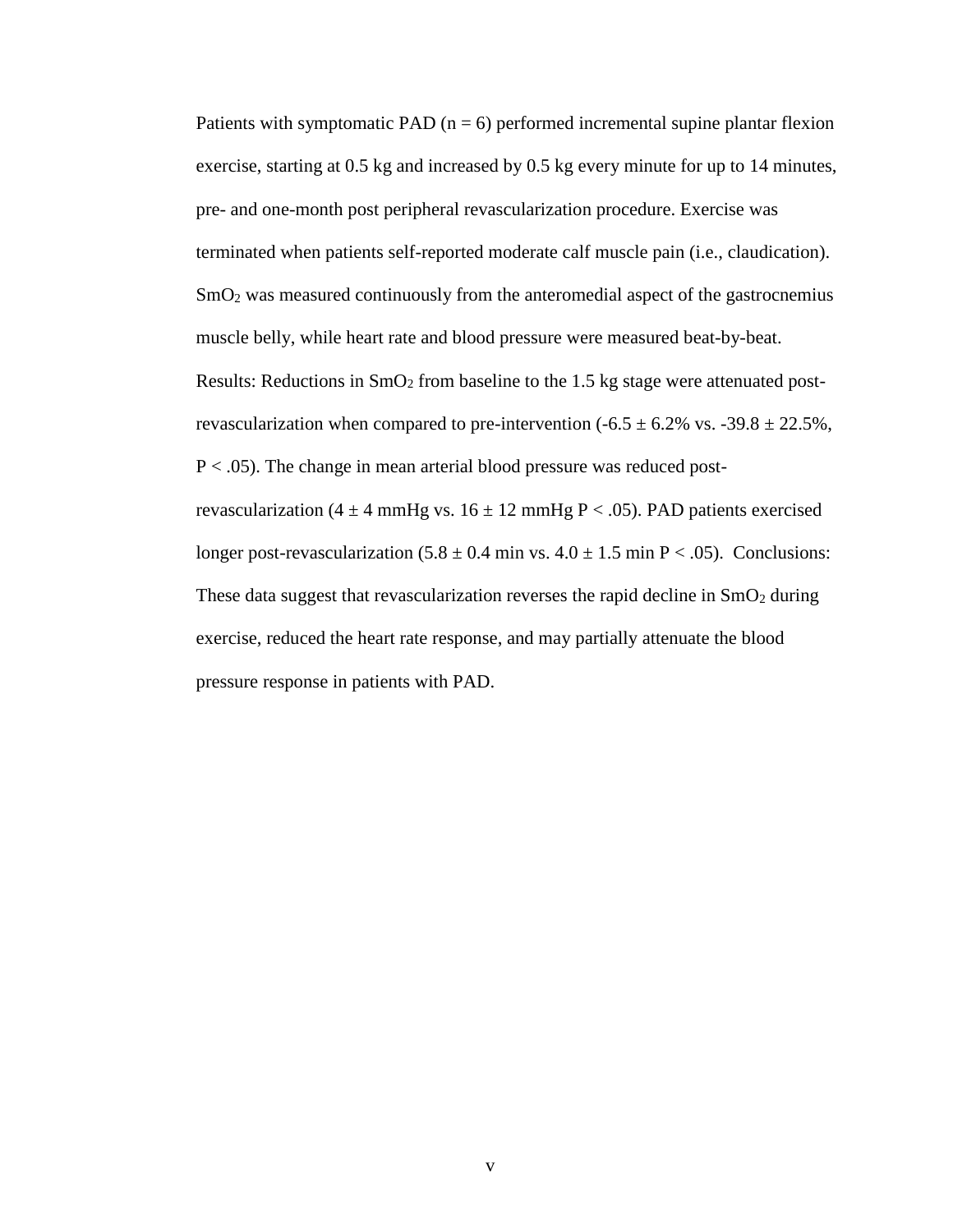#### **Acknowledgments**

I would like to thank Dr. Lawrence Sinoway for the opportunity to work in his laboratory and for his mentorship over the past four years. I would also like to thank Dr. Abigail Stickford, Dr. Kim Fasczewski, Dr. Matthew Muller, Dr. David Proctor, Dr. Danielle Jin-Kwang Kim, and Dr. Jonathon Stavres for their guidance and support throughout the process of completing this thesis. I would like to thank Cheryl Blaha, and Aimee Cauffman for their nursing assistance, Sam Pai for his technical support, Jen Stoner, and Kris Gray for their administrative support, and Annie Muller for her illustrations. Finally, for every opportunity they have provided me and their unwavering faith in me, I would like to thank my parents, Dr. Jerry Luck Jr. and Kathy Kyper, and my sister Megan Grau. This project was supported by NIH P01 HL134609 (to L. I. Sinoway) and by UL1 TR002014 (to L. I. Sinoway).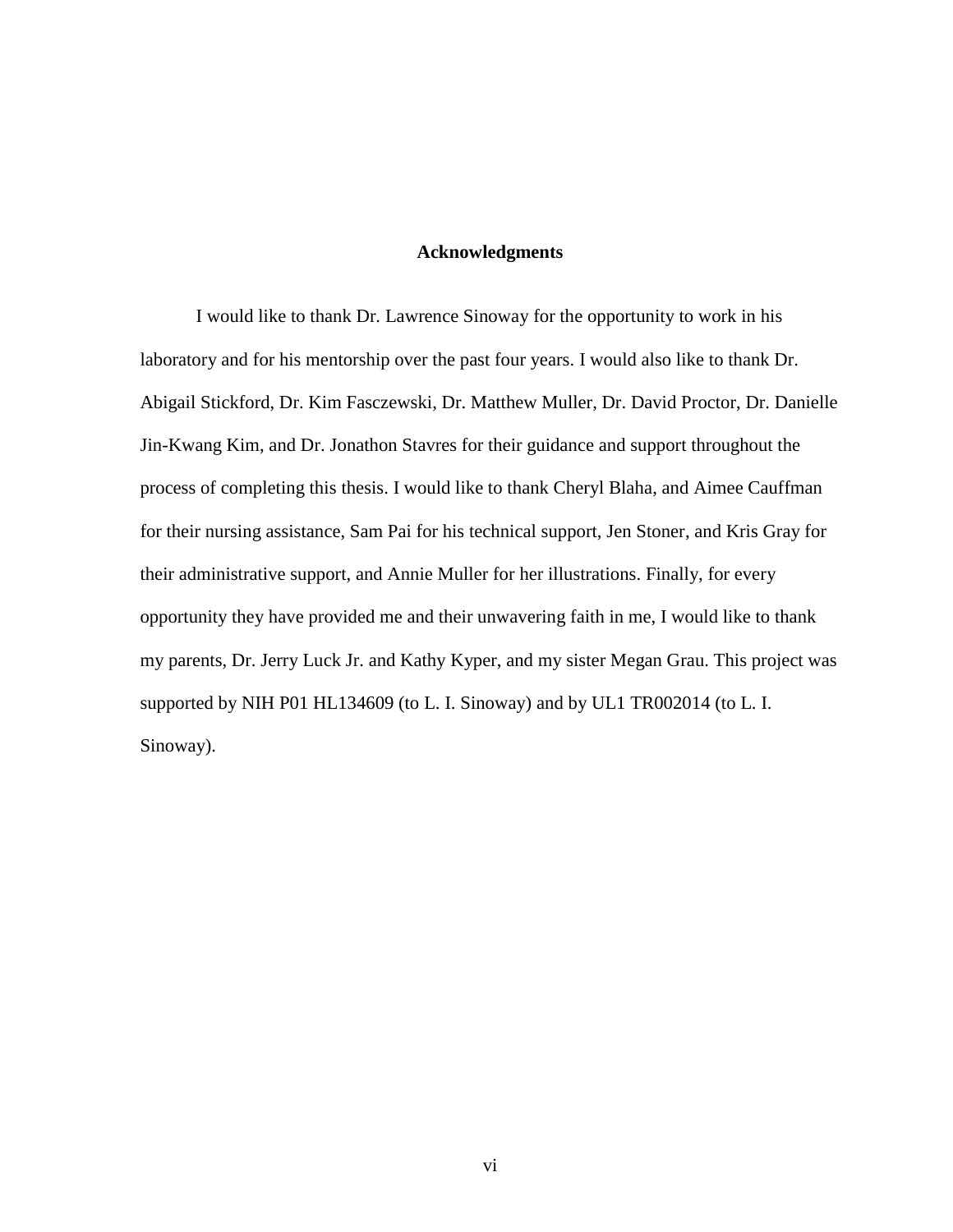# **Dedication**

I would like to dedicate this project to my late father, Dr. Jerry C. Luck Jr., who has had a tremendous impact on my fascination with the cardiovascular system and who has inspired me to want to teach these concepts to others. Thank you for being an outstanding role model, a caring father, a loving husband, and for a life dedicated to teaching and patient care. May your kind heart and clever intellect live on in the memories of the many lives that you impacted.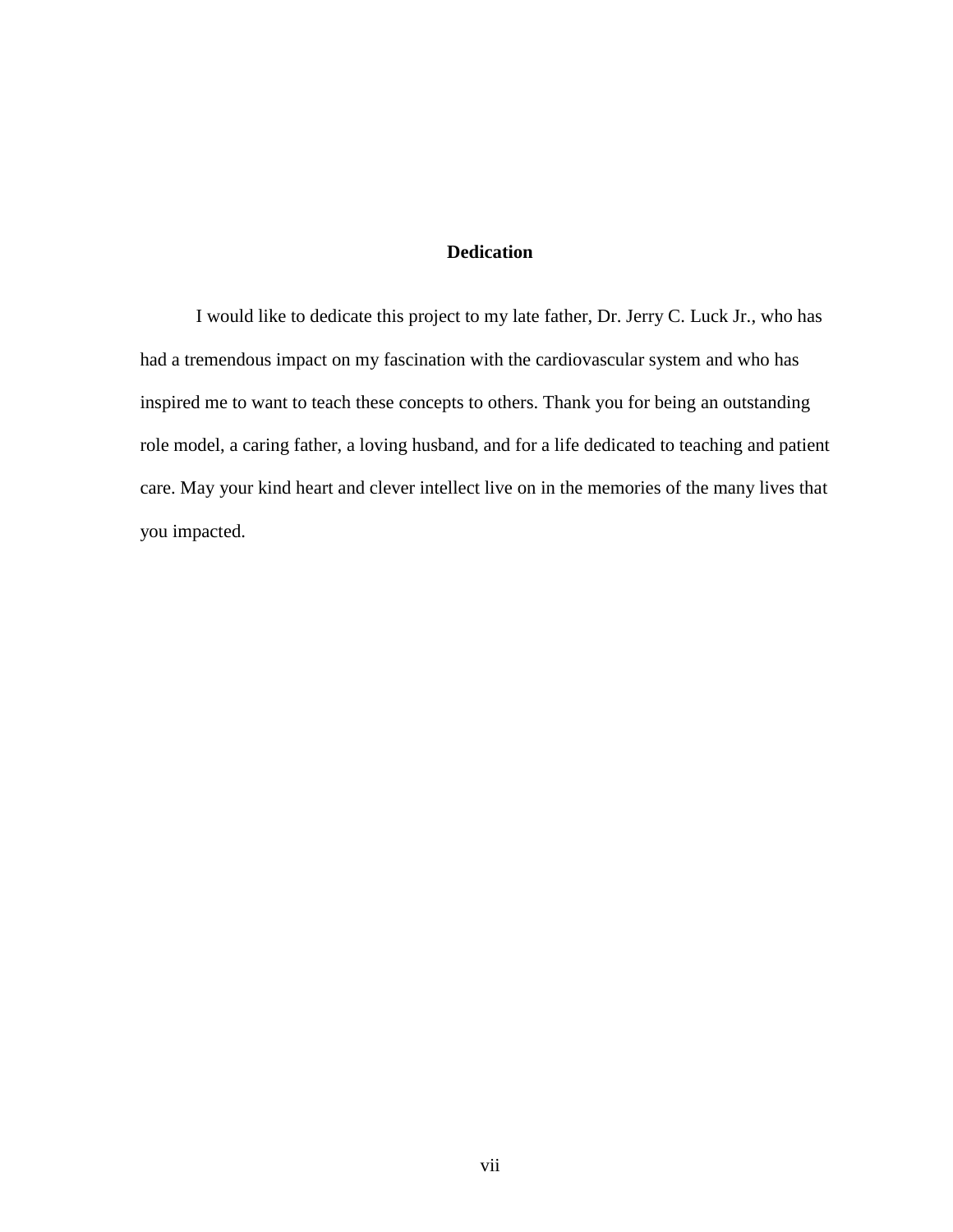# **Table of Contents**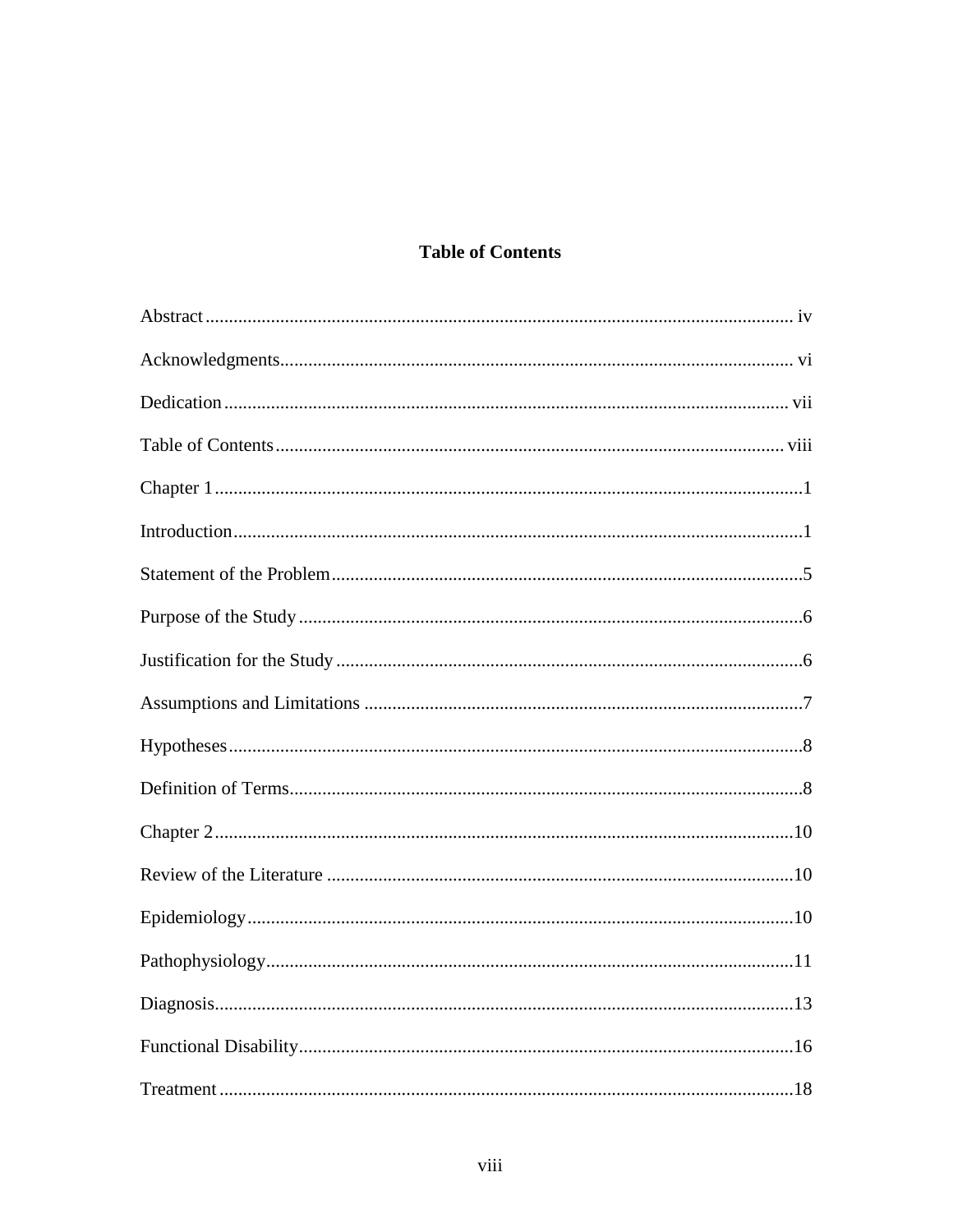| Effect of Revascularization on Skeletal Muscle Oxygen Saturation 36 |      |
|---------------------------------------------------------------------|------|
|                                                                     |      |
|                                                                     |      |
|                                                                     |      |
|                                                                     |      |
| Vita<br>.                                                           | . 68 |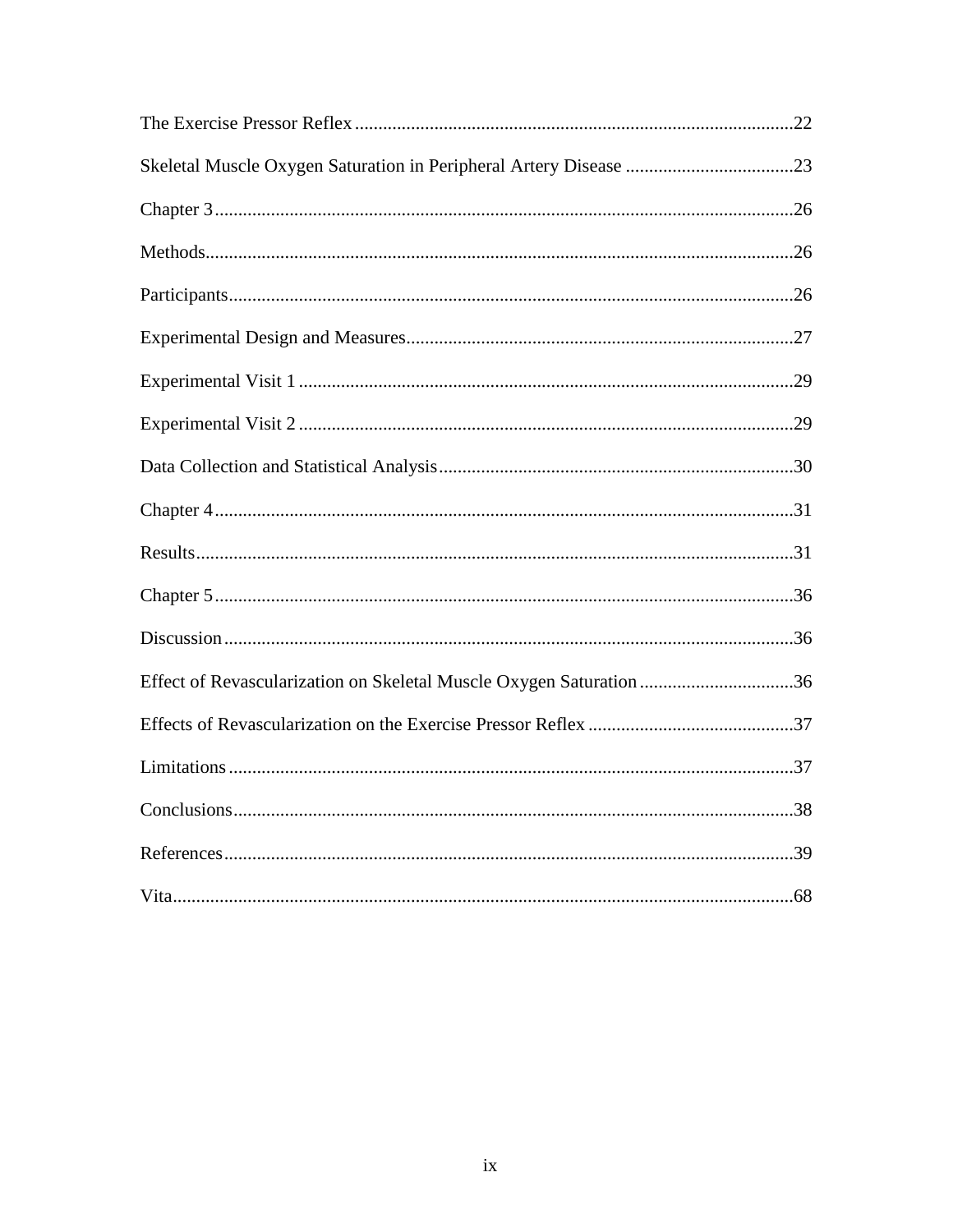#### **Chapter 1**

#### **Introduction**

Peripheral artery disease (PAD) is classically defined as atherosclerosis of large conduit arteries that supply the lower extremity (Hirsch et al., 2001). It is a chronic, progressive, and debilitating disease reported to affect nearly  $8 - 12$  million Americans (Allison et al., 2007; Falk, 2006; Hiatt et al., 2008; Hirsch et al., 2001; Selvin & Erlinger, 2004). Leg blood flow is reduced in PAD as a consequence of diseased arteries that become narrowed by plaque formation in the arterial wall. The reduction in blood flow is particularly problematic during periods when the metabolic demands of active skeletal muscle outweigh the ability of the vasculature to supply blood. As a result, PAD patients may experience localized cramping leg pain with physical exertion. Leg pain that is induced by physical activity and is alleviated with rest is termed "intermittent claudication." In many PAD patients, claudication may occur during light ambulation (i.e., walking or climbing stairs) and is associated with significant reductions in functional ability and quality of life (Hernandez et al., 2019).

Treatment options for individuals diagnosed with PAD are surprisingly few compared to other forms of cardiovascular disease. Aggressive risk factor modification (especially smoking cessation) and management of comorbidities, including hypertension, diabetes, and dyslipidemia, are appropriate for the initial management of PAD. There are few pharmacological treatments. Only two medications, cilostazol and pentoxifylline, are approved for treating claudication with cilostazol being the more effective of the two (Dawson et al., 2000). Other treatments include drugs that reduce the risk of cardiovascular events such as anti-platelets and statins. Recently, national coverage for supervised exercise therapy in patients with PAD has been approved for Medicare beneficiaries and has proven to be one of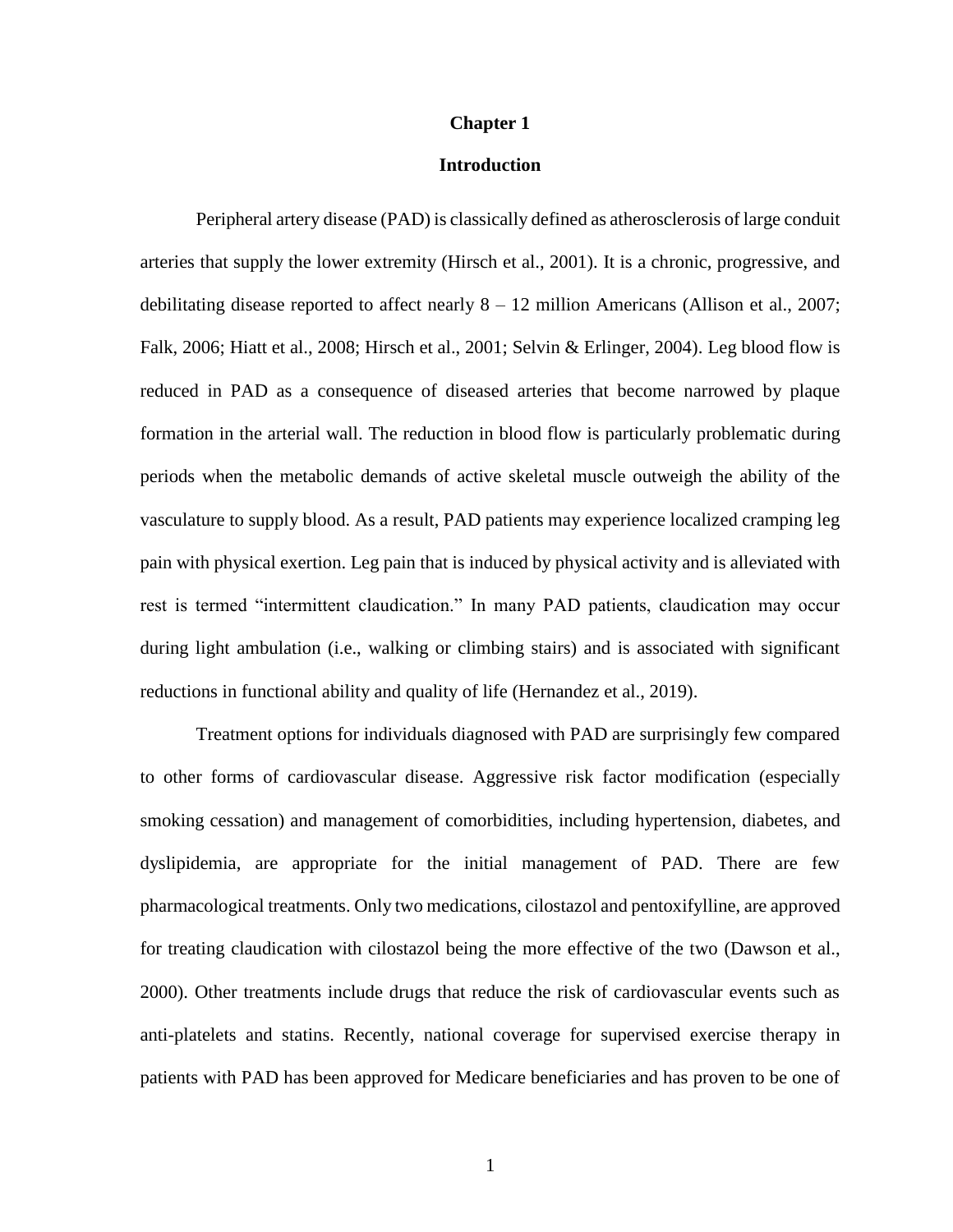the more promising treatment options in PAD management (Treat-Jacobson et al., 2019). Surgical bypass and catheter-based endovascular revascularization procedures (Figure 1) are typically reserved for patients with moderate-to-severe symptoms and functional impairments.



Figure 1. Endovascular and surgical revascularization for the treatment of peripheral artery disease.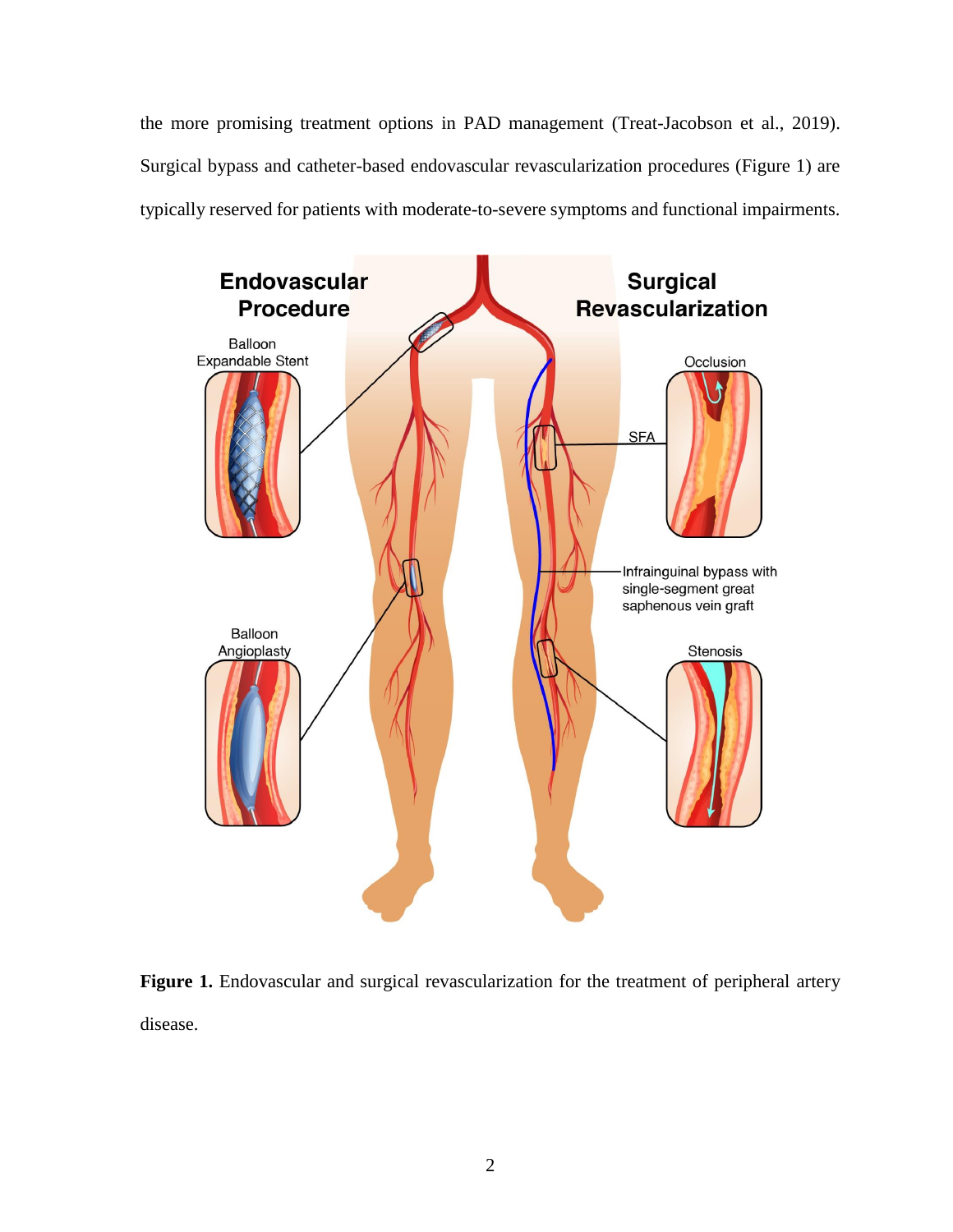Recently, peripheral revascularization procedures, that are the standard of care for the restoration of blood flow to the leg, are increasing in frequency for the treatment of symptomatic PAD (Creswell & Abelson, 2015). Between the years 1980 and 2000, Anderson and colleagues reported a 500-fold increase in all catheter-based interventions for treating peripheral atherosclerosis (P. L. Anderson et al., 2004). While the oxygen supply-demand mismatch is addressed with peripheral revascularization, the procedure does not fully normalize exercise capacity or abolish symptoms in all patients (Regensteiner, Hargarten, Rutherford, & Hiatt, 1993). However, in some individuals, revascularization could improve the cardiovascular response to exercise. It is a well-established observation that patients with PAD have an exaggerated blood pressure response to exercise when compared to healthy individuals (Baccelli et al., 1999; Bakke, Hisdal, Jorgensen, Kroese, & Stranden, 2007; Luck et al., 2017; Miller et al., 2018; Miller et al., 2017; Muller et al., 2012; Muller et al., 2015; Reggiani et al., 1999), and this relativity is associated with a greater cardiovascular disease risk (de et al., 2008). The augmented blood pressure response is likely attributed to an engagement of the exercise pressor reflex. The exercise pressor reflex is a sensory feedback mechanism, originating in the contracting skeletal muscle, that serves to modulate cardiorespiratory adjustments to meet the metabolic demands of exercise (Michelini & Stern, 2009; Mitchell, 2012). The EPR is comprised of two sensory components, specifically the muscle mechanoreflex and muscle metaboreflex (Boushel, 2010; McCloskey & Mitchell, 1972; Mitchell, Kaufman, & Iwamoto, 1983). Mechanically and chemically sensitive receptors in contracting skeletal muscle stimulate thinly myelinated group III afferents and unmyelinated group IV afferents that evoke the EPR (Kaufman, Longhurst, Rybicki, Wallach, & Mitchell, 1983; Kaufman, Rybicki, Waldrop, & Ordway, 1984). This exercise-induced increase in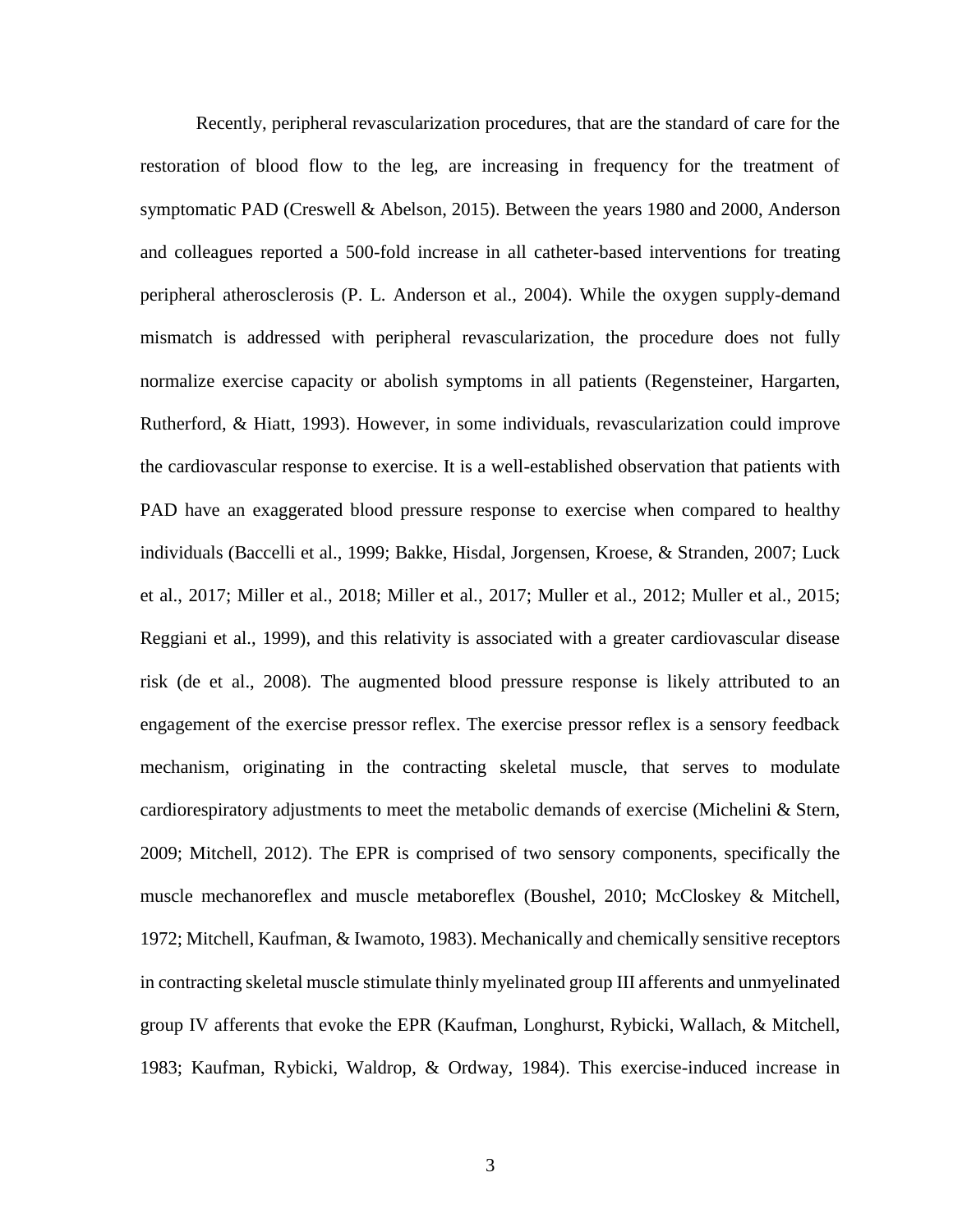sensory nerve activity stimulates cardiovascular control areas in the brainstem that increase sympathetic nerve activity and decrease parasympathetic nerve activity. This reflex is a necessary component for redirecting blood flow to active skeletal muscle. Although it has not been explicitly shown in PAD, it is unlikely that the exaggerated exercise pressor reflex is sufficient to overcome the occlusive disease during moderate to vigorous exercise (Miller et al., 2017).

As PAD is a blood flow limiting disease, it is not surprising that during exercise patients have a greater reduction in calf muscle oxygen saturation  $(SmO<sub>2</sub>)$  compared to healthy individuals (Gardner et al., 2019; Luck et al., 2017; McCully, Halber, & Posner, 1994; Miller et al., 2017). SmO<sub>2</sub> is assessed by non-invasive near-infrared spectroscopy (NIRS). NIRS is a technique that utilizes the light absorbing properties of oxygenated hemoglobin  $(O_2Hb)$ , deoxygenated hemoglobin (HHb), and myoglobin, to assess local oxygenation in a superficial skeletal muscle. Light that is emitted from the NIRS monitor penetrates skeletal muscle and is absorbed by varying concentrations of  $HbO<sub>2</sub>$  and  $HHb$ . Changes in these concentrations can be detected during exercise and quantified based on the known absorptive properties of hemoglobin (Figure 2). Exercise-induced reductions in  $SmO<sub>2</sub>$ , that are indicative of supplydemand imbalances in the microvasculature of active skeletal muscle, appear to accompany the exaggerated exercise pressor reflex in PAD (Luck et al., 2017; Miller et al., 2017). A previous study in our laboratory showed that revascularization improves the blood pressure responses to dynamic foot exercise (Miller et al., 2018). It is suspected that increased perfusion to the exercising skeletal muscle attenuates the exercise pressor reflex in PAD. However, this has not been explicitly tested. The present study is designed to evaluate whether peripheral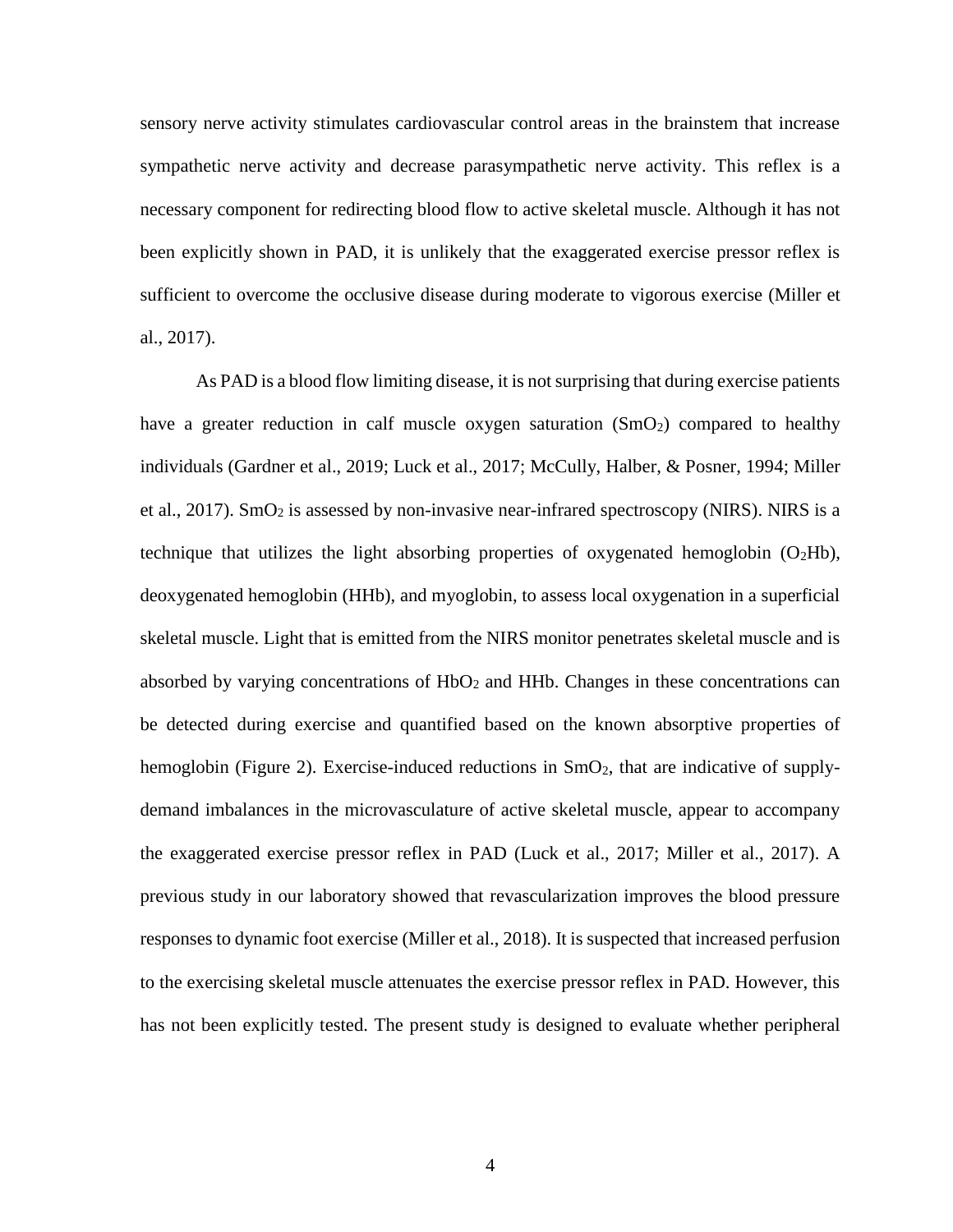revascularization (endovascular or surgical) reverses the rapid decline in active muscle  $SmO<sub>2</sub>$ during plantar flexion exercise, as well as reduce the accentuated EPR in PAD.



**Figure 2**. A basic schematic representation of a near-infrared spectroscopy (NIRS) monitor. Light is injected into a superficial skeletal muscle from a light emitting diode and is detected by a photodetector. The penetration depth is roughly one-half the distance between the light emitter and the detector. Oxygenated hemoglobin (O<sub>2</sub>Hb) and deoxygenated hemoglobin (HHb) have different light absorptive properties allowing for the measurement of muscle oxygen saturation (SmO<sub>2</sub>). SmO<sub>2</sub> is the ratio of O<sub>2</sub>Hb and total hemoglobin (tHb) expressed as a percentage.

#### **Statement of the Problem**

The problem of the study is that it remains to be fully elucidated as to what degree the restoration of blood flow (via peripheral revascularization) improves active skeletal muscle oxygenation or reduces the augmented exercise pressor reflex in PAD.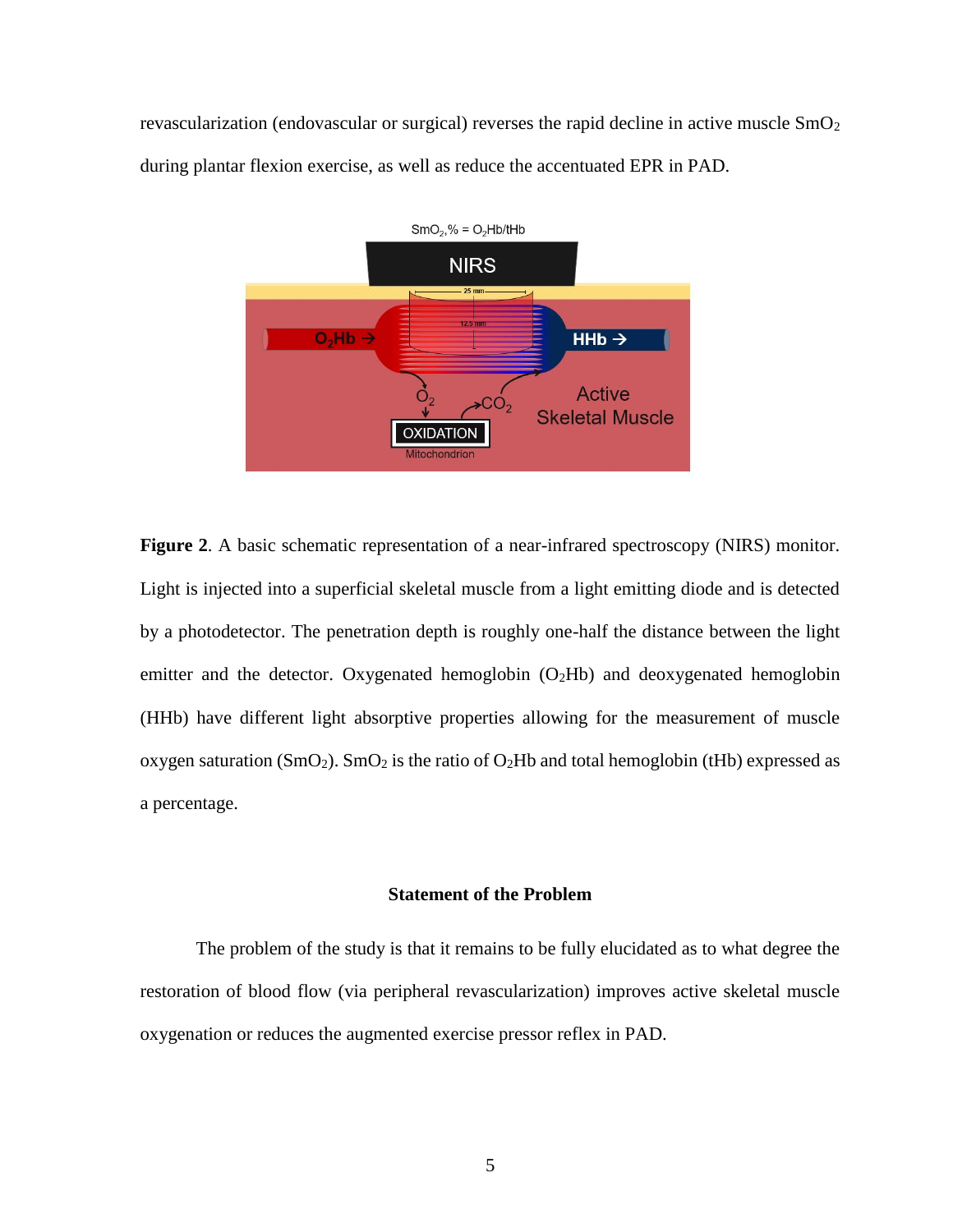#### **Purpose of the Study**

The purpose of the study is to examine whether 1.) leg revascularization increases calf muscle SmO<sup>2</sup> during foot exercise and 2.) whether the peripheral revascularization reduces the exaggerated exercise pressor reflex in patients with symptomatic PAD.

#### **Justification for the Study**

Peripheral revascularization procedures are performed to treat symptomatic PAD with the objective of improving perfusion to the tissues of the lower extremity. A procedure is considered "successful" with an improvement in the systolic ankle-to-brachial index (ABI  $>0.15$ ) (M. M. McDermott et al., 2013). An ABI  $\leq 0.90$  is indicative of occlusive disease in the arteries supplying the lower extremity, where a lower ABI value is predictive of greater severity (Gardner & Afaq, 2008). However, these procedures do not reverse atherosclerotic disease as they do not alter the underlying pathogenic mechanisms. Restenosis or recurrent occlusions are the leading complication following peripheral revascularization (de Donato et al., 2017; Setacci et al., 2012) and symptoms may persist in many patients (T. W. Rooke et al., 2011). While emerging research indicates that the pathophysiology of PAD is far more complex than simply reductions in blood flow (Stewart, Hiatt, Regensteiner, & Hirsch, 2002), it is the general consensus that the chronic occlusive disease initiates abnormalities in the skeletal muscle. Recent work has shown that restoring blood flow via revascularization may slow the progression of fibrosis and scarring in the skeletal muscle (Ha et al., 2016). However, it is not fully understood why some patients continue to experience symptoms following these endovascular and surgical interventions that improve or sometimes normalize the ABI. It is also important to note that while walking ability tends to improve following revascularization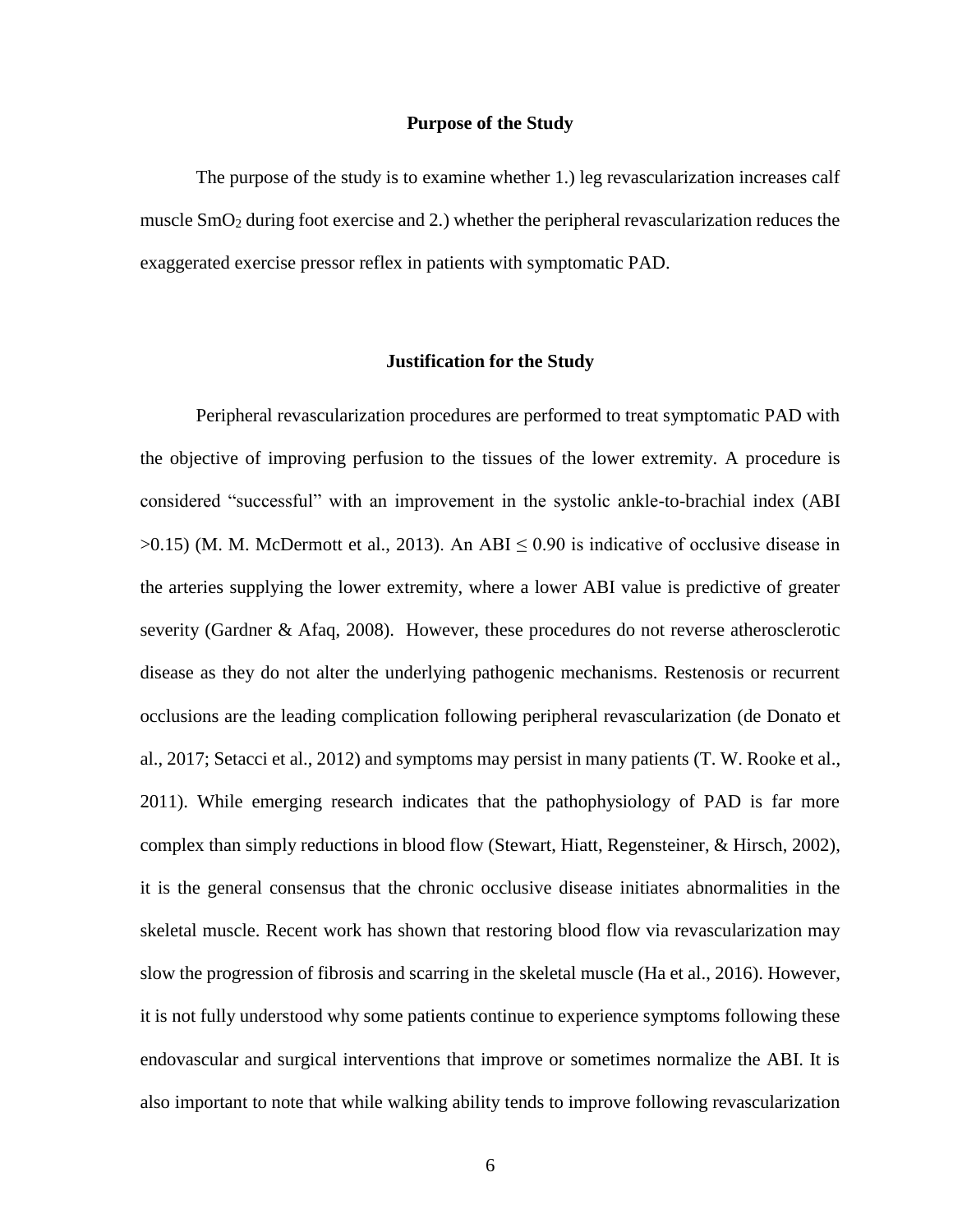(Fakhry, Spronk, van der Laan, & et al., 2015), functionality certainly is not restored to normal levels in most patients.

Mismatches in  $O_2$  supply and demand compromise oxidative metabolism in active skeletal muscle and can be easily and noninvasively monitored using near-infrared spectroscopy (NIRS). NIRS has been previously used to measure oxygenation responses within exercising leg muscles in PAD patients (Bauer, Brass, Barstow, & Hiatt, 2007; Beckitt, Day, Morgan, & Lamont, 2012; Luck et al., 2017; McCully et al., 1994; McCully, Landsberg, Suarez, Hofmann, & Posner, 1997). Previous studies have shown that reductions in active muscle SmO<sup>2</sup> are greater in patients with PAD (Bauer et al., 2007; Bauer, Brass, & Hiatt, 2004; Luck et al., 2017; Miller et al., 2017). Recent work in our lab has shown that the blood pressure response to exercise is attenuated one-month post revascularization (Miller et al., 2018). However, to what extent the altered blood pressure response is associated with improvements in SmO<sub>2</sub> remains unclear.

#### **Assumptions and Limitations**

Interpretations of the results from the present study considered the following assumptions and limitations:

- 1. There was no control group.
- 2. The physiological calibration for the NIRS device could not be performed because it could potentially compromise the integrity of the implanted stent in the leg; thus, comparing the absolute values to other NIRS devices is not recommended.
- 3. The changes in patient's medications (i.e., the addition of anti-platelet therapies to reduce cardiovascular events) may have influenced these results.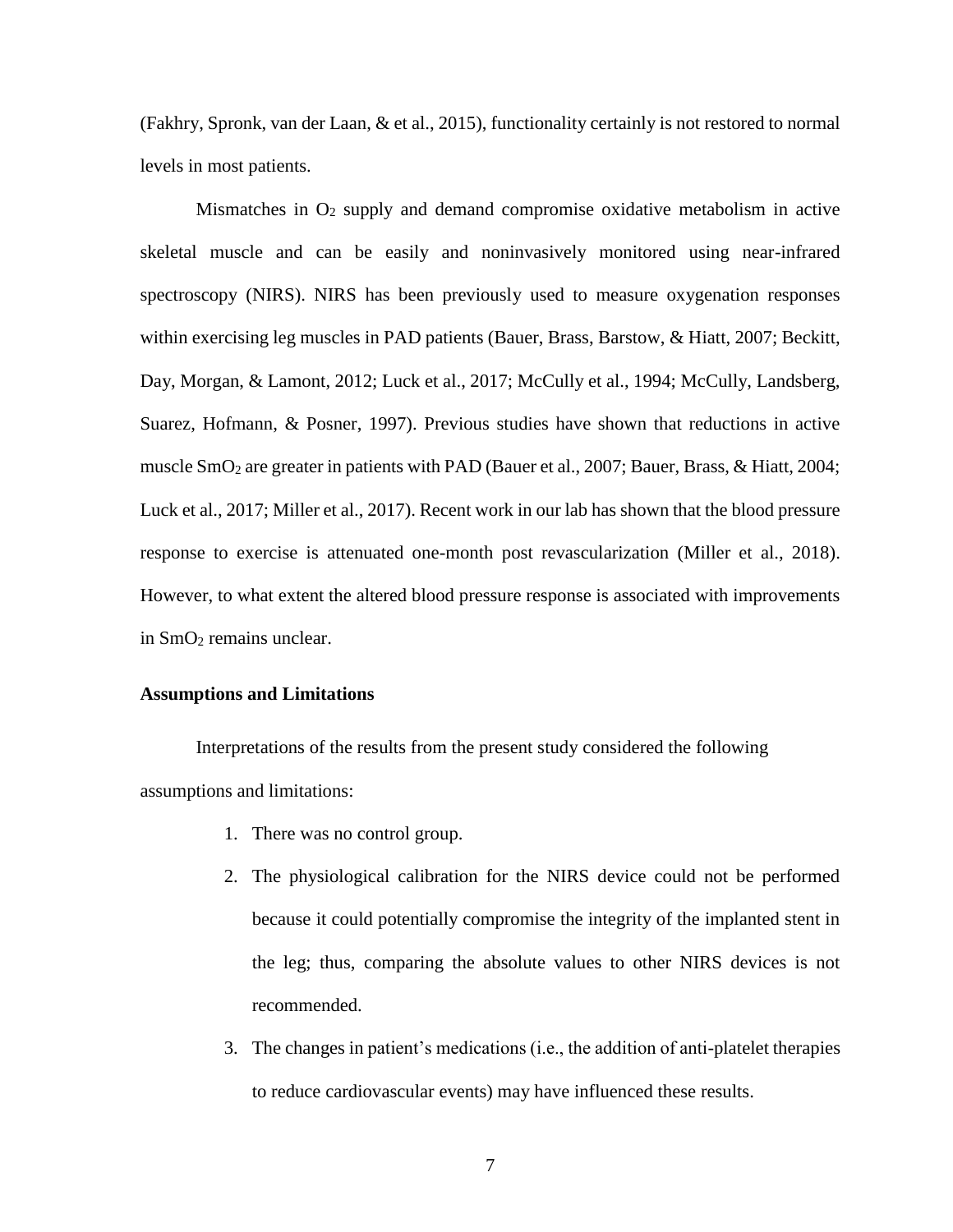- 4. The NIRS device assumes that the sample volume is 100% homogeneous. However, skeletal muscle biopsies were not obtained in the present study and thus it is not known if PAD patients had significant intramuscular fat or fibrosis that might have attenuated the NIRS signal.
- 5. Intracellular myoglobin is similar in structure to hemoglobin and thus it is difficult to discern its contribution in the NIRS signal.
- 6. The assumption that the muscle oxygen saturation can be altered with lowintensity incremental supine plantar flexion exercise in PAD.
- 7. The assumption that occlusive disease reduced blood flow to the medial gastrocnemius muscle to the same extent in all PAD patients.

### **Hypotheses**

The study tested the following hypotheses:

- 1. Revascularization will reduce the large drop in skeletal muscle oxygen saturation in PAD during graded plantar flexion exercise.
- 2. The revascularization of blood flow will significantly reduce the exaggerated exercise pressor reflex observed in PAD.

#### **Definition of Terms**

*Skeletal muscle oxygen saturation (SmO2)*. The ratio of oxygenated

hemoglobin (O2Hb) concentration to total hemoglobin (tHb) concentration expressed as a percent  $(SmO_2 = O_2Hb/Hb)$  (Schmitz, 2015). As shown in Figure 2, SmO<sub>2</sub> is quantified non-invasively via a technique called near-infrared spectroscopy (NIRS).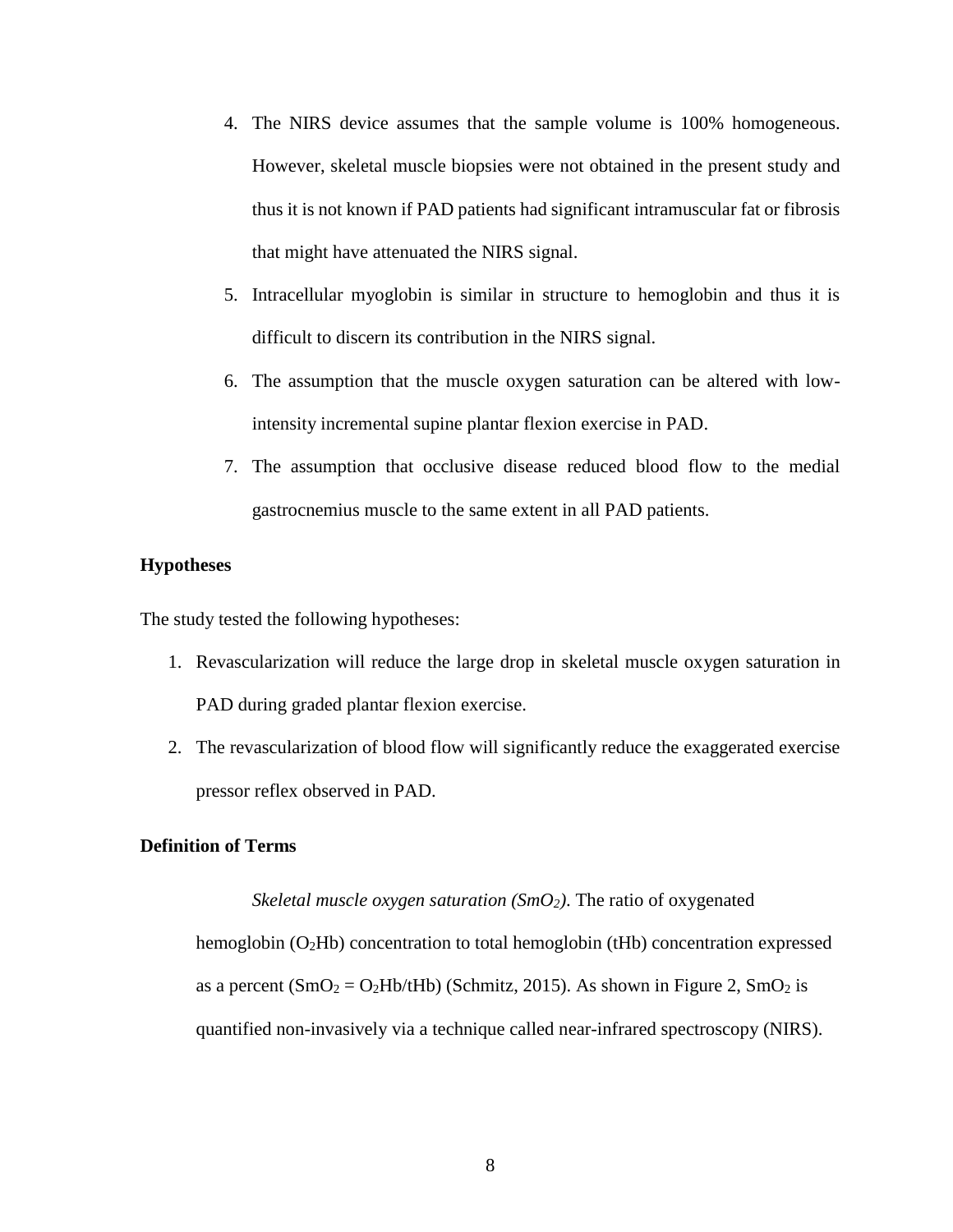*Fatigue*. The time point where plantar flexion exercise was terminated at the pre-revascularization visit. Each subject's post-revascularization data was then time matched to their previous visit fatigue time point. However, subjects may exercise beyond their fatigue point determined at the pre-revascularization visit. If this is the case, the time point will be referred to as "end exercise."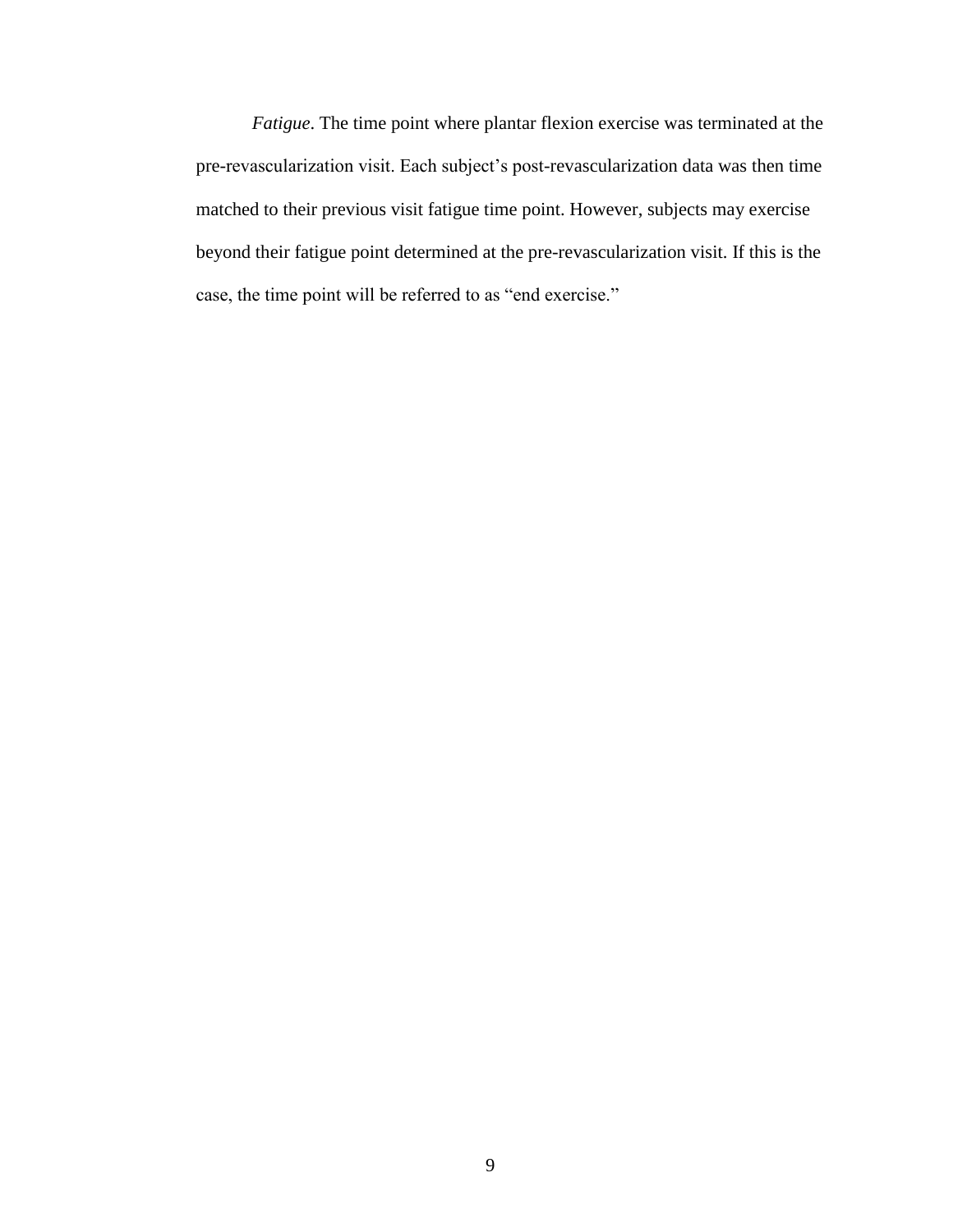#### **Chapter 2**

#### **Review of the Literature**

#### **Epidemiology**

The most recent estimates suggest that 8 to 12 million people in the United States and 200 million people worldwide are affected by PAD (Allison et al., 2007; Falk, 2006; Hiatt, Armstrong, Larson, & Brass, 2015; Hiatt et al., 2008; Hirsch et al., 2001; Patel et al., 2015; Selvin & Erlinger, 2004). The prevalence of PAD is reported to be greater in men (Hirsch et al., 2012; Hirsch et al., 2006; Norgren et al., 2007). However, in patients above the age of 85, there is a shift in prevalence as PAD becomes more common in women (Diehm et al., 2004; Hirsch et al., 2012). The estimated prevalence of PAD is determined by the systolic ankle-tobrachial index (ABI) screening (see *Diagnosing PAD, p. 11*). Abnormal ABIs are detected in roughly 6% of people over 40 years old and 20% of people over the age of 65 (Pande, Perlstein, Beckman, & Creager, 2011).

As PAD is a manifestation of systemic atherosclerosis, it is not surprising that patients with the disease have an increased risk of thromboembolic events (e.g., myocardial infarctions and cerebral vascular accidents) as well as an increase in all-cause mortality (Ouriel, 2001); the likelihood of patients dying over the next 10 years is three times greater when compared to heathy individuals (Criqui et al., 1992). Furthermore, mortality as a consequence of coronary artery disease affects over half of the patients with PAD (Dormandy & Rutherford, 2000). Although, as treatments continue to improve, it is possible that other diseases like cancer will become the leading cause of death in this population.

Risk factors for PAD include cigarette smoking, diabetes mellitus, increased age, hypertension, hypercholesterolemia, Hyperhomocysteinemia, chronic kidney disease, insulin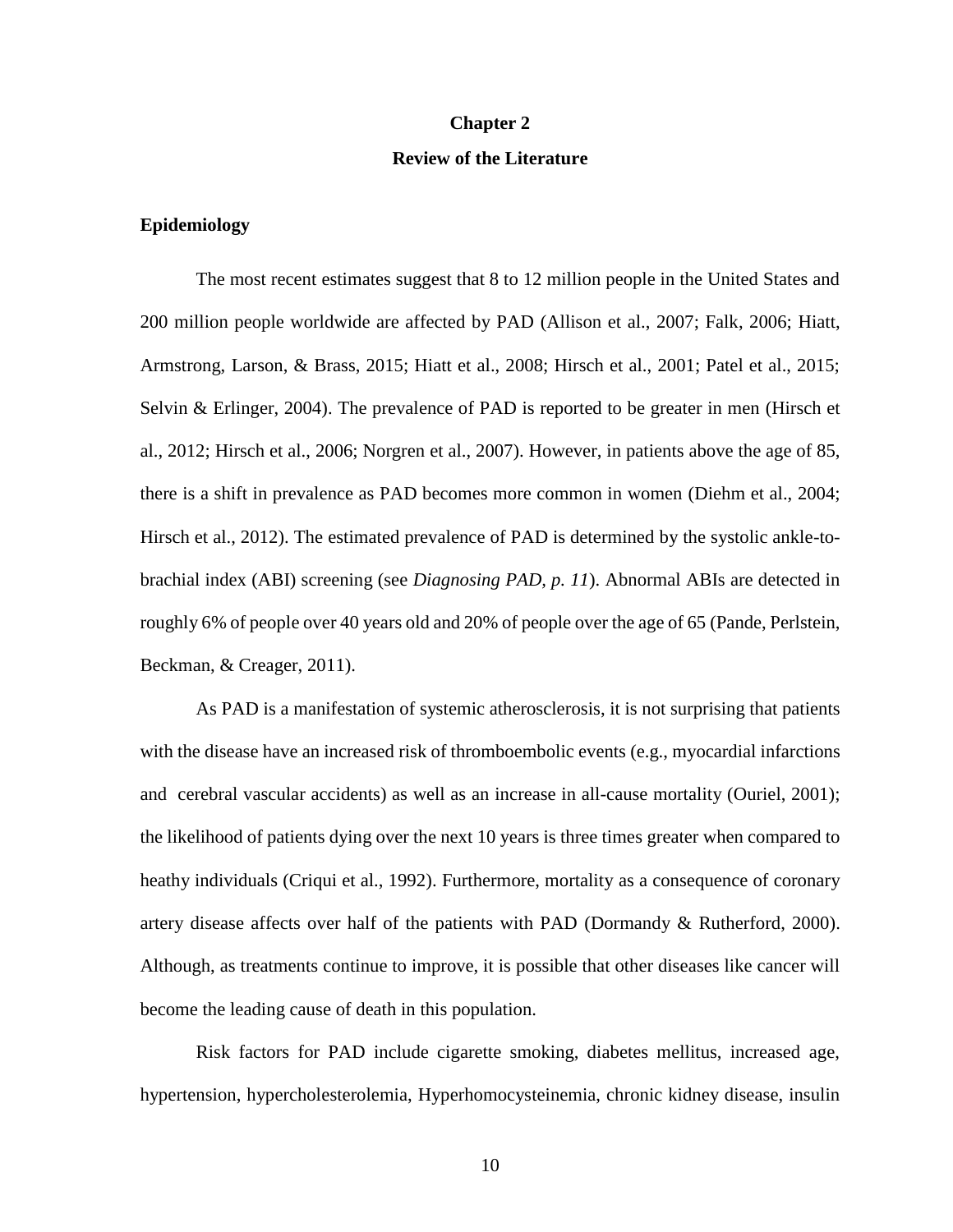resistance, and increased C-reactive protein levels (Criqui & Aboyans, 2015; Guallar et al., 2006; Muller, Reed, Leuenberger, & Sinoway, 2013; O'Hare, Glidden, Fox, & Hsu, 2004; Pande, Perlstein, Beckman, & Creager, 2008; Selvin & Erlinger, 2004). Individuals who smoke significantly increase their risk of developing PAD, while risk decreases following the cessation of smoking (Criqui & Aboyans, 2015). Diabetes increases the risk of developing PAD (Marso & Hiatt, 2006). In PAD patients with diabetes and/or those that smoke show an increased risk of developing critical limb ischemia (a consequence of PAD that typically requires amputation of necrotic tissue or gangrene) (Beckman, Paneni, Cosentino, & Creager, 2013). These same risk factors are also highly associated with coronary atherosclerosis and other forms of cardiovascular disease. Thus, aggressive management of risk factors is important when treating PAD.

#### **Pathophysiology**

PAD is atherosclerosis that affects the conduit arteries of the lower extremity (Hiatt, Hoag, & Hamman, 1995). Atherosclerosis is a chronic systemic inflammatory disease (Mullenix, Andersen, & Starnes, 2005) where arteries become progressively blocked by fibrofatty plaque deposits (Falk, 2006). This process is slow to develop and effectively reduces arterial blood supply to distal regions (i.e., skeletal muscles in the lower extremity). In most cases at rest,  $O_2$  supply satisfies  $O_2$  consumption. However, increases in metabolic demand (i.e., during walking exercise) result in  $O_2$  supply-demand mismatches. During these periods of limited  $O_2$  supply, exercising skeletal muscle becomes ischemic and some patients may develop walking leg pain, termed "intermittent claudication." Exertional leg pain may occur in the buttocks, thigh, or calf region. This pain is alleviated by rest, allowing the return of blood flow to replenish the metabolic deficit. The etiology of the walking leg pain can be described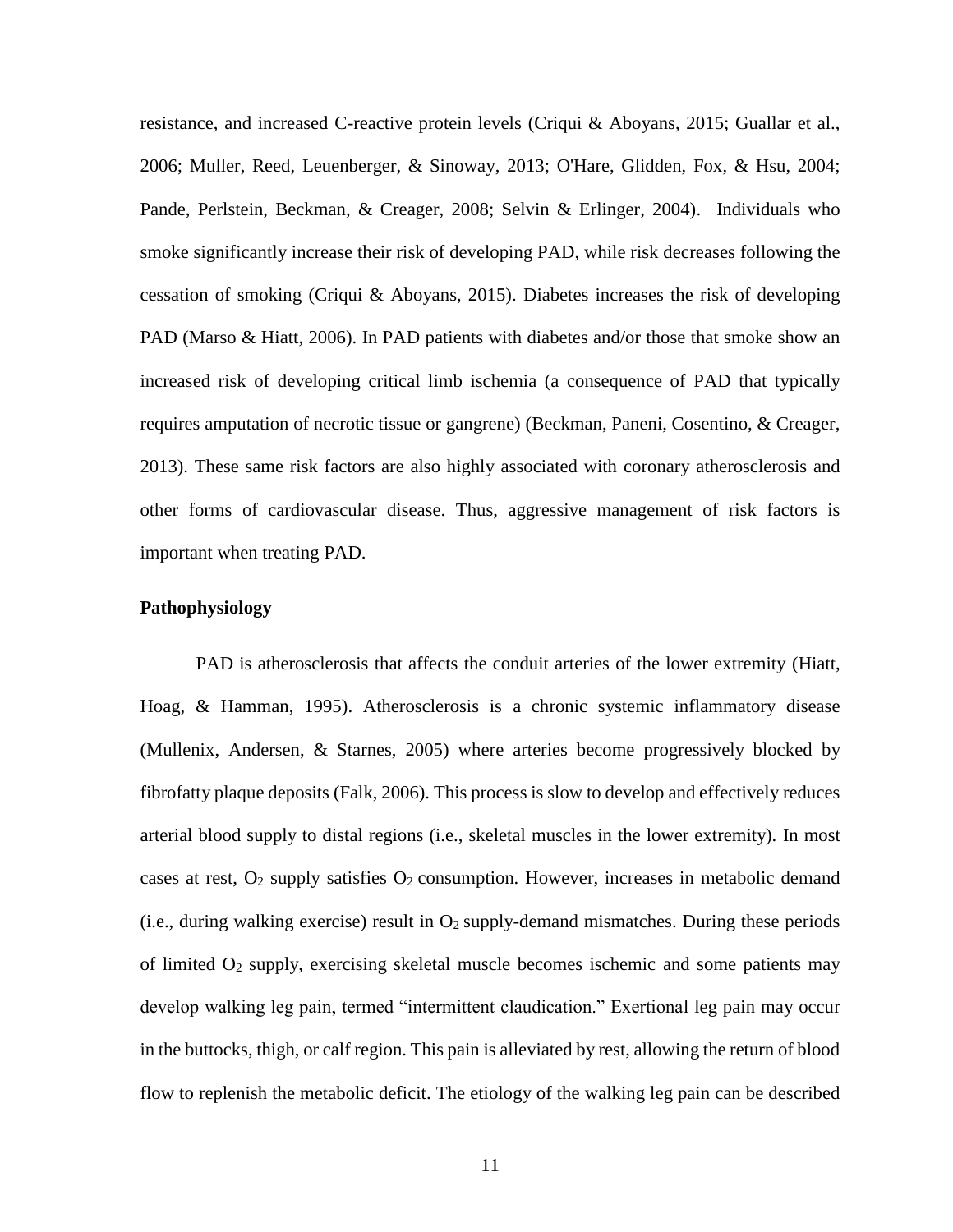similarly to the way blockages of the coronary arteries result in angina. However, these hallmark symptoms (i.e., intermittent claudication) present in roughly 10% to 35% of patients, while 40% to 50% of patients present with atypical leg pain and the remaining 40% to 50% are asymptomatic (Hirsch et al., 2001; Hirsch et al., 2007; M. M. McDermott et al., 2001). Due to this nonspecific presentation, PAD has often been regarded as the most common form of cardiovascular disease that is most commonly underdiagnosed (Belch et al., 2003; Diehm et al., 2006; Hirsch et al., 2006; Rosero, Kane, Clagett, & Timaran, 2010).

Patients with PAD have increased vascular resistance. This increase is a result of a stenosis reducing blood flow. However, endothelial dysfunction and impaired vasodilation also contribute to the increase in total peripheral resistance. Reductions in flow can be described by the Poiseuille equation:

$$
Q = \frac{\Delta P \pi r^4}{8\eta l}
$$

where (Q) is blood flow, ( $\Delta P$ ) is the change in pressure gradient across the stenosis, (r) is the radius of the lumen,  $(\eta)$  is the blood viscosity, and (l) is the length (Badeer, 2001). Changes in vessel radius have a tremendous impact on flow. As the radius decreases, so too does flow. There is also a large pressure gradient that develops across stenotic lesions. With exercise, metabolic byproducts build up in the active tissue distal to the stenosis and promote local vasodilation. While blood flow is typically enhanced with vasodilation, the atherosclerotic plaque reducing the diameter of the arterial lumen ultimately dictates the amount of blood flow to distal regions. This vasodilation with a lack of blood flow could effectively lower perfusion pressure and worsen  $O_2$  kinetics. If the stenosis is small, there may be little disruption in flow, as the formation of collateral vessels help to promote blood flow past diseased areas (Coats  $\&$ Wadsworth, 2005). However, in more severe cases, even collateral development cannot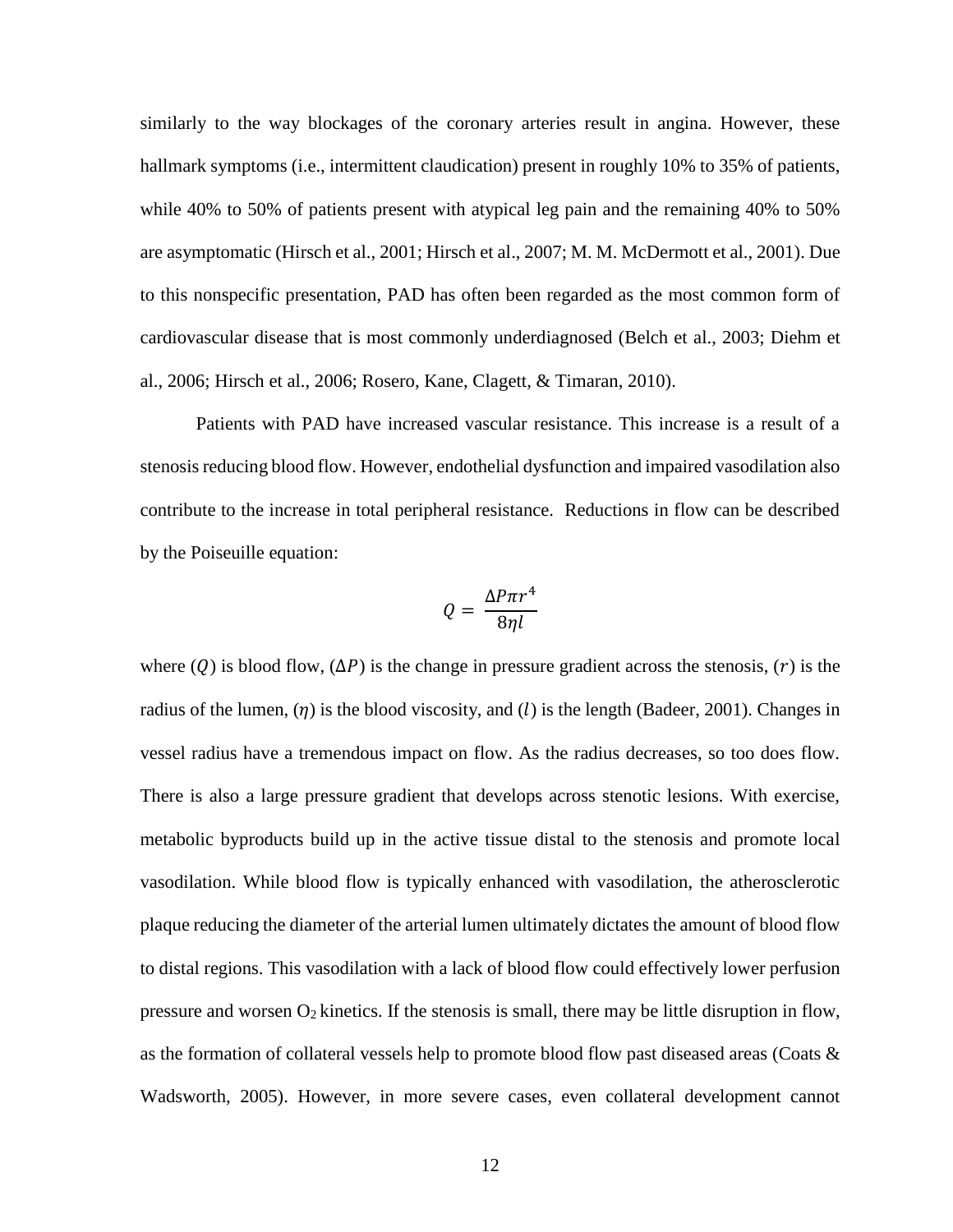overcome these obstructions. Often, the arterial system that feeds the collateral system can also become diseased causing further reductions in blood flow.

Over time, PAD patients experience repetitive bouts of ischemia in the legs and develop skeletal muscle myopathy, microcirculatory, and mitochondrial dysfunction (Harwood, Cayton, Sarvanandan, Lane, & Chetter, 2016; Hiatt et al., 2015; Pipinos et al., 2007, 2008; Robbins et al., 2011). It has been shown that PAD patients suffer from a nearly tenfold greater decline of skeletal muscle mass (i.e., sarcopenia) when compared to healthy controls (Addison et al., 2018). Other pathological changes include reductions in capillary density, type 1 fibers, electron transport enzymes, the rate of phosphocreatine recovery after exercise, increases in lactate accumulation at low workloads, and abnormalities in the utilization of oxygen in active skeletal muscle (J. D. Anderson et al., 2009; Bauer, Brass, & Hiatt, 2004; Bauer, Brass, Nehler, Barstow, & Hiatt, 2004; Brass & Hiatt, 2000; Brass, Hiatt, Gardner, & Hoppel, 2001; Frisbee, Wu, Goodwill, Butcher, & Beard, 2011; Isbell et al., 2006; Pipinos, Shepard, Anagnostopoulos, Katsamouris, & Boska, 2000; Robbins et al., 2011). Together, these factors likely contribute to the walking impairment in PAD.

#### **Diagnosis**

There are several ways to diagnose PAD, however, the ambiguity in symptomology make this more difficult than other forms of cardiovascular disease. Questionnaires are used to gauge PAD symptoms and walking ability. The Rose questionnaire, The San Diego Claudication Questionnaire, and the Walking Impairment Questionnaire are all or partially PAD specific questionnaires commonly used to assess symptoms and level of impairment (Criqui & Aboyans, 2015; Criqui et al., 1996; Regensteiner, 1990; Rose, 1962). Patients may also present with physical findings such as skin atrophy and atypical hair loss on the legs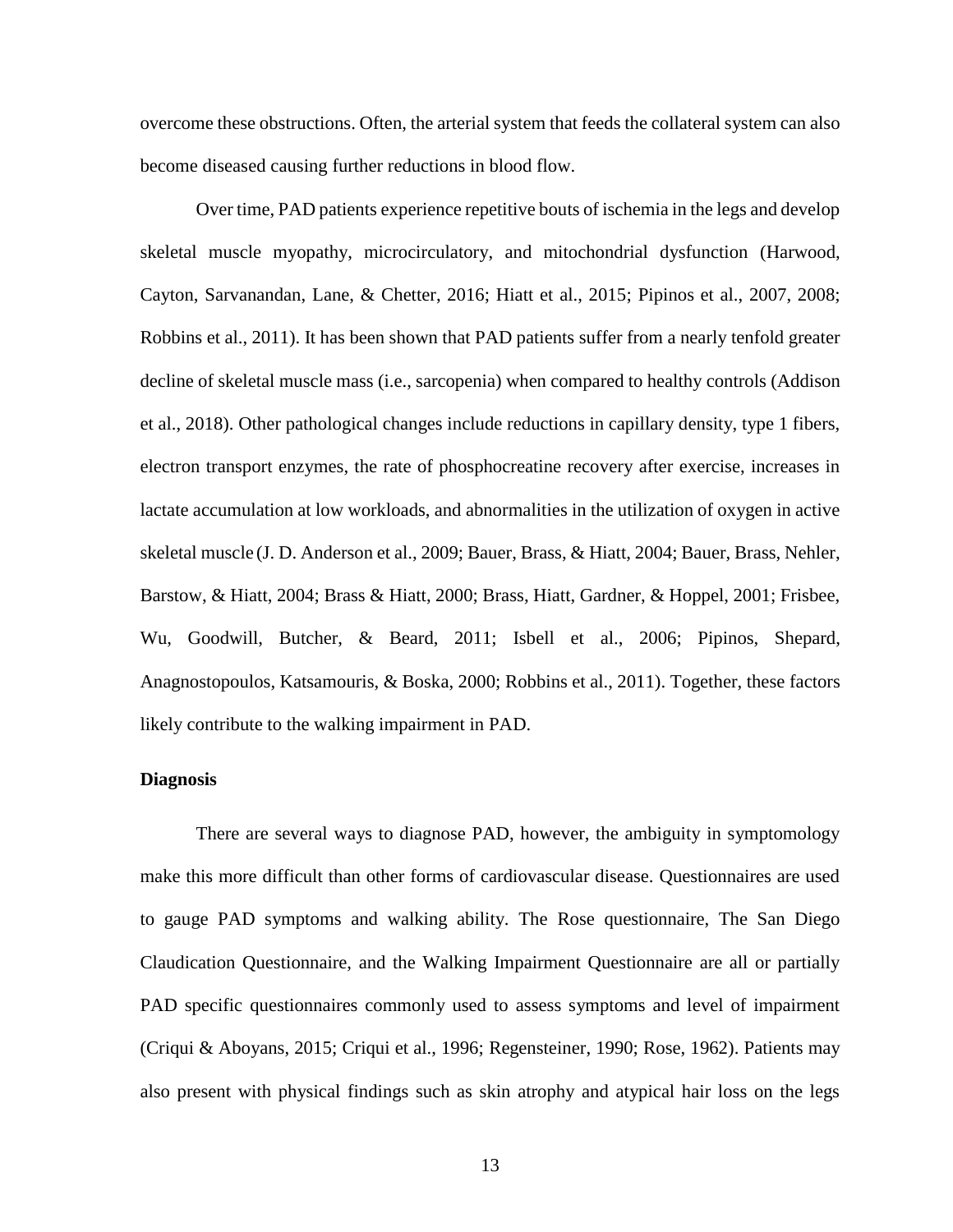(Sontheimer, 2006). Apart from the history and physical examination, the ABI is typically the first test used to diagnose PAD. The test is easy to perform and cost effective. The ABI was first described by Winsor T. in 1950 and has since become the norm in noninvasively diagnosing PAD (Winsor, 1950; Yao, Hobbs, & Irvine, 1969). The ABI consists of bilateral BP measurements taken at the ankle (posterior tibial or dorsalis pedis artery) and brachial artery in the supine posture. The measurement is calculated by dividing the highest pressure in the ankle/foot by the highest pressure in the upper extremity. ABIs have been reported in the seated position, however, a correction factor must be applied (Gornik et al., 2008). According to the PAD guidelines from the American College of Cardiology and the American Heart Association, a normal ABI is 1.00 to 1.40 (Thom W. Rooke et al., 2011). ABI values above 1.40 are indicative of calcified arteries. An ABI of 0.91 to 0.99 is considered borderline, while an ABI below 0.90 is considered abnormal (i.e., suggestive of atherosclerotic obstruction) (Thom W. Rooke et al., 2011). In general, lower ABI values indicate a more severe level of disease and a lower five-year survival rate (Resnick et al., 2004; T. W. Rooke et al., 2011). Patients with classic symptoms of intermittent claudication may present with an ABI in the range of 0.50 to 0.80. An ABI below 0.50 is often associated with critical limb ischemia caused by severe arterial insufficiency. Critical limb ischemia involves chronic ischemic rest pain, ulceration, and/or the development of gangrene (Norgren et al., 2007; Varu, Hogg, & Kibbe, 2010), and if left untreated, critical limb ischemia typically results in the loss of limb. However, it is important to note that critical limb ischemia is considerably rare (occurring in only 1% to 2% of the PAD population) (Hirsch et al., 2001; Hirsch et al., 2006). The ABI is a relatively quick objective assessment and has a specificity  $(83\% - 99\%)$  and sensitivity  $(69\% - 73\%)$  for the detection of stenotic lesions over 50% (Thom W. Rooke et al., 2011). The test can detect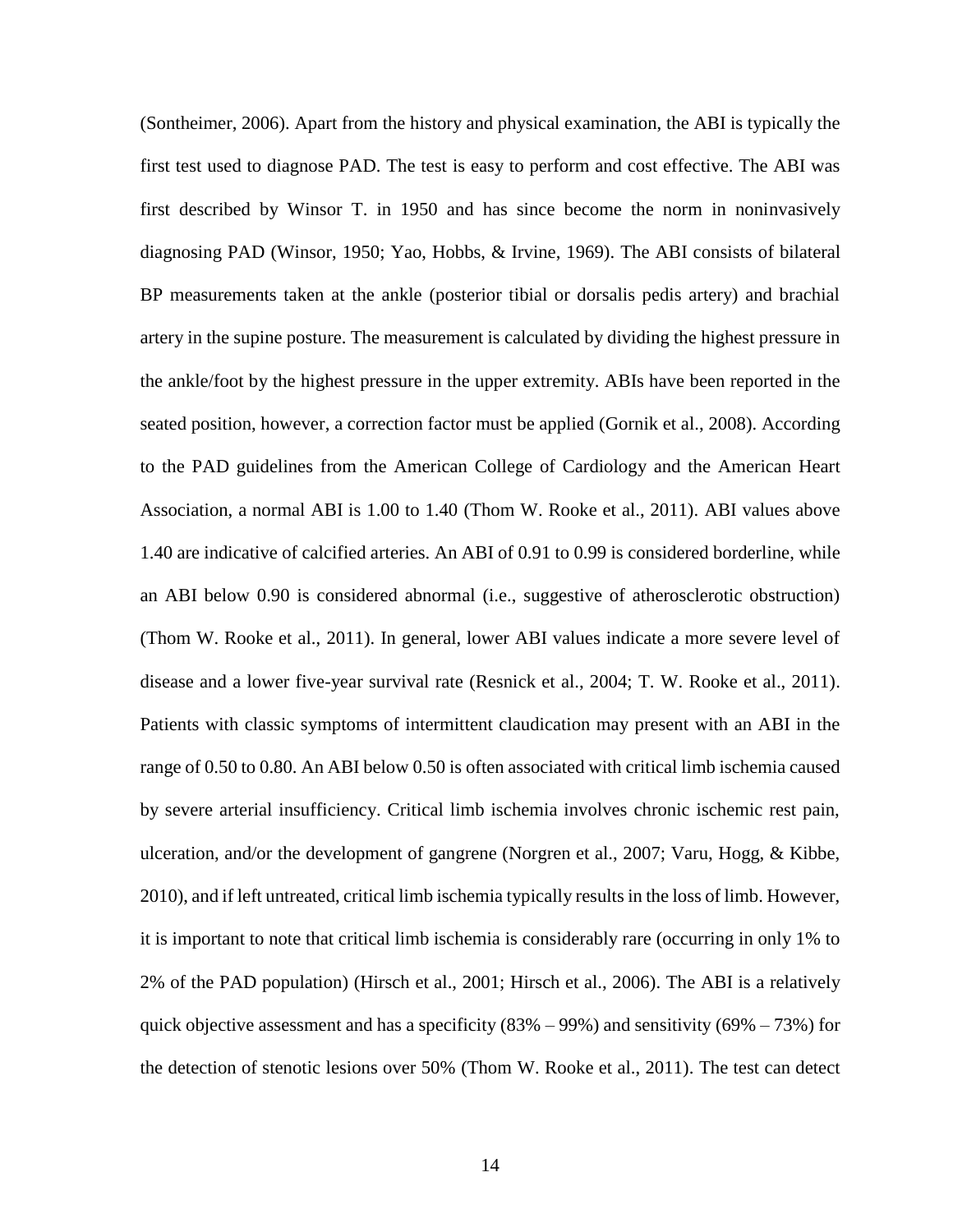PAD even in the absence of leg pain or classic symptoms. In fact, relying primarily on classic claudication symptoms could fail to detect most patients with PAD, while the ABI is more closely correlated to reductions in leg function (M. M. McDermott et al., 2002). It is important to note that PAD patients have a reduced ABI following walking exercise. Gardner and colleagues demonstrated that following graded treadmill exercise, the ABIs in PAD patients were lower for up to 10 minutes post exercise (Gardner, Skinner, Cantwell, & Smith, 1991). Thus, it is reasonable to use exercise testing to help confirm a diagnosis of PAD in patients where exercise testing is not contraindicated. Exercise tests, such as the six-minute walking test (6MW) and progressive treadmill tests (Gardner et al., 1991), are commonly used to identify claudication onset time (COT), peak walking time (PWT), and peak walking distance (PWD). A patient with PAD will have reductions in these specific outcome measures and thus, will have impaired functional ability and increased morbidity and mortality (Criqui et al., 1992). Exercise testing is also a useful tool to differentiate between disease progression and functional impacts.

Other tests (segmental pressures, toe-brachial index, pulse volume recording, Doppler imaging, transcutaneous oxygen monitoring, and angiography) are used to identify the location and severity of the disease. A segmental pressure measurement uses a series of blood pressure cuffs placed at various levels on the leg. A reduction in pressure greater than 20 mmHg in the sequential segment is indicative of disease. Also, segmental pressure differences between legs greater than 30 mmHg is also considered indicative of PAD (Hirsch et al., 2006). The toebrachial index (TBI) is similar to the ABI where a value less than 0.6 is indicative of PAD (Ramsey, Manke, & Sumner, 1983). Pulse volume recordings use the same pressure cuff setup as segmental pressures to obtain pulsatile volume changes in the legs. Decreases in pulse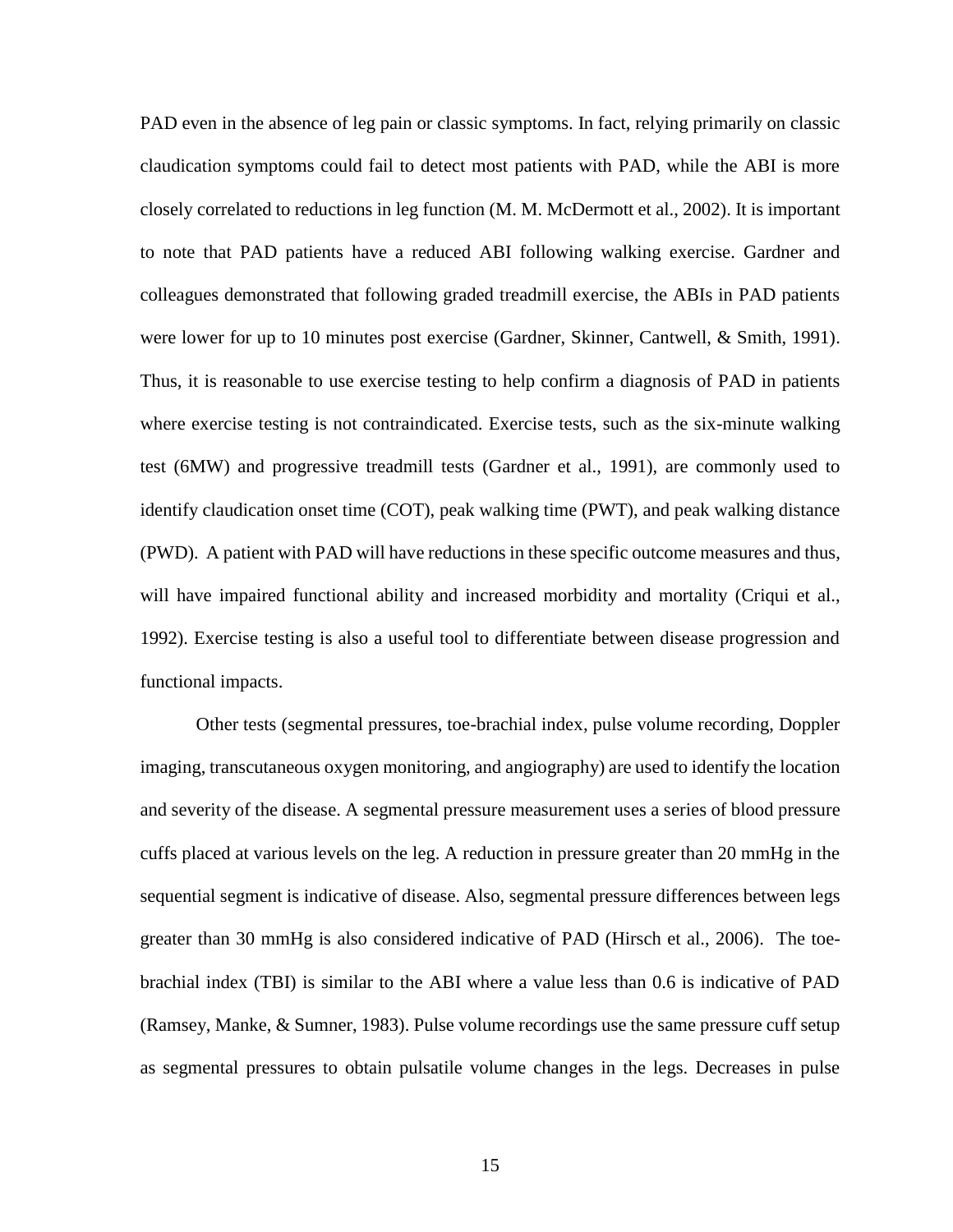volume amplitude and an absent dicrotic notch are considered abnormal (Darling, Raines, Brener, & Austen, 1972; Kempczinski, 1982). Doppler imaging uses ultrasonography to detect blood flow in arteries. Typically, the normal doppler waveform is triphasic with a prominent upward systolic peak followed by a slightly negative early diastolic wave and then a slightly positive late diastolic wave. In the presence of PAD, doppler waveforms are biphasic or monophasic (Sibley et al., 2017). An additional non-invasive measure is transcutaneous oxygen monitoring  $(TcPO<sub>2</sub>)$  which is useful for the assessment of severe ischemia (Cao et al., 2011; Gerhard-Herman et al., 2017). Catheter-based imaging techniques, called angiography, are also used to identify the location and severity of the disease. These endovascular procedures are invasive and require the injection of contrast dye into the arterial system. Angiograms are typically performed to assist in the decision for treating patients with more aggressive endovascular or surgical procedures.

#### **Functional Disability**

It is important to note that patients with PAD (even those that are asymptomatic) experience functional decline (Mary McGrae McDermott, 2015; M. M. McDermott et al., 2010; M. M. McDermott, Fried, Simonsick, Ling, & Guralnik, 2000; M. M. McDermott et al., 2002). Many patients may develop exercise intolerance (Askew et al., 2005; M. M. McDermott et al., 2002) that can impact activities of daily living and significantly exacerbate the progression of the disease (Regensteiner, Wolfel, et al., 1993). Patients with PAD develop functional decline secondary to atherosclerotic vascular obstruction(s). Functional disability includes walking impairment (i.e., inability to walk six minutes without stopping, reduced treadmill walking time, and an inability to climb stairs). The 6-minute walk distances have been extensively reported over the years in both healthy populations as well as in PAD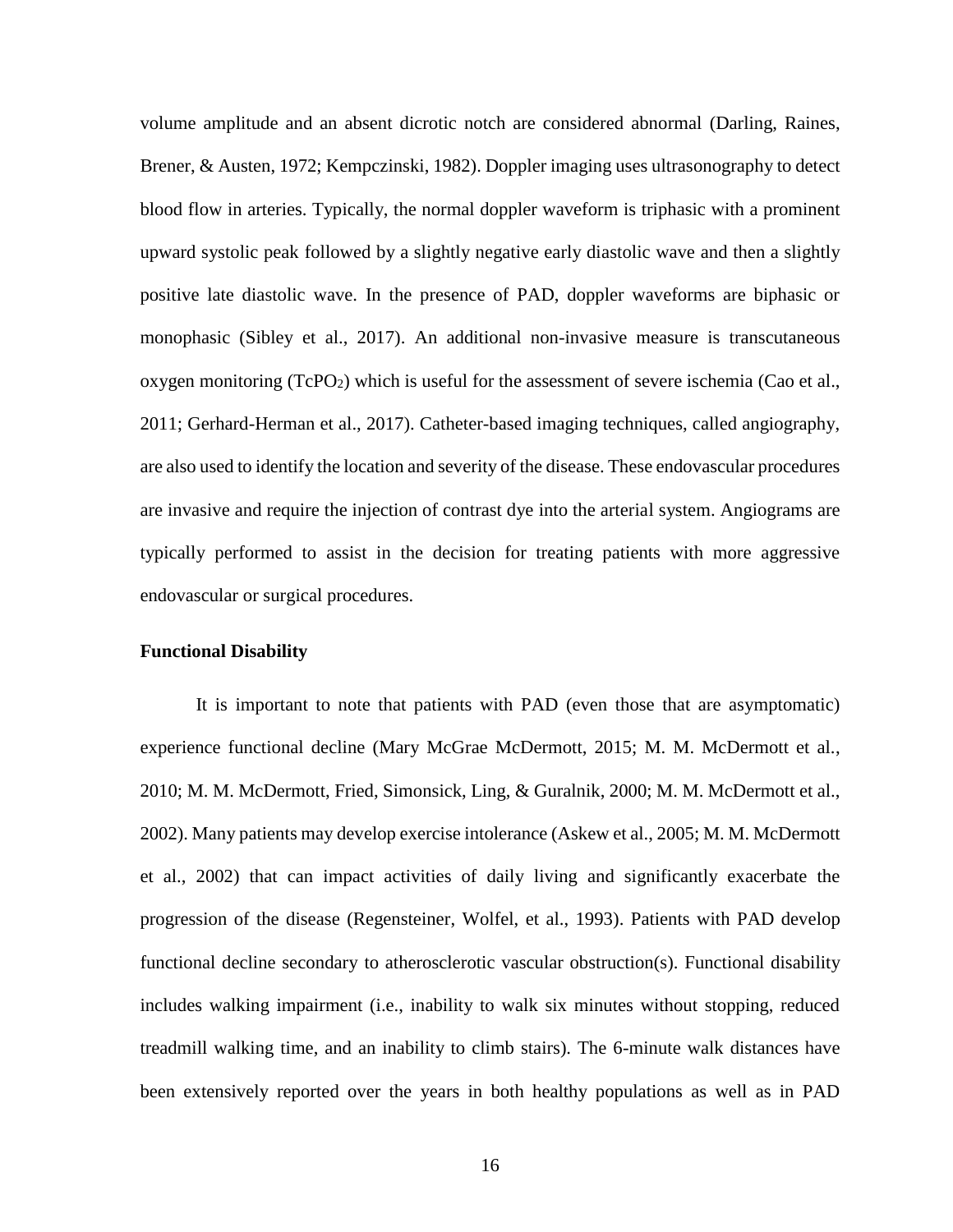(Addison et al., 2018; Camarri, Eastwood, Cecins, Thompson, & Jenkins, 2006; Casanova et al., 2011; M. M. McDermott et al., 2011). These functional declines are greater and more rapid in PAD compared to healthy persons without atherosclerotic disease (M. M. McDermott et al., 2010; M. M. McDermott et al., 2000; M. M. McDermott et al., 2002; M. M. McDermott et al., 2001; M. M. McDermott et al., 2009; M. M. McDermott et al., 2004). Women with PAD have been shown to experience faster functional decline than men, thought to be caused by reduced muscle mass at baseline (M. M. McDermott et al., 2011). In addition to reductions in physical activity correlating with increased mortality and cardiac events (Garg et al., 2006), PAD patients have a reduced quality of life and an increased incidence of depression (Regensteiner et al., 2008; Smolderen et al., 2009).

In general, patients with lower ABIs have greater functional impairment and have to stop more frequently during walking exercise (M. M. McDermott et al., 2002). However, most patients with PAD do not experience the classical symptoms (i.e., intermittent claudication) (Hirsch et al., 2007; Mary McGrae McDermott, 2015; M. M. McDermott et al., 2001). In fact, in the Rotterdam Study, of the subjects with abnormal ABIs (i.e., < 0.90), only 6.3% experienced intermittent claudication (Meijer et al., 1998). It is unclear whether physical inactivity contributes to atypical symptomology. In other words, some PAD patients who are not active enough to elicit symptoms, may not seek out their healthcare provider.

Recent studies suggest that slow gait speed (i.e.,  $\leq 0.8$  m/s) and gait mechanics are associated with poor health outcomes in PAD (Gardner, Forrester, & Smith, 2001). The Gardner treadmill protocol is commonly used to assess the severity of functional walking impairment in PAD (Gardner et al., 1991). The protocol consists of treadmill walking at a constant speed of 2 miles per hour (0.89 m/s). Starting at a grade of 0%, the grade is increased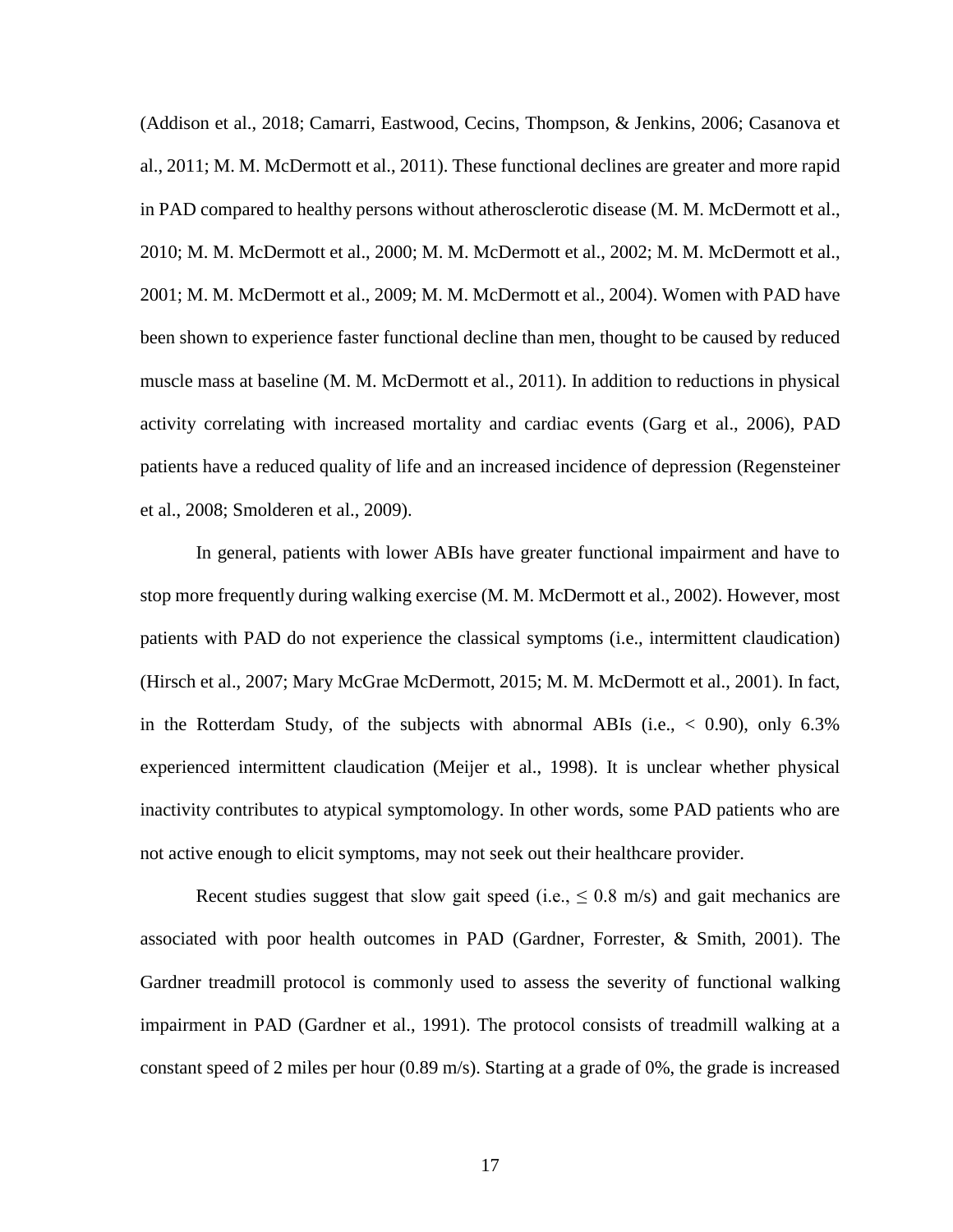by 2% every 2 minutes until fatigue. Patients rate their level discomfort every minute via a zero to four scale  $(0 = no$  discomfort,  $1 =$  onset of discomfort,  $2 =$  moderate discomfort,  $3 =$ severe discomfort, 4 = maximal discomfort). Claudication onset time (COT) is defined as the walking time before the onset of leg discomfort (i.e., 1 on the discomfort scale). Patients are instructed to walk until maximal discomfort (i.e., 4 on the discomfort scale). Peak walking time (PWT) is defined as the total walking time of the protocol. While treadmill testing confirms the degree of functional decline in PAD, it requires longer time, equipment, and personnel to conduct accurate screening protocols.

## **Treatment**

While developments have been made in stent design, when compared to other forms of cardiovascular disease, there are limited treatment options for PAD patients. Treatment options include management of risk factors, pharmacological management to lower the risk of cardiac events and reduce symptoms, endovascular and surgical revascularization procedures to restore or improved blood flow to the leg(s), and exercise therapy.

Initial treatment begins with modifications of risk factors, including smoking, diabetes mellitus, hypertension, and dyslipidemia. As smoking is the largest contributing risk factor, all patients are strongly encouraged to quit when diagnosed with PAD. Medications are prescribed to help control other risk factors. Patients will typically be prescribed an anti-platelet medication (i.e., acetylsalicylic acid or clopidogrel), statins, and possibly cilostazol. Cilostazol is one of two phosphodiesterase type three inhibitors that are approved by the Food and Drug Administration (FDA) for the treatment of claudication in PAD. The other FDA approved drug, Pentoxifylline, is typically not prescribed as it has been shown that it is no more effective than placebo in improving maximum walking distance (Dawson et al., 2000).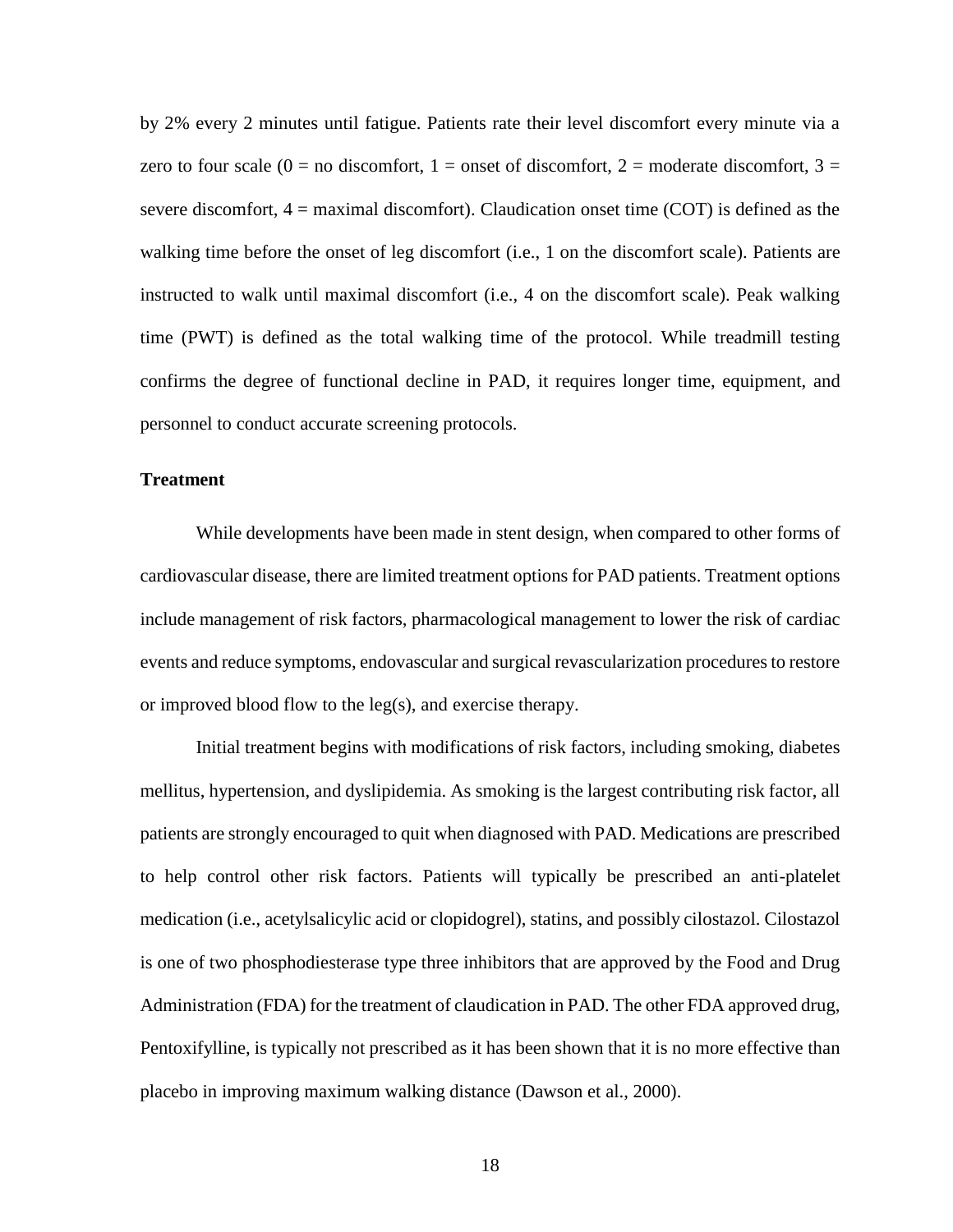Revascularization procedures can be done endovascularly or surgically to reestablish blood flow (see figure 1). Endovascular revascularization is a catheter-based approach that consists of angioplasty, stenting, or atherectomy. These procedures are considered minimally invasive. Balloon angioplasty was first described by Dotter and Judkins (Dotter & Judkins, 1964) and involves placing a deflated balloon into the artery via a percutaneous transluminal catheter. The deflated balloon is advanced over a guidewire to the level of the stenosis and dilated. The dilated balloon forces open hardened plaque in the vessel wall and increases the vessel lumen diameter thus improving blood flow to the distal vasculature. Patency with angioplasty is greatest in the aortoiliac region and gradually decreases in the distal vasculature (Norgren et al., 2007). However, balloon angioplasty is less effective at treating long and more complex lesions when compared to stents (Mewissen, 2009). A stent is a metal structure that can be placed on a balloon catheter and expanded in areas of stenosis. The placement of a stent can help to open the vessel lumen and improve patency (Vogel, Shindelman, Nackman, & Graham, 2003). However, stents placed in the lower extremity can be subjected to high mechanical stress from movement (e.g., bending of the hip and knee joints). Stent placement is also avoided in the common femoral artery as it can interfere with arterial access during future interventions (Kullo & Rooke, 2016). Thus, lesions in the common femoral artery are often treated surgically using endarterectomy (Farber, 2018). Atherectomy is a endovascular procedure that cuts or shaves atherosclerotic plaques and removes them from vessel walls effectively increasing lumen size (Bhat, Afari, & Garcia, 2017) although it is unclear whether this technique outperforms balloon angioplasty or stents (Ambler, Radwan, Hayes, & Twine, 2014). Surgical revascularization procedures (e.g., bypass or endarterectomy) are typically reserved for patients where endovascular revascularization is not possible or previous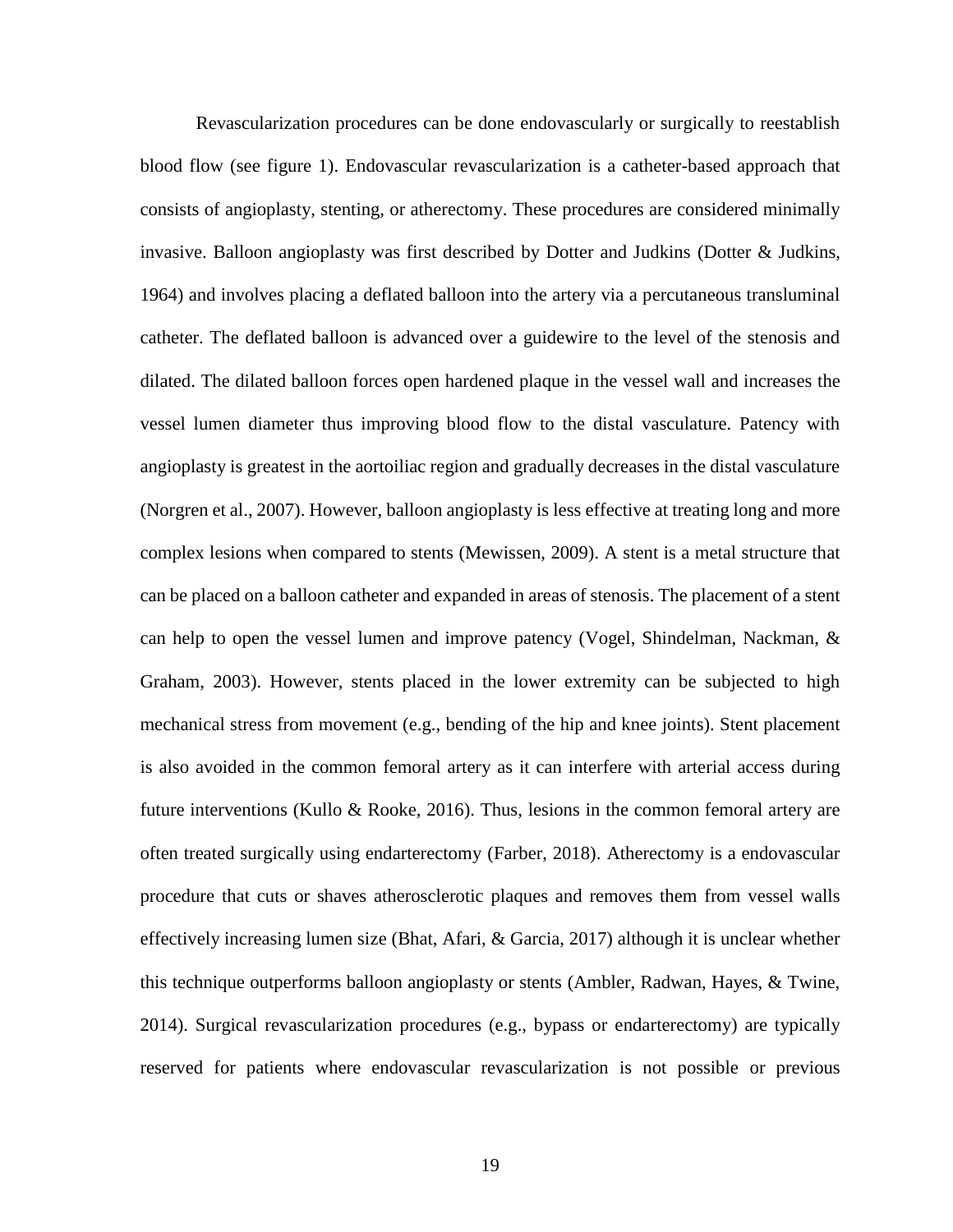interventions have failed (Kullo & Rooke, 2016). These procedures are invasive and are generally associated with greater risk, however, surgical bypass is associated with high patency (Chiu, Davies, Nightingale, Bradbury, & Adam, 2010). Bypass can be accomplished by using prostatic grafts or a vein graft, typically made with the great saphenous vein. Bypass is an aggressive treatment option for patients with symptomatic PAD; however, it is generally the standard for patients suffering from critical limb ischemia (Gardner & Afaq, 2008). The goal of both surgical and endovascular revascularization is to improve blood flow and reduce the incidence of tissue loss that may require amputation. While symptoms are often improved with these procedures, they do not entirely improve function in all patients (Oresanya et al., 2015). A large collection of evidence supports the use of exercise therapy, either alone or in addition to the treatment options previously described, for optimal improvements in functionality (Treat-Jacobson et al., 2019).

The addition of supervised exercise training (SET) is arguably the largest change in the management of PAD in recent years (Jensen, Chin, Ashby, Schafer, & Dolan, 2017; M. M. McDermott, 2018; Treat-Jacobson et al., 2019). Medical insurance coverage includes 12 week/36 sessions that recommend walking based exercise be done at least three times per week, for at least a total of 30 minutes a day. SET is to be done in a healthcare setting and under the supervision of a physician. Currently, the American College of Sports Medicine (ACSM) recommends supervised exercise training consists of aerobic exercise (e.g., free or treadmill walking) to the point of moderate pain on the claudication pain scale (Treat-Jacobson, Henly, Bronas, Leon, & Henly, 2011) for three to five days per week. The duration of exercise bouts may vary based on disease severity; however, a total of 30-45 minutes per week (excluding periods of rest) and may progress to 60 minutes a day or more (American College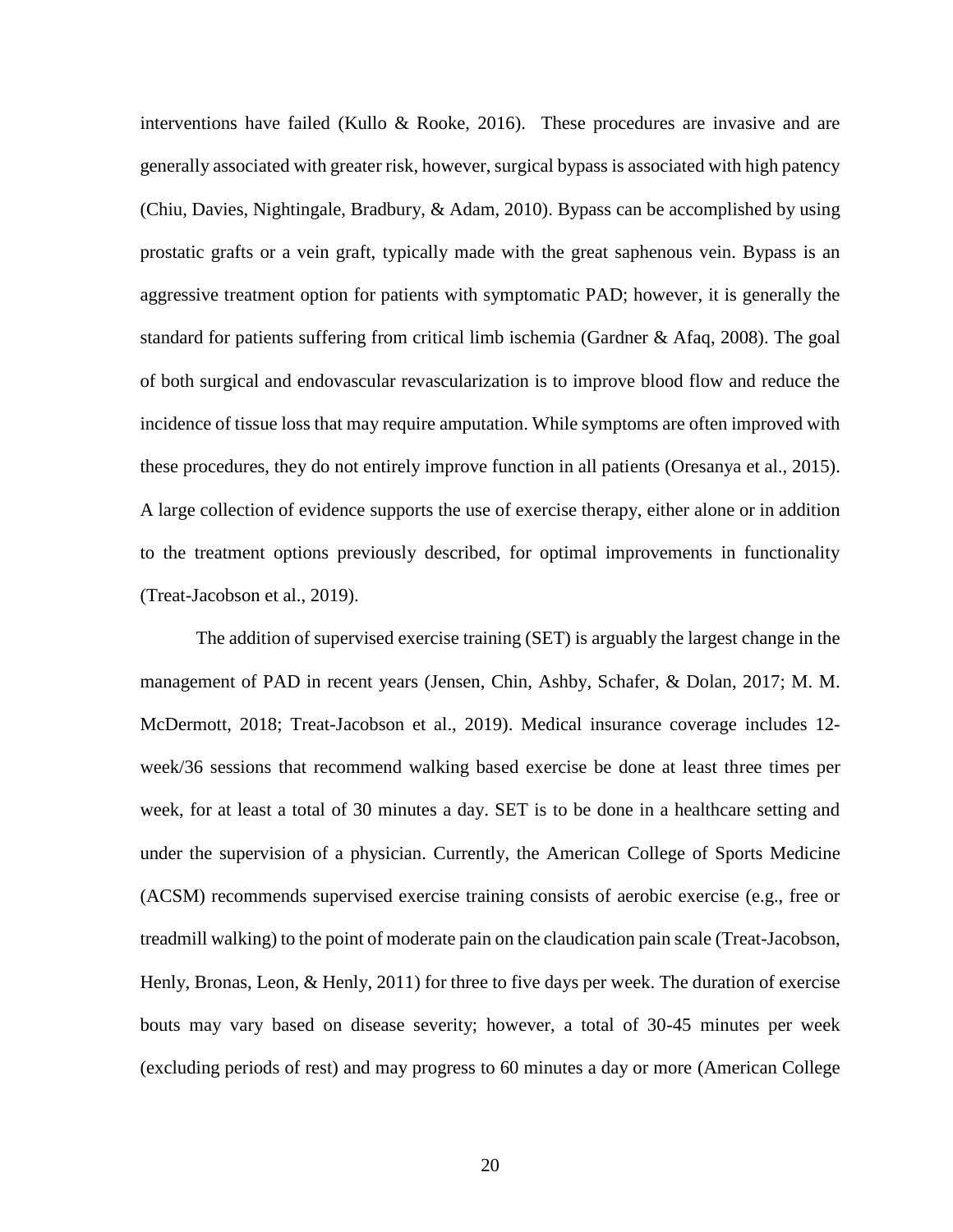of Sports, Riebe, Ehrman, Liguori, & Magal, 2018). Resistance exercise may be recommended for patients with PAD (American College of Sports et al., 2018) as patients develop muscle myopathy and suffer from reductions in lower extremity muscle mass. However, resistance exercise training is not as beneficial as aerobic exercise training for improving 6-minute walk distance in PAD (Mary M. McDermott et al., 2009).

The evidence for benefits of SET in PAD is vast and dates back to the 1960's (Larsen & Lassen, 1966). Recent studies by Gardner and colleagues suggest that both SET and homebased exercise training is beneficial in PAD (Gardner, Parker, Montgomery, & Blevins, 2014; Gardner, Parker, Montgomery, Scott, & Blevins, 2011). In an early study by Lundgren and colleagues, a randomized comparison between SET, revascularization, and SET plus revascularization in 75 PAD patients showed that walking function improved across all three groups. However, walking performance was significantly greater in patients that underwent revascularization plus SET (Lundgren, Dahllof, Lundholm, Schersten, & Volkmann, 1989). Since Lundgren's initial study, several other studies indicated that revascularization plus SET showed favorable results for improving walking function (Creasy, McMillan, Fletcher, Collin, & Morris, 1990; Mazari et al., 2010; Mazari et al., 2012). In one large trial involving 212 PAD patients, those that underwent SET plus endovascular revascularization had a longer peak walking distance when compared to individuals that received only SET (Fakhry et al., 2015). However, one study by Gelin et al has shown that walking ability improved in the revascularized group compared to SET. The CLEVER study showed that SET and stenting improved peak walking time over optimal medical care in 111 PAD patients (T. P. Murphy et al., 2012; Timothy P Murphy et al., 2015). These data suggest that both revascularization and SET improves walking performance. Moreover, SET may be just as effective as endovascular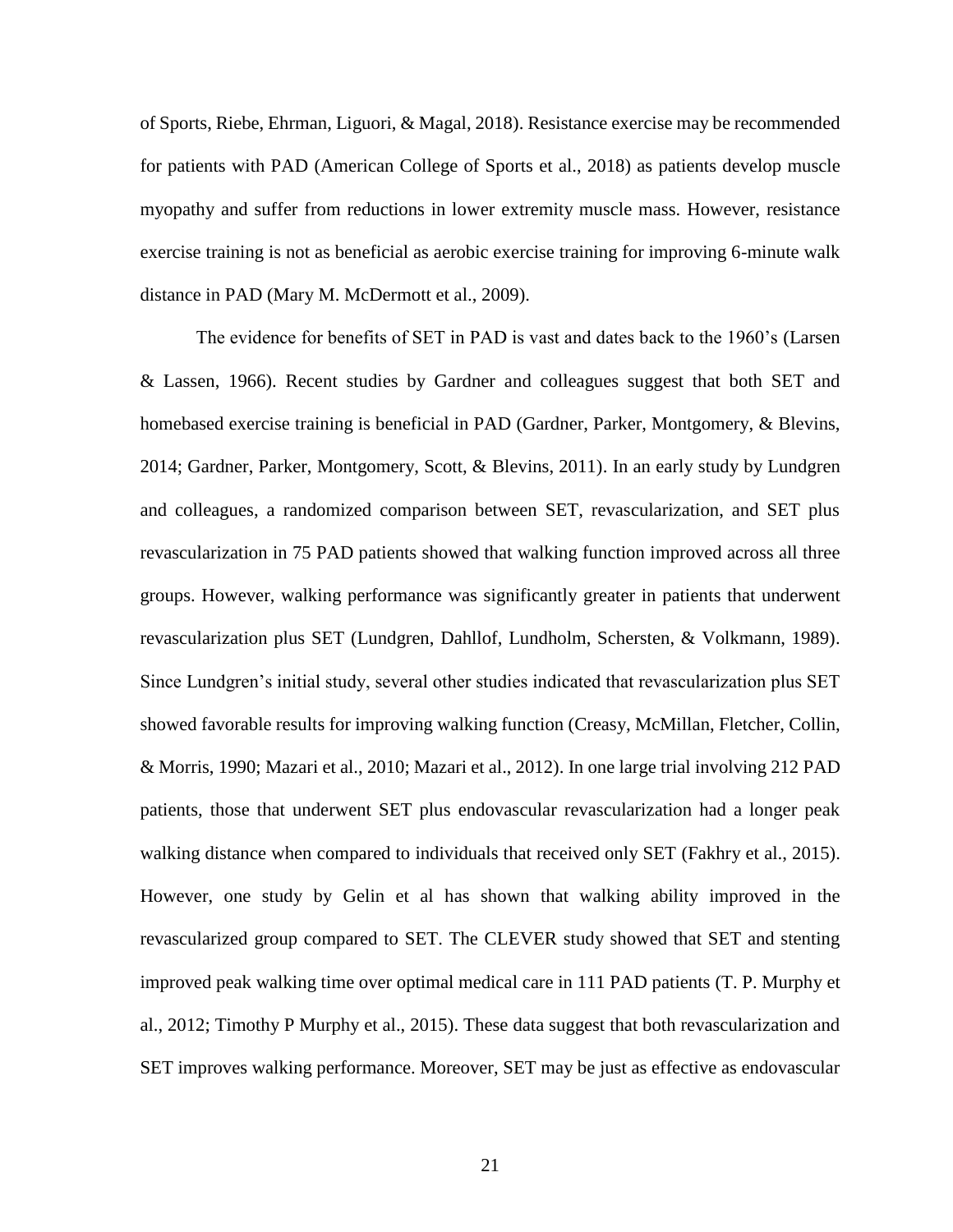interventions for improving walking performance, and when done in conjunction, their effects appear to complement one another.

#### **The Exercise Pressor Reflex**

While exercise therapy and increased activity is clearly beneficial for PAD patients, it is important to note that these individuals have an abnormal cardiovascular response to exercise. A reductions in blood flow to exercising skeletal muscle has been shown to activate a sympathoexcitatory pathway, termed the exercise pressor reflex (EPR) (Alam & Smirk, 1937; Augustyniak, Ansorge, & O'Leary, 2000; Kaur et al., 2015). This phenomenon was first observed in the 1930's when Alam and Smirk used various techniques to occlude the circulation in exercising legs and forearms. The study showed reflex increases in BP and HR post exercise while the limb was left occluded. The study was the first to suggest that there was a neural component to the reflex because circulating metabolites were confined to the occluded limb. The neural control of the circulation has since been extensively expanded on by others (Coote, Hilton, & Perez‐Gonzalez, 1971; Goodwin, McCloskey, & Mitchell, 1971; McCloskey & Mitchell, 1972). In animal studies, it was discovered that when stimulated by muscle contraction, thin fiber muscle afferents (i.e., groups III and IV) evoked the exercise pressor reflex (Kaufman et al., 1983). From here, Kaufman and others have described the functional properties of group III (mechanoreceptors) and group IV (metaboreceptors) muscle afferents and their involvement in the EPR (Ellaway, Murphy, & Tripathi, 1982; Kaufman et al., 1983; Kaufman et al., 1984; Kenagy, VanCleave, Pazdernik, & Orr, 1997; Kumazawa & Mizumura, 1977; Mense & Stahnke, 1983; Paintal, 1960; Sinoway, Hill, Pickar, & Kaufman, 1993). It has been concluded that the exercise pressor reflex serves as a feedback mechanism, arising from the contracting skeletal muscle, that increases the cardiovascular response to meet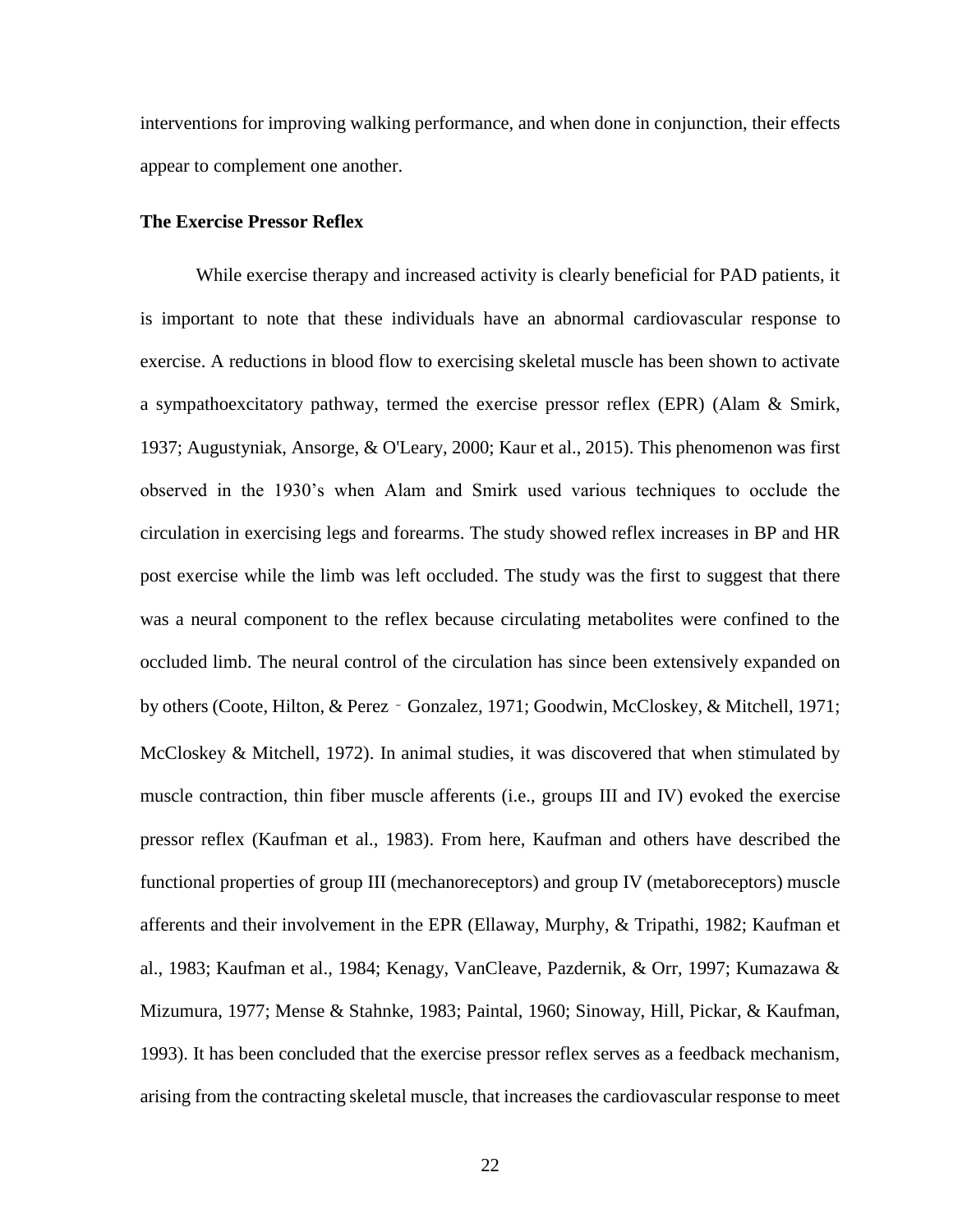the metabolic demands of exercise (Stone & Kaufman, 2015). Animal models of PAD using femoral artery ligation have been used to show the activation of the EPR in reductions of blood flow to skeletal muscle (Waters, Terjung, Peters, & Annex, 2004). However, large artery hemodynamics do not fully explain symptomology in PAD patients (Brass, Hiatt, & Green, 2004; Gardner, Skinner, Cantwell, & Smith, 1992). Nevertheless, the rise in arterial BP is related to an increased risk of adverse cardiovascular events in patients with PAD (de et al., 2008; Lewis et al., 2008; Weiss, Blumenthal, Sharrett, Redberg, & Mora, 2010).

#### **Skeletal Muscle Oxygen Saturation in Peripheral Artery Disease**

During aerobic exercise, oxygen supply must equal the amount of oxygen consumed by the active skeletal muscle. This relationship between the uptake of oxygen  $(\dot{V}O_2)$  and oxygen delivery via cardiac output  $\overrightarrow{Q}$  is one of the fundamental principles of exercise physiology as first described by Adolph Fick (Fick, 1870). The Fick equation is defined as:

$$
\dot{V}O_2 = \dot{Q} \times (a - v\dot{O}_2 \text{difference})
$$

where  $a - v O_2$  difference is the change in oxygen concentration across the microcirculation. During aerobic exercise, the  $a - v O_2$  difference widens (i.e., the venous oxygen concentration falls, and the arterial oxygen concentration is normally maintained) and subsequently widens the partial pressure of oxygen gradient in the skeletal muscle and improves oxygen diffusion. As  $\rm \dot{VO}_2$  increases, so too does  $\dot{Q}$  and  $a - v O_2$  difference. Whole body oxygen uptake can be measured using pulmonary metabolic gas analyzer. However, this technique does not allow for the quantification of localized skeletal muscle oxygen consumption. Other techniques that include magnetic resonance imaging or arterial/venous catheterization are expensive, invasive, or are generally not conducive for exercise studies.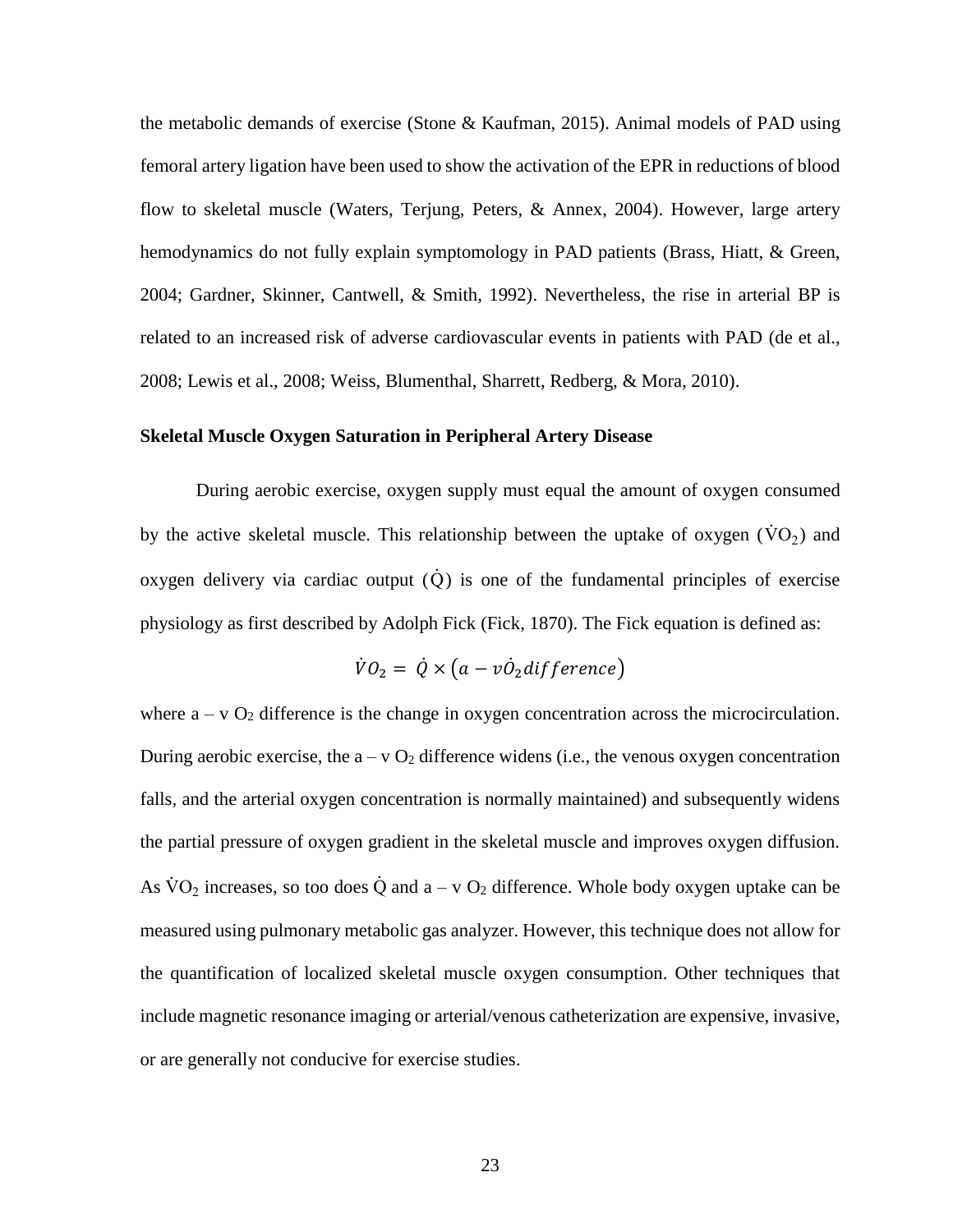Recently, NIRS has been used to assess microvascular oxygen kinetics across several muscles (Chris J McManus, Jay Collison, & Chris E Cooper, 2018). This technique was first described by Jöbsis in 1977 (Jobsis, 1977). The NIRS device provides noninvasive measures of oxygenated hemoglobin (O2Hb), deoxygenated hemoglobin (HHb), and microcirculatory  $O_2$  saturation where SmO<sub>2</sub> is the ratio of O<sub>2</sub>Hb to total hemoglobin (tHb; tHb = O<sub>2</sub>Hb + HHb) expressed as a percentage  $[SmO_2 = O_2Hb/(tHb)]$ . The use of NIRS in muscle O<sub>2</sub> kinetics has been extensively reviewed (Ferrari, Muthalib, & Quaresima, 2011; Grassi & Quaresima, 2016; Hamaoka, McCully, Niwayama, & Chance, 2011; Jones, Chiesa, Chaturvedi, & Hughes, 2016). Once the device is placed on the patient, NIRS light travels through the underlying tissue in an arcing pathway from the emitter to the detector (Figure 2). Attenuation of light is caused by the scattering of light equally in all directions as it is emitted from the light source. Light is then absorbed by  $O_2Hb$  and HHb, and to some extent myoglobin, intracellular and extracellular water, and pigment in skin. Knowing the absorptive properties and using multiple source detectors at different distances can improve and isolate muscle tissue for quantification of SmO2. Absorbance (A) in a tissue is defined as:

$$
A = \log 10 \left( \frac{I_1}{I_0} \right)
$$

Where  $I_1$  is the transmitted light and  $I_0$  is the source light. As more light is adsorbed by the tissue, less light is transmitted back to the detector. The absorbance of light can be explained by Beer Lambert Law:

$$
A = \log 10 \left( \frac{l_1}{l_0} \right) = \varepsilon bc
$$

Where  $\varepsilon$  is the known molecular extinction coefficient, *b* is the known path length, and *c* is the known concentration. Commercially available NIRS devices work from this principal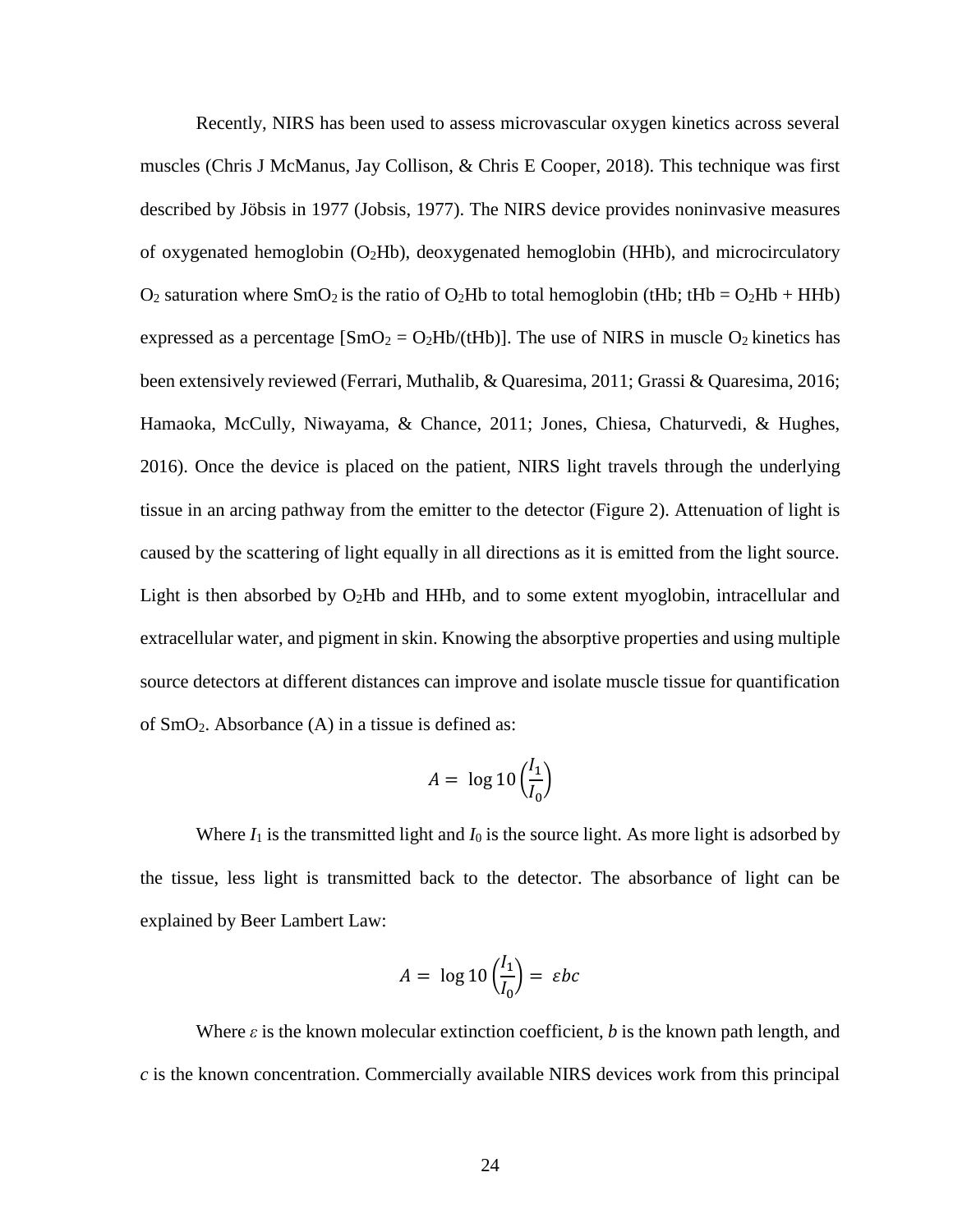in that the source-detector distance is known and the extinction coefficients for  $O<sub>2</sub>Hb$  and HHb are known. Transmitted light can be measured, and the concentrations of  $O_2Hb$  and HHb can be quantified. The device used in the present investigation utilizes a four-layer (epidermis, dermis, adipose, and muscle) Monte Carlo model. The monitor also uses one light source, a short and long-distance detector, and an algorithm in an attempt to isolate the skeletal muscle signal from the superficial skin and adipose layer. NIRS is able to track changes in skeletal muscle oxygenation during exercise (C. J. McManus, J. Collison, & C. E. Cooper, 2018) and is often used in research in patients with PAD (Bauer et al., 2007; Bauer, Brass, & Hiatt, 2004; Gardner et al., 2014; Halber, Posner, & McCully, 1994; Murrow et al., 2019). It is not known if these measures are influenced by severity of disease. For the present study, NIRS is a valuable measure to investigate the exercise response in patients treated for symptomatic PAD.

During exercise, local and systemic cardiovascular adjustments promote hyperemia in active tissue to increase the delivery of oxygen to active tissue. However, as previously stated, patients with PAD experience chronic reductions in skeletal muscle blood flow (and thus, reduced oxygenation) during dynamic exercise, as well as an exaggerated exercise pressor reflex (Baccelli et al., 1999; Bakke et al., 2007; Luck et al., 2017; Miller et al., 2018; Miller et al., 2017; Muller et al., 2012; Muller et al., 2015). The use of NIRS is a practical tool to help investigate improvements in perfusion following revascularization and whether or not it contributes to other improvements in cardiovascular function, as previously shown (Miller et al., 2018).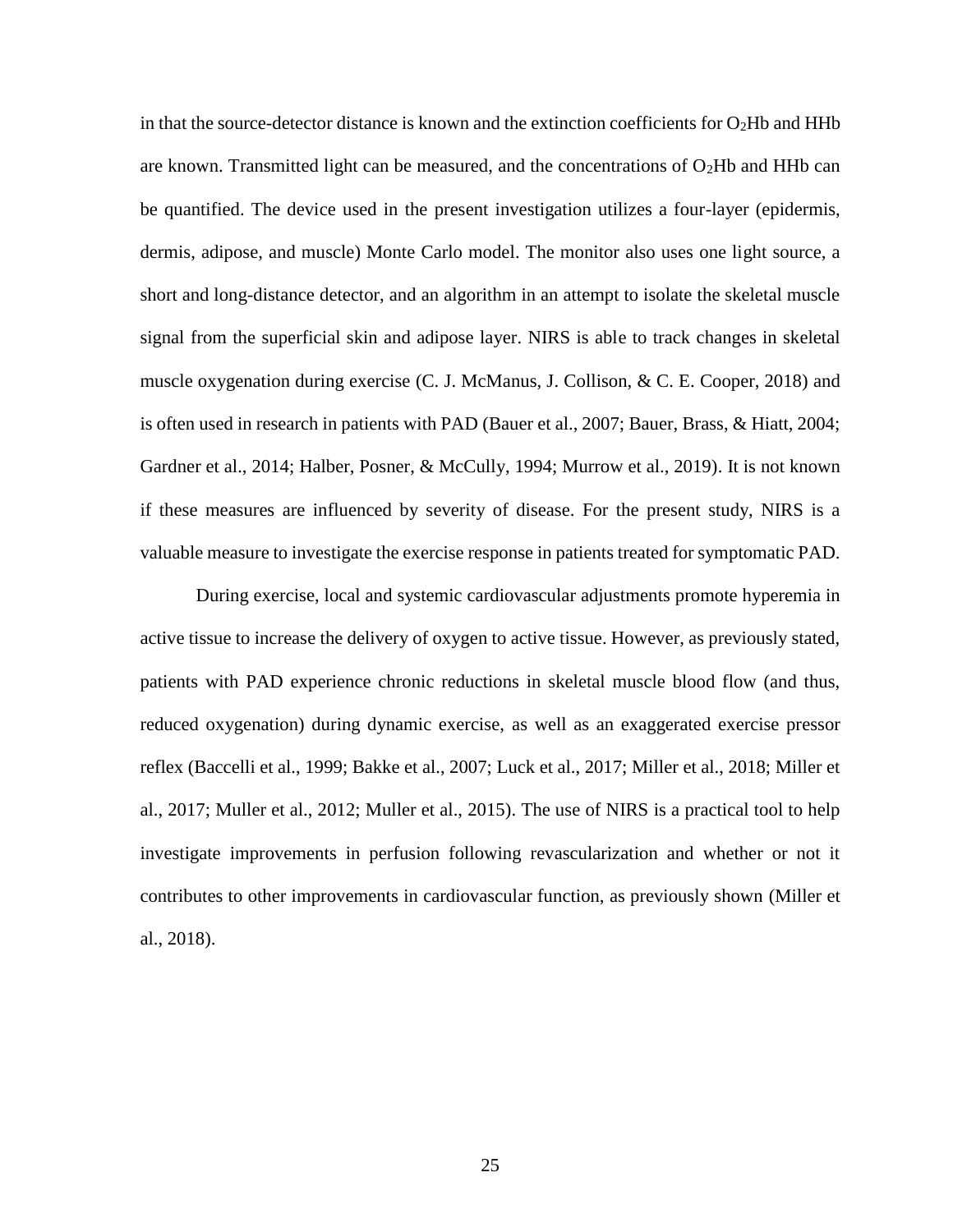# **Chapter 3 Methods**

## **Participants**

Male and female patients with PAD  $(n=6)$  completed the present study. Subjects were preliminarily screened from the Penn State Heath vascular clinic lists or previous enrolled studies and contacted by the study coordinator/clinical research nurses. All experiments were approved in advance by the Institutional Review Boards of the Penn State Milton S. Hershey Medical Center and Appalachian State University and conformed with the Declaration of Helsinki. All subjects provided written and informed consent. All contacted patients had received a previous diagnosis of PAD (i.e., ABI < 0.9) and were scheduled for a standard-ofcare vascular procedure at Penn State. PAD patients with diabetes were included if stable on their medications and showed no significant symptomatic peripheral neuropathy. PAD patients with a recent history of unstable angina or myocardial infarction (<6 months), current unstable angina or a primary symptom of angina, and/or elevated serum creatinine  $>2.0$  mg/dl that would be indicative of renal failure were excluded. Patients were also excluded if they had signs and symptoms of severe PAD (e.g., resting leg pain or open non-healing wounds). Individual subject characteristics (age, location of arterial occlusion, height, weight, and preand post-revascularization ABI) are shown in Table 1. Four of the six subjects had hyperlipidemia, three had coronary artery disease, three were hypertensive, one had chronic obstructive pulmonary disease, and one had peptic ulcer disease (Table 2).

Patients underwent lower extremity revascularization procedures (Table 3). Of the six patients in the study, four received balloon angioplasty and four received stents (two received both). Two of the six patients underwent endarterectomy. Stents were placed in the common iliac artery  $(3/6)$  and in the external iliac artery  $(1/6)$ . Bilateral kissing stents were placed in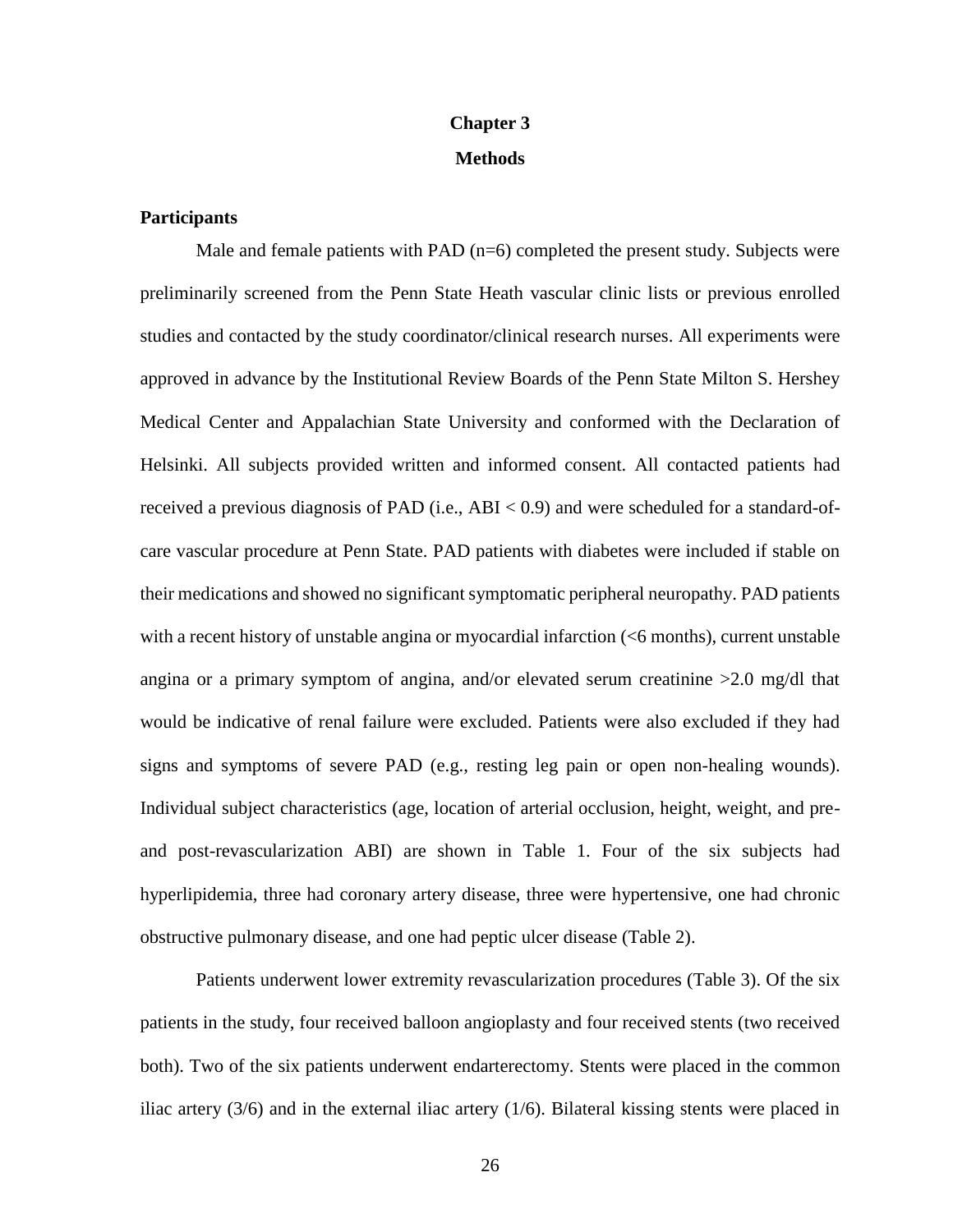the iliac arteries in one patient. Patients maintained their usual medication regimen during the study (Table 4), including clopidogrel (6/6), statins (5/6), acetylsalicylic acid (4/6), beta adrenergic receptor blockers (4/6), angiotensin-converting-enzyme inhibitors (3/6), proton pump inhibitors (2/6), bronchodilators (2/6), diuretics (2/6), multivitamins (2/6), antidepressants (1/6), calcium channel blockers (1/6), anti-diabetic medications (1/6), anticonvulsants (1/6), coenzyme  $Q_{10}$  (1/6), and vitamin D (1/6). Subjects were taking the same medications and doses for both visits; however, three patients began antiplatelet therapy after their intervention, per the standard of care following revascularization procedures. All participants reported a previous history of smoking, and one of the six patients was currently smoking.

### **Experimental Design and Measures**

The present study utilized a pre-experimental, pretest-posttest design where each subject served as their own control. Subjects reported to the laboratory after refraining from (i) caffeine for at least 12 hours and (ii) all over-the-counter medications, alcohol, and extreme exercise for 24 hours before the visit. The laboratory room temperature was maintained between 22 and 25 °C during all visits. After resting for several minutes, supine ABIs were measured on both the right and left side. Two continuous-wave NIRS monitors (MOXY muscle oxygen monitor; Fortiori Design, Hutchinson, MN) were attached to the right and left calf at the region of the medial gastrocnemius. Wavelengths at approximately 750 and 850 nm were used (Matcher, Cope, & Delpy, 1997). To ensure proper signal penetration depth, adipose tissue thicknesses (ATT) was obtained using ultrasound imaging (iE33, Philips) at each NIRS probe site. In 2D mode, an average of three manually selected distances was measured from the epidermis to the superficial aponeurosis using a L11-3 linear array transducer. A NIRS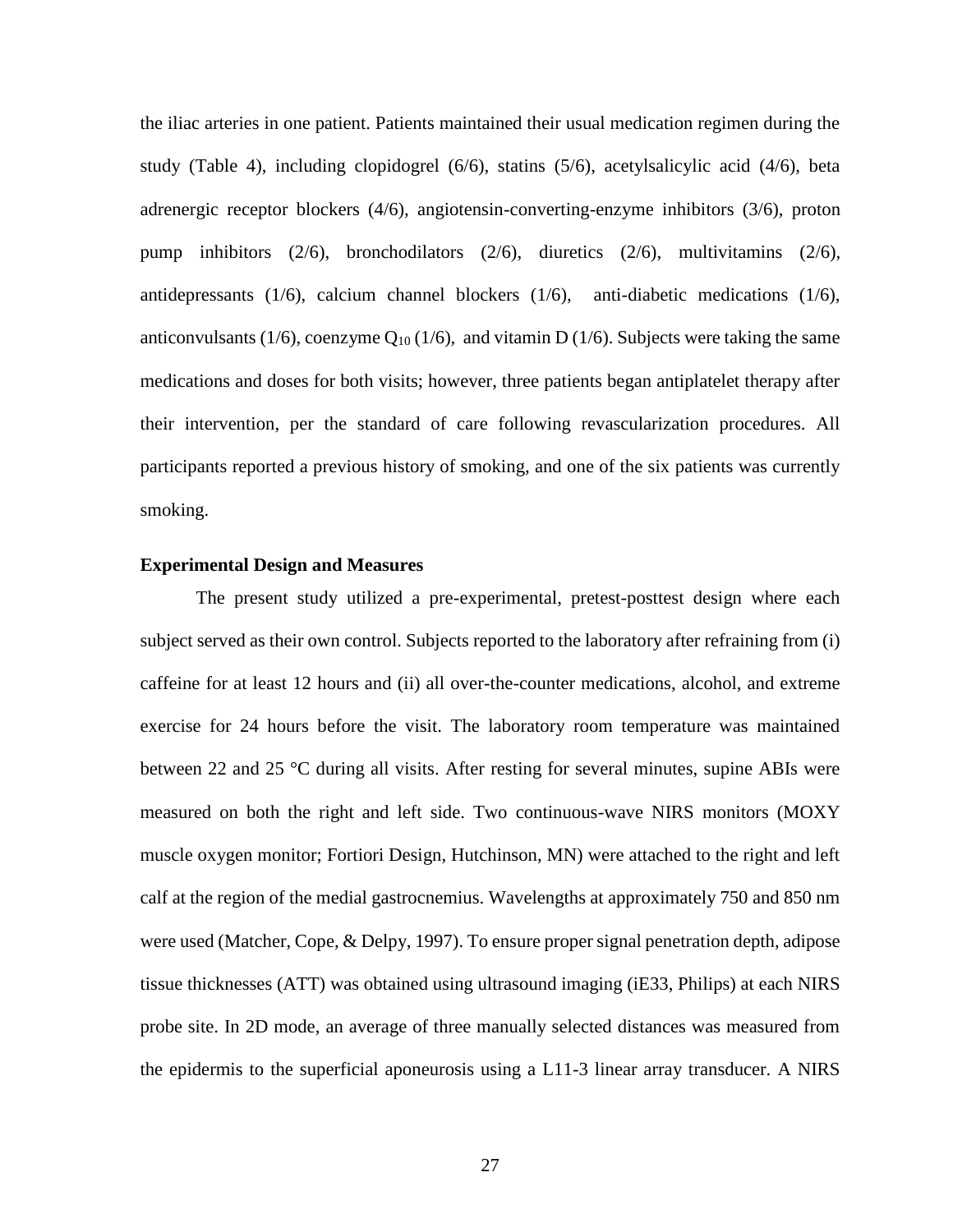source-detector separation of 30 mm was used allowing for a sufficient signal penetration depth  $(-15 \text{ mm})$ , approximately one-half of the source-detector separation distance. Next, a custommade wooden sandal was attached using Velcro straps to the foot of the leg that the subject was scheduled to receive an intervention (Figure 3). The wooden sandal device was attached to a load cell pulley system at the head of the patient bed by which individual weights could be added to a bucket by the investigators. The custom-made wooden device has been used in several previous studies in our laboratory (Drew et al., 2013; Luck et al., 2017; Muller et al., 2012; Muller et al., 2015). A cushion was placed under the thigh and ankle, slightly elevating the leg to reduce the influence of venous congestion in the limb. Three sticky ECG electrodes were placed on the patient's chest/abdomen in which heart rate (HR) and cardiac rhythm were monitored using a three-lead electrocardiogram (ECG) (Cardiocap/5; GE Healthcare, Waukesha, WI). A brachial artery blood pressure cuff (Philips SureSigns VS3, Andover, MA) was placed on the subject's right arm and measurements were taken in triplicate prior to starting the baseline. A finger blood pressure cuff was placed around the left middle phalanx of the III or IV digit in which beat-to-beat blood pressure was measured continuously using finger plethysmography (Finometer, FMS, Arnhem, The Netherlands). Subjects were briefly coached on the proper exercise cadence along with the metronome sound cue.

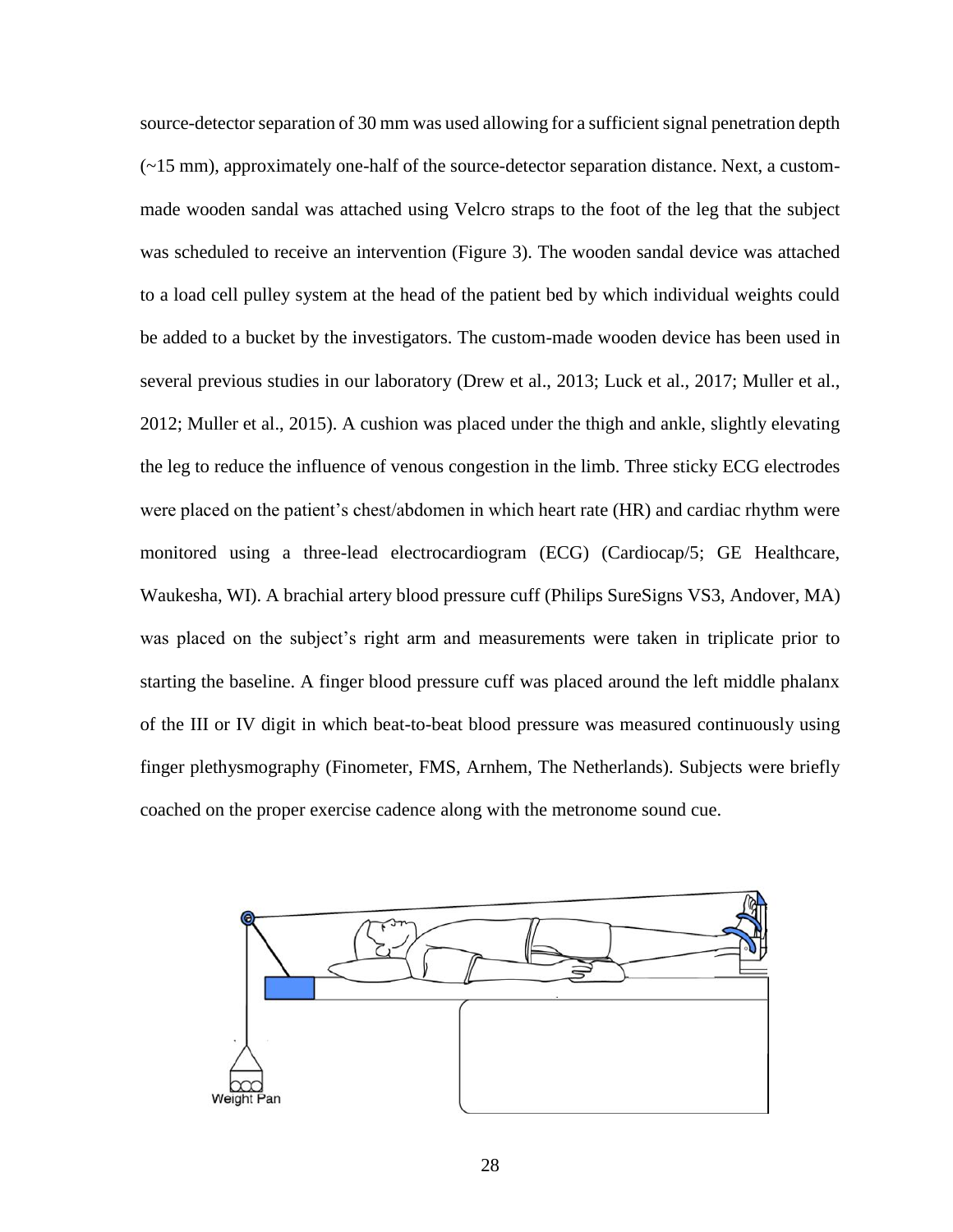**Figure 3.** *Experimental setup.* A custom-made wooden sandal with weight and pully system attached to a patient's foot is shown.

#### **Experimental Visit 1**

Following a three-minute baseline, patients underwent supine plantar flexion exercise with the most symptomatic leg starting at 0.5 kg and increasing by 0.5 kg in load every minute until fatigue. Two NIRS monitors were attached to the right and left calf at the region of the medial gastrocnemius. BP and HR were monitored on a beat-by-beat basis during the study. ATT was assessed using ultrasound to ensure the NIRS signal reached the correct tissue depth to penetrate the skeletal muscle.



**Figure 4.** *Exercise protocol*. Following a baseline period, subjects performed supine plantar flexion at 30 contractions per minute with no pause in between contractions for a total of six minutes. A metronome was used to insure proper cadence. Weight was added to a weight bucket at the head of the bed in 0.5 kg/minute increments.

#### **Experimental Visit 2**

One month following endovascular or surgical intervention in the lower extremity, patients returned for a second laboratory visit. ABI measurements were repeated and the NIRS monitors were attached in a similar fashion as experimental visit 1 over the right and left medial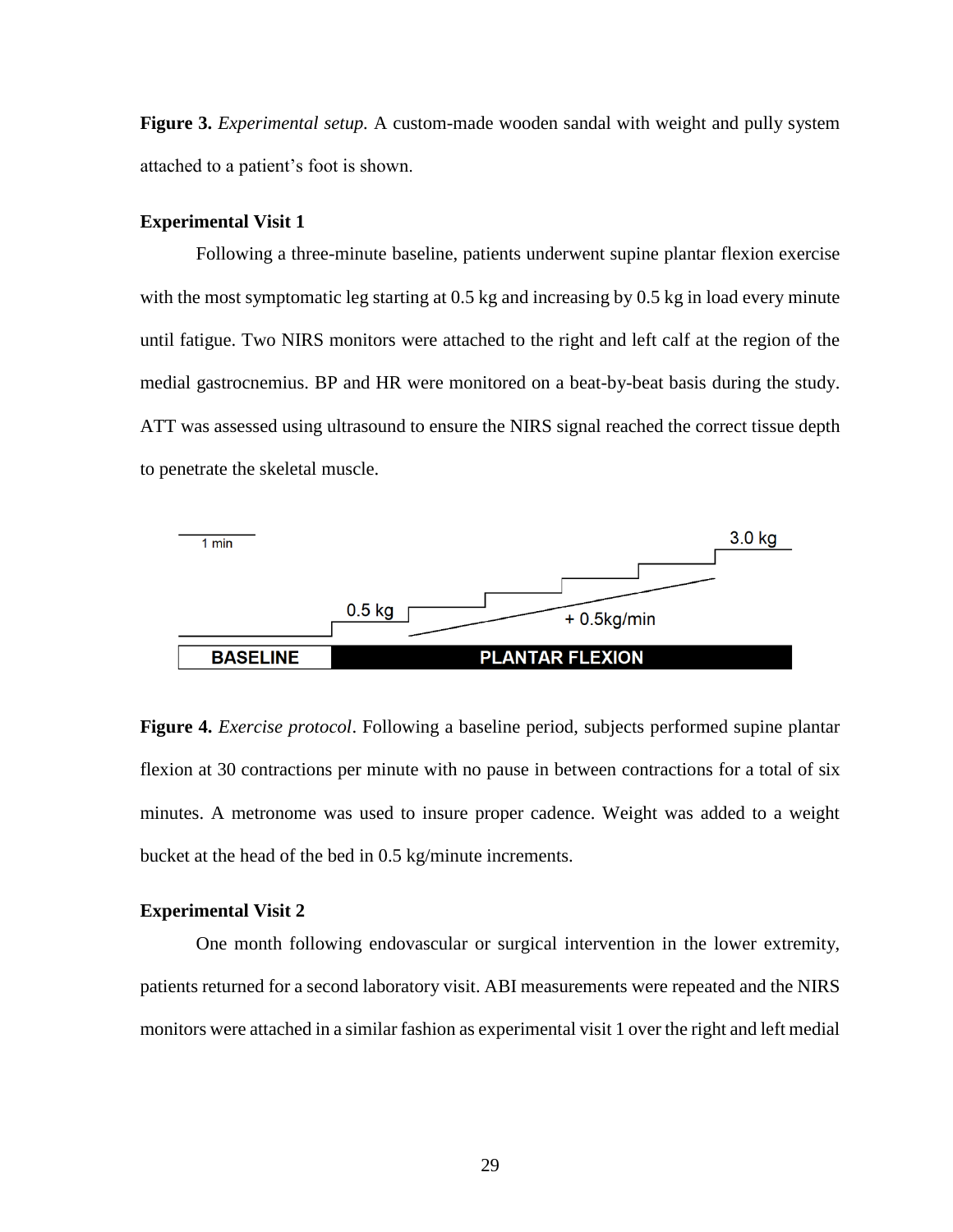gastrocnemius. The measures and exercise protocols were identical to those conducted in visit 1.

### **Data Collection and Statistical Analysis**

Data were collected continuously at 200 Hz and analyzed offline (PowerLab, ADInstruments, Castle Hill, NSW, Australia). NIRS values were collected wirelessly via ANT+ at 2 Hz and transmitted to an offline laptop with ANT+ antenna for offline analysis (PeriPedal v2.4.8; Napoleon, IN). Statistical analyses were performed using IBM SPSS 23.0 software, and graphics were produced using Microsoft Excel. All exercise data were averaged into 20-second bins and the last 20-seconds of each workload were used for statistical analysis. Individual and mean data are presented in changes  $(\Delta)$  from baseline to 1.5 kg (3 minutes completed) and from baseline to end exercise (i.e., the point at which the subject completed the 3.0 kg, six-minute protocol or stopped prior to completing the protocol due to claudication symptoms). All data were compared with a paired-samples t-test because not every subject completed every stage of the protocol. Data are presented as means  $(M) \pm$ standard deviation (SD) and *P* values of <0.05 were considered statistically significant.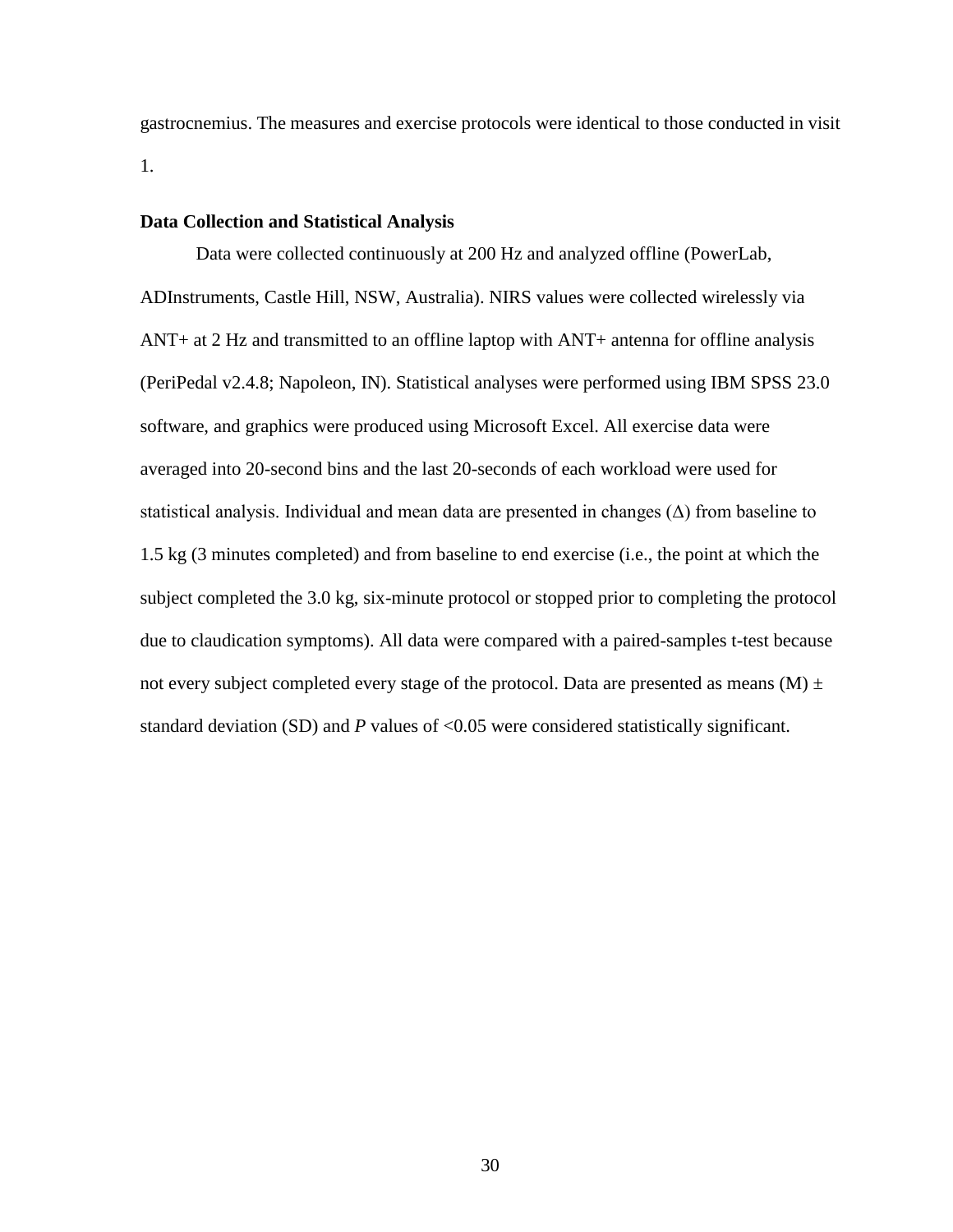# **Chapter 4**

# **Results**

As shown in Table 1, six patients with mild to moderate PAD (2 females and 4 males ranging in ages 55 to 78 years) completed pre- and post-revascularization laboratory visits. Four of the six patients had an improved ABI post-revascularization, while patient 1 improved by only 0.01 and patient 6 decreased from 0.83 to 0.76.

|           | <b>Patient Location of Arterial Occlusion</b> | Age<br>$(\mathbf{y}\mathbf{r})$ | $(cm)$ | <b>Height Weight</b><br>(kg) | <b>ABI</b><br><b>PRE</b> | <b>ABI POST</b> |
|-----------|-----------------------------------------------|---------------------------------|--------|------------------------------|--------------------------|-----------------|
| 1(F)      | Aortoiliac                                    | 55                              | 165.1  | 68.7                         | 0.77                     | 0.78            |
| 2(M)      | Femoral-Popliteal                             | 69                              | 182.9  | 102.5                        | 0.48                     | 0.83            |
| 3(M)      | Femoral-Popliteal                             | 67                              | 175.3  | 118.2                        | 0.79                     | 0.97            |
| 4(F)      | Aortoiliac                                    | 66                              | 162.6  | 78.5                         | 0.52                     | 1.01            |
| 5(M)      | <b>Aortoiliac and Femoral</b>                 | 78                              | 175.3  | 85.6                         | NC                       | 0.52            |
| 6(M)      | Bilateral Femoral                             | 63                              | 170.2  | 83.2                         | 0.83                     | 0.76            |
|           |                                               |                                 |        |                              |                          |                 |
| М         |                                               | 66                              | 171.9  | 89.4                         | 0.68                     | 0.81            |
| <b>SD</b> |                                               | 3                               | 3.1    | 7.3                          | 0.14                     | 0.07            |

**Table 1.** *Subject characteristics.*

Individual age, height, weight, and supine ankle-brachial index (ABI) pre- (PRE) and onemonth post-intervention (POST) in PAD patients (*n=*6). Data are expressed as means (M) and standard deviation (SD). NC, non-compressible.

**Table 2.** *Subject comorbidities.*

| Comorbidity                           | <b>Number of patients</b> |
|---------------------------------------|---------------------------|
| Hyperlipidemia                        | (4/6)                     |
| Coronary artery disease               | (3/6)                     |
| Hypertension                          | (3/6)                     |
| Chronic obstructive pulmonary disease | (1/6)                     |
| Peptic ulcer disease                  | (1/6)                     |

The number of patients with previously diagnosed comorbidities.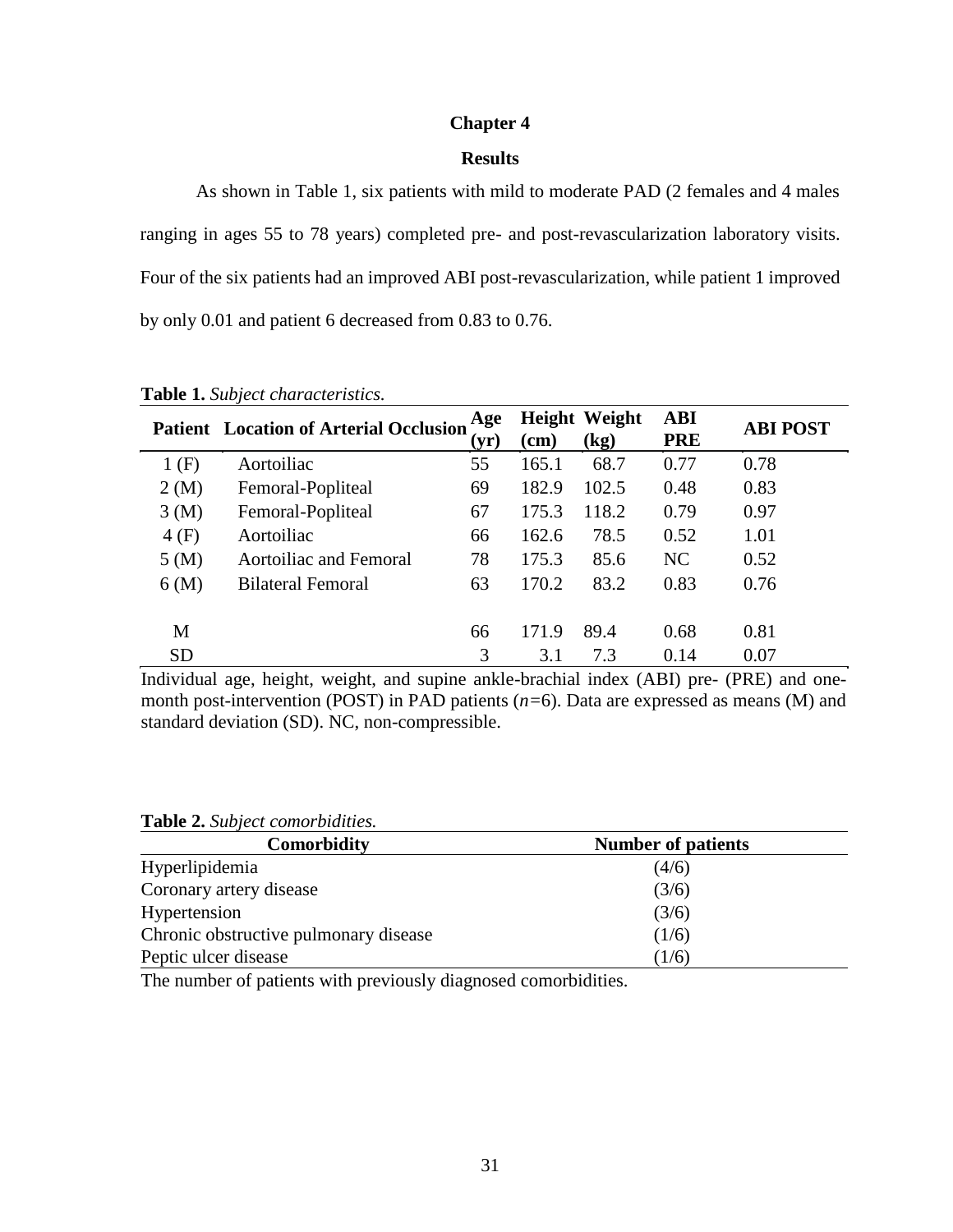| <b>Type and location</b>   | $\circ$<br><b>Number of patients</b> |  |  |  |
|----------------------------|--------------------------------------|--|--|--|
| <b>Balloon</b> angioplasty | (4/6)                                |  |  |  |
| <b>CIA</b>                 | (2/6)                                |  |  |  |
| <b>SFA</b>                 | (2/6)                                |  |  |  |
| <b>Stent</b>               | (4/6)                                |  |  |  |
| <b>CIA</b>                 | (3/6)                                |  |  |  |
| <b>EIA</b>                 | (1/6)                                |  |  |  |
| Endarterectomy             | (2/6)                                |  |  |  |
| <b>CFA</b>                 | (2/6)                                |  |  |  |
| <b>EIA</b>                 | (1/6)                                |  |  |  |
| <b>DFA</b>                 | (1/6)                                |  |  |  |

**Table 3.** *The location and number of endovascular or surgical revascularization procedures.*

After visit 1, all subjects underwent endovascular or surgical revascularization. CIA, common iliac artery; EIA, external iliac artery; CFA, common femoral artery; SFA, superficial femoral artery; DFA deep femoral artery

| <b>Medications</b>                       | <b>Number of patients</b> |  |  |
|------------------------------------------|---------------------------|--|--|
| Clopidogrel                              |                           |  |  |
| <b>PRE</b>                               | (3/6)                     |  |  |
| <b>POST</b>                              | (6/6)                     |  |  |
| Acetylsalicylic acid                     | (4/6)                     |  |  |
| Beta adrenergic receptor blockers        | (4/6)                     |  |  |
| Angiotensin-converting-enzyme inhibitors | (3/6)                     |  |  |
| Proton pump inhibitors                   | (2/6)                     |  |  |
| <b>Bronchodilators</b>                   | (2/6)                     |  |  |
| Diuretics                                | (2/6)                     |  |  |
| <b>Multivitamins</b>                     | (2/6)                     |  |  |
| Antidepressants                          | (1/6)                     |  |  |
| Calcium channel blockers                 | (1/6)                     |  |  |
| Anti-diabetic medications                | (1/6)                     |  |  |
| Anticonvulsants                          | (1/6)                     |  |  |
| Coenzyme $Q_{10}$                        | (1/6)                     |  |  |
| Vitamin D                                | (1/6)                     |  |  |

**Table 4.** *Pharmacological treatment.*

After visit 1, all subjects underwent endovascular or surgical revascularization. CIA, common iliac artery; EIA, external iliac artery; CFA, common femoral artery; SFA, superficial femoral artery; DFA deep femoral artery

As shown in Figure 5, changes in muscle oxygenation  $(SmO<sub>2</sub>)$ , assessed with NIRS, are presented for each patient pre- and one-month post revascularization. All six subjects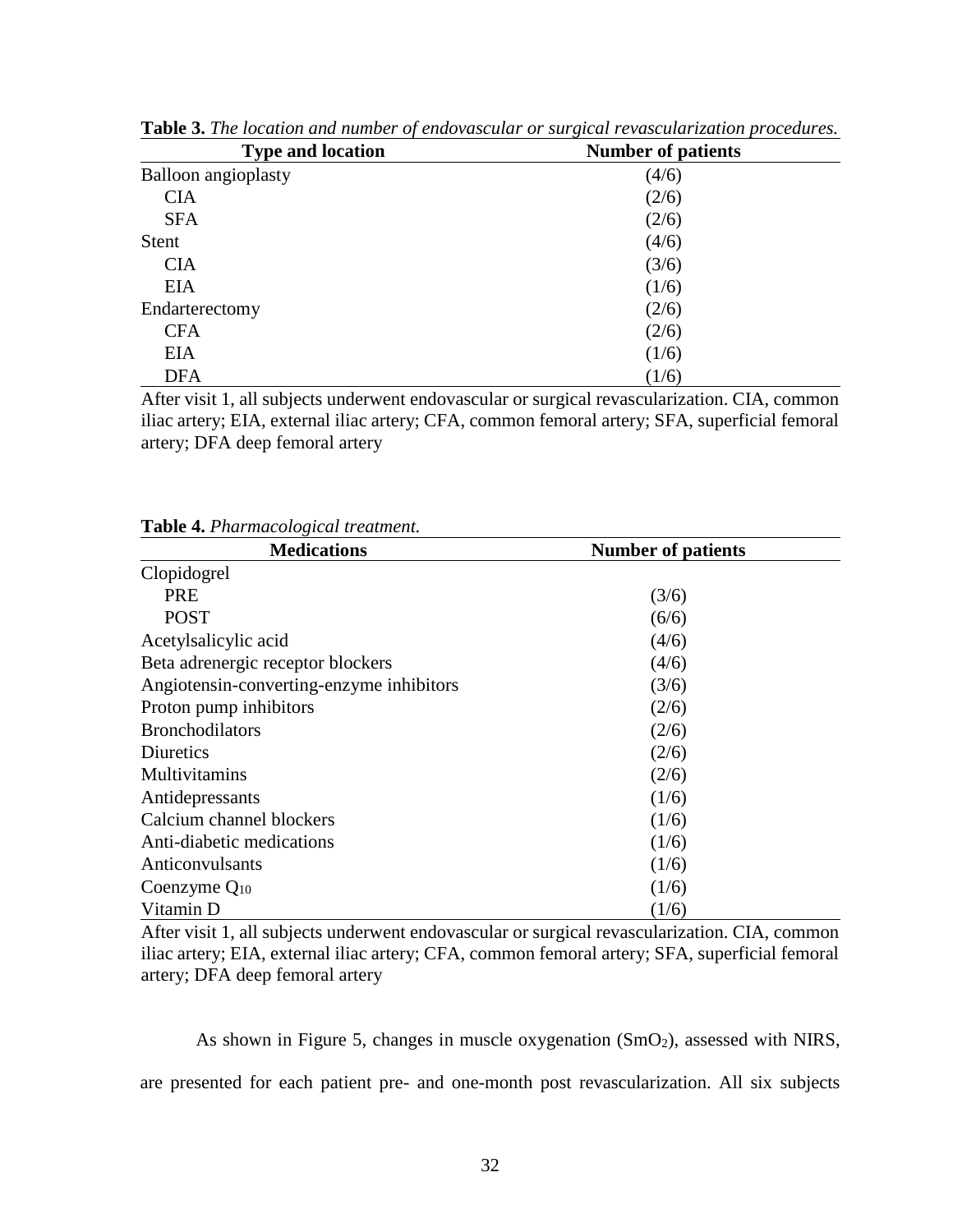completed at least the 1.5 kg stage at the pre-revascularization visit while two patients completed the entire 3.0 kg protocol. During the post-revascularization visit, all six subjects completed the 2.5 kg workload with three completing the entire 3.0 kg protocol.

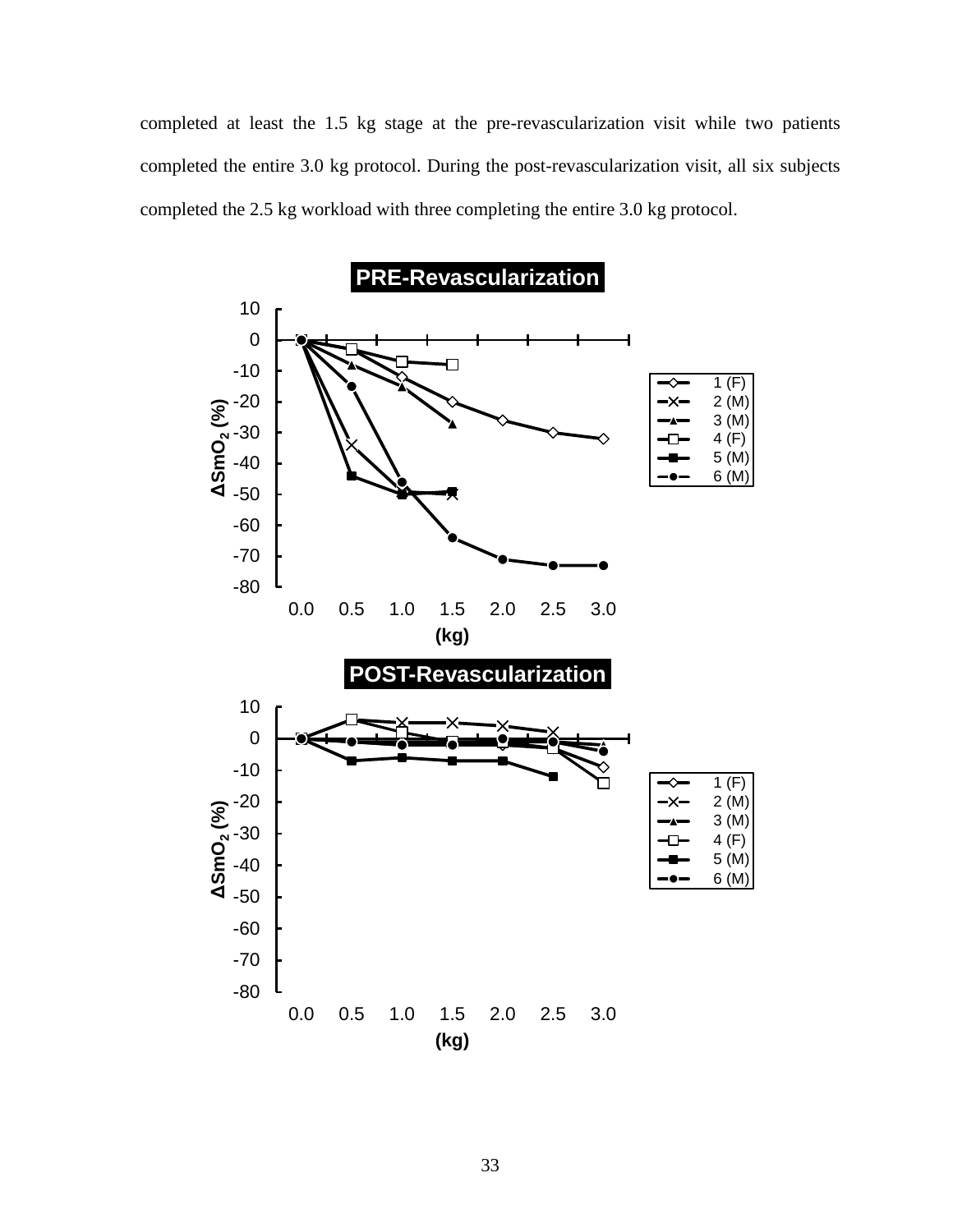**Figure 5.** *Individual muscle oxygenation responses to plantar flexion exercise in PAD patients (n=6) pre- and one-month post-revascularization.* Data are collected from the medial gastrocnemius muscle and represent a change  $(\Delta)$  from rest to end exercise.

The  $\Delta SmO_2$  improved post-revascularization at 1.5 kg workload (-36  $\pm$  9 %, PRE vs. - $1 \pm 2$  % POST,  $P < .05$ ). Similarly, the  $\Delta$  heart rate was decreased post-revascularization (6  $\pm$ 1 bpm, PRE vs.  $3 \pm 1$  bpm, POST,  $P < .05$ ). Exercise intensity that was matched at 1.5 kg did not produce significant findings for blood pressure measurements. When changes were compared from rest to end exercise, as shown in Figure 7, the  $\Delta SmO_2$  improved postrevascularization (-40  $\pm$  9 % PRE vs. -7  $\pm$  3 % POST, *P* < .05). The end exercise systolic blood pressure was reduced following revascularization (16  $\pm$  6 mmHg PRE vs. 11  $\pm$  4 mmHg POST,  $P < .05$ ) as was mean arterial blood pressure (16  $\pm$  4 mmHg PRE vs. 7  $\pm$  3 mmHg POST,  $P < .05$ ).

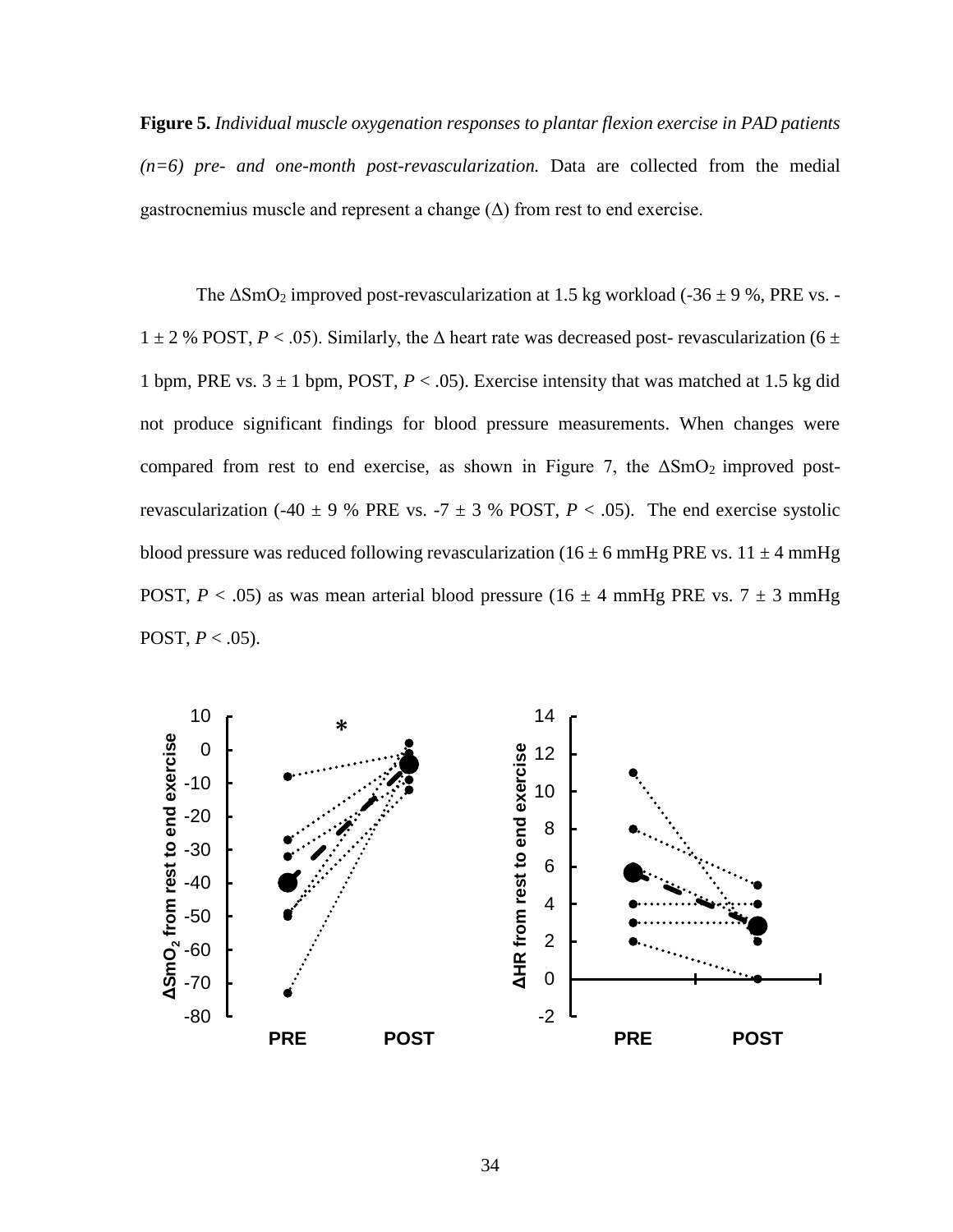

**Figure 6.** *Systemic hemodynamic and muscle oxygenation responses to plantar flexion exercise pre- and one-month post-revascularization*. Values represent changes (Δ) from rest to end exercise. Large solid circles and large dashed lines indicate mean values and \* indicates significant ( $p < 0.05$ ) difference between pre- and one-month post-revascularization. SmO<sub>2</sub>, skeletal muscle oxygen saturation; HR, heart rate; SBP, systolic blood pressure; DBP, diastolic blood pressure; MAP, mean arterial blood pressure.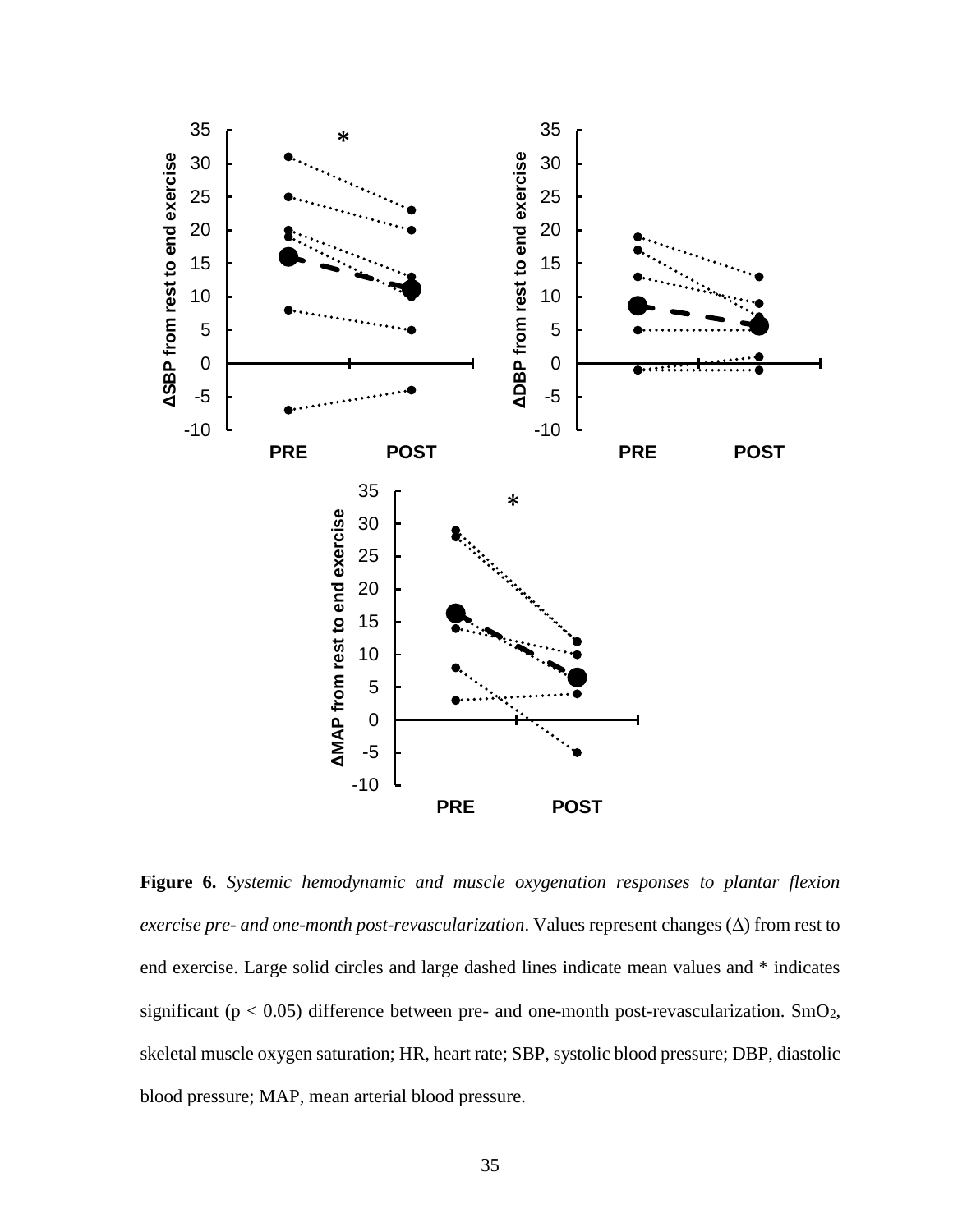#### **Chapter 5**

### **Discussion**

The purpose of this study was to examine whether responses in skeletal muscle oxygen saturation to foot exercise improved one-month post revascularization for the treatment of symptomatic PAD. The novel finding in this study was that oxygenation improved at both 1.5 kg workloads and at fatigue. The blood pressure in PAD patients was improved at end exercise. These results are consistent with previous findings that blood pressure is improved one-month post-revascularization. (Miller et al., 2018). Although the study did not explicitly test for changes in sympathetic nerve traffic, the improvement in muscle oxygenation postrevascularization could have played a role in attenuating the exercise pressor reflex.

## **Effect of Revascularization on Skeletal Muscle Oxygen Saturation**

During exercise, PAD patients have a rapid drop in muscle oxygenation (Bauer et al., 2007; Bauer, Brass, & Hiatt, 2004; Gardner et al., 2019; Luck et al., 2017; McCully et al., 1994; Miller et al., 2017). There does not appear to be a difference in resting oxygenation in PAD. However, initial reductions in oxygenation during exercise are thought to be caused by a widening of the a-v  $O_2$  difference as a result of arterial occlusion. A previous study by Comerota et al hinted that assessing oxygenation before and after revascularization may be important (Comerota, Throm, Kelly, & Jaff, 2003). However, to the best of the author's knowledge, the present study is the first to do so. To date, revascularization appears to be the only thing that rapidly improves oxygenation for up to one month in PAD patients. In one previous study, dietary nitrate supplementation has been shown to improve exercise oxygenation values assessed with NIRS 180 min post-beverage consumption (Kenjale et al., 2011). It is likely that occlusive disease and endothelial dysfunction contributes to these results.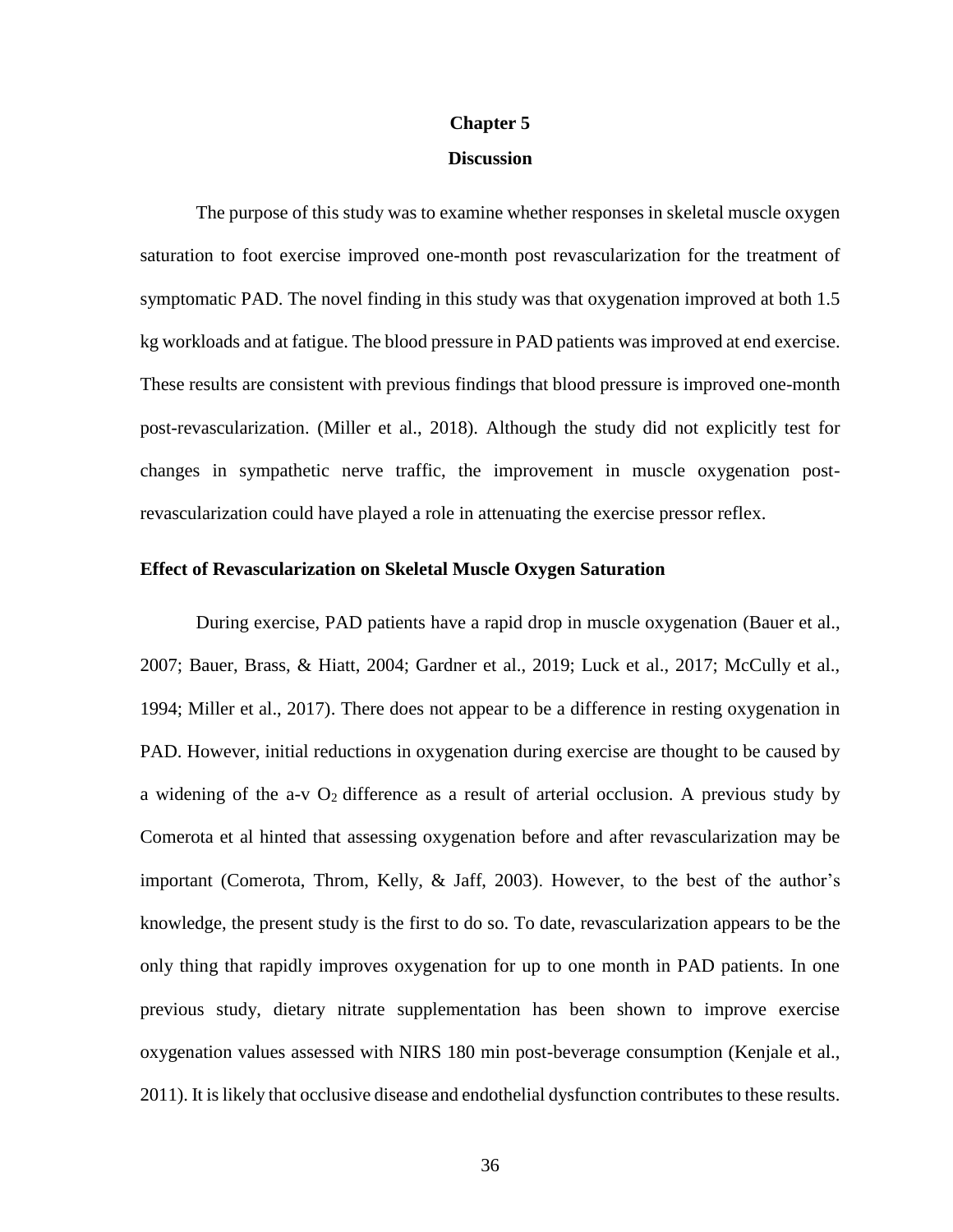Following revascularization, perfusion to the limb is improved (indicated by an increase in ABI) and may cause the large improvement in saturation during exercise.

## **Effect of Revascularization on the Exercise Pressor Reflex**

Plantar flexion exercise has been shown to elicit a blood pressure raising response called the exercise pressor reflex in patients with PAD (Lorentsen, 1972; Luck et al., 2017; Miller et al., 2018; Muller et al., 2012; Ross et al., 2017). This rise in blood pressure may be caused by sensitization of skeletal muscle nerve fibers that can detect a buildup of metabolic compounds in active tissue. An afferent signal travels to the cardiovascular control centers in the medulla and results in increased sympathetic outflow to the heart and blood vessels of nonactive skeletal muscle tissues. Several studies have shown that the exercise pressor reflex is present with a reduction in calf muscle oxygen saturation during exercise (Gardner et al., 2019; Luck et al., 2017; Miller et al., 2017). The present study suggests that by improving large artery blood flow, the exercise pressor reflex is improved at end exercise. While this response was small, it is possible that the post-revascularization blood pressure response could be more pronounced with more vigorous exercise (e.g., during free or treadmill walking).

### **Limitations**

As with many studies in clinical populations, it is difficult to control for covariates (e.g., medications or other treatments) as it would be considered unsafe and/or unethical to interfere with patient care. The PAD patients had different disease locations and received different revascularization treatments for these locations. Although all patients remained on their usual medication regimen, three patients were started on clopidogrel, an anti-platelet medication, following revascularization. It is unclear whether clopidogrel influenced the NIRS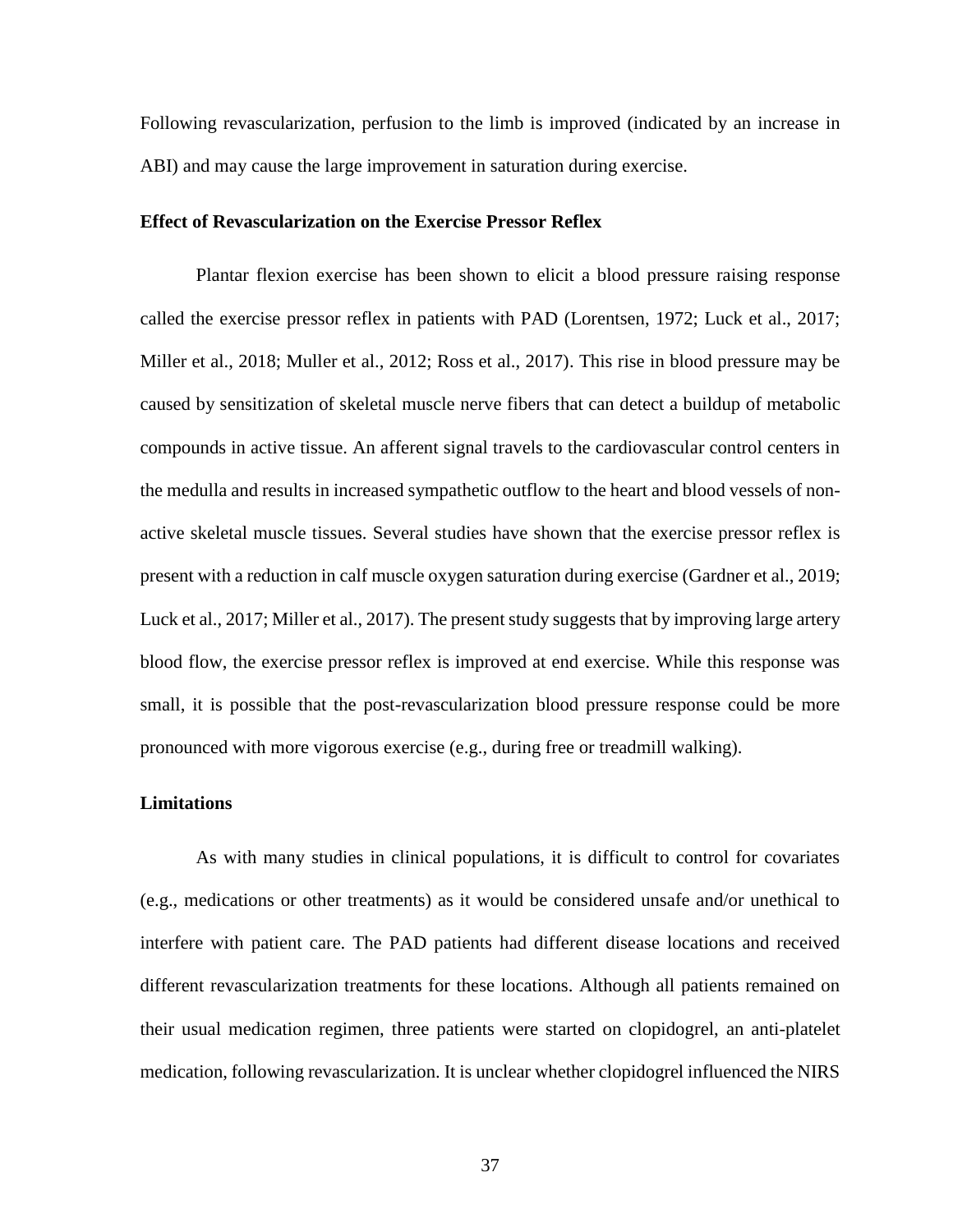signal in these individuals. However, the other three subjects, who were taking the medication at both visits, showed modest improvements in muscle oxygenation. Apart from these limitations, the results of the study leave several unanswered questions. First, the reduction in muscle oxygen saturation is indicative of either poor tissue perfusion or increased oxygen extraction. However, large artery hemodynamics were not assessed and therefore, it is unclear if the increase in blood pressure during these low intensities was flow restorative. Future studies should investigate femoral blood flow using Doppler ultrasound to understand the changes in responses in large artery hemodynamics to exercise pre- and post-revascularization. To address the issue of extraction versus perfusion at low intensity exercise, utilizing T2\* weighted magnetic resonance imaging could better address this issue. Lastly, it is unclear whether these same results translate to more vigorous exercise tests (e.g., the six-minute walk test or progressive treadmill test (Gardner et al., 1991)). However, as walking function tends to improve in PAD patients post-revascularization (and maybe more so when SET is added to patient treatment (Treat-Jacobson et al., 2019)), any improvements in cardiovascular parameters during exercise could have great clinical significance.

### **Conclusions**

In conclusion, these data suggest the revascularization procedures for the treatment of PAD improve muscle oxygenation and lower blood pressure during dynamic foot exercise. These findings contribute to scientific field in that revascularization treatments, that are intended to improve large artery blood flow, may also have positive benefits on cardiovascular adjustments to dynamic exercise.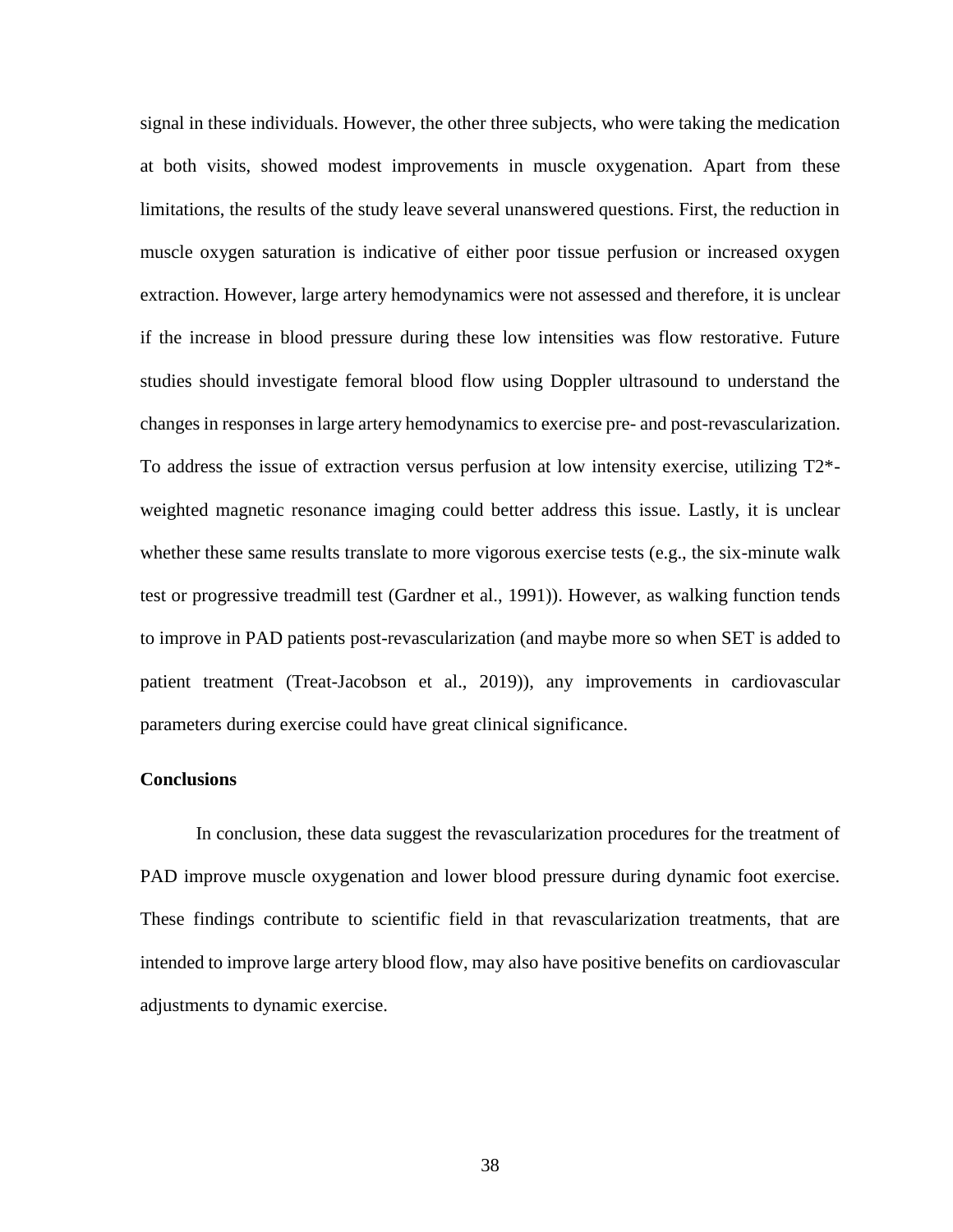#### References

- Addison, O., Prior, S. J., Kundi, R., Serra, M. C., Katzel, L. I., Gardner, A. W., & Ryan, A. S. (2018). Sarcopenia in Peripheral Arterial Disease: Prevalence and Effect on Functional Status. *Archives of physical medicine and rehabilitation, 99*(4), 623-628. doi:10.1016/j.apmr.2017.10.017
- Alam, M., & Smirk, F. H. (1937). Observations in man upon a blood pressure raising reflex arising from the voluntary muscles. *The Journal of Physiology, 89*(4), 372-383. doi:10.1113/jphysiol.1937.sp003485
- Allison, M. A., Ho, E., Denenberg, J. O., Langer, R. D., Newman, A. B., Fabsitz, R. R., & Criqui, M. H. (2007). Ethnic-specific prevalence of peripheral arterial disease in the United States. *American journal of preventive medicine, 32*(4), 328-333. doi:10.1016/j.amepre.2006.12.010
- Ambler, G. K., Radwan, R., Hayes, P. D., & Twine, C. P. (2014). Atherectomy for peripheral arterial disease. *Cochrane Database of Systematic Reviews* (3). doi:10.1002/14651858.CD006680.pub2
- American College of Sports, M., Riebe, D., Ehrman, J. K., Liguori, G., & Magal, M. (2018). *ACSM's guidelines for exercise testing and prescription*. (Tenth edition.). Philadelphia: Wolters Kluwer.

Anderson, J. D., Epstein, F. H., Meyer, C. H., Hagspiel, K. D., Wang, H., Berr, S. S., Harthun, N. L., Weltman, A., Dimaria, J. M., West, A. M., & Kramer, C. M. (2009). Multifactorial determinants of functional capacity in peripheral arterial disease: uncoupling of calf muscle perfusion and metabolism. *Journal of the American College of Cardiology, 54*(7), 628-635. doi:10.1016/j.jacc.2009.01.080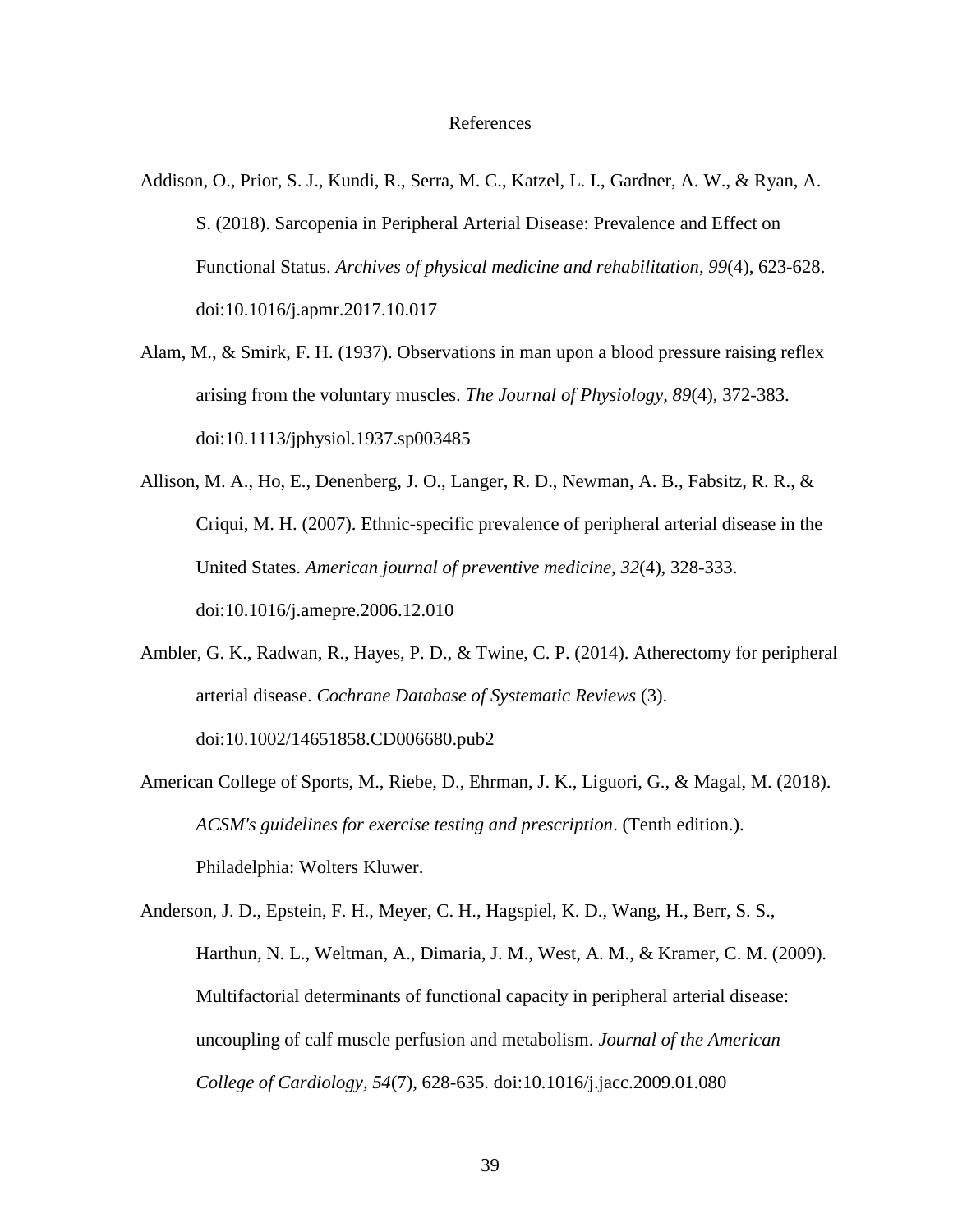- Anderson, P. L., Gelijns, A., Moskowitz, A., Arons, R., Gupta, L., Weinberg, A., Faries, P. L., Nowygrod, R., & Kent, K. C. (2004). Understanding trends in inpatient surgical volume: vascular interventions, 1980-2000. *Journal of vascular surgery, 39*(6), 1200- 1208. doi:10.1016/j.jvs.2004.02.039
- Askew, C. D., Green, S., Walker, P. J., Kerr, G. K., Green, A. A., Williams, A. D., & Febbraio, M. A. (2005). Skeletal muscle phenotype is associated with exercise tolerance in patients with peripheral arterial disease. *Journal of vascular surgery, 41*(5), 802-807. doi:10.1016/j.jvs.2005.01.037
- Augustyniak, R. A., Ansorge, E. J., & O'Leary, D. S. (2000). Muscle metaboreflex control of cardiac output and peripheral vasoconstriction exhibit different latencies. *American journal of physiology. Heart and circulatory physiology, 278*(2), H530-537. doi:10.1152/ajpheart.2000.278.2.H530
- Baccelli, G., Reggiani, P., Mattioli, A., Corbellini, E., Garducci, S., & Catalano, M. (1999). The exercise pressor reflex and changes in radial arterial pressure and heart rate during walking in patients with arteriosclerosis obliterans. *Angiology, 50*(5), 361-374. doi:10.1177/000331979905000502
- Badeer, H. S. (2001). Hemodynamics for medical students. *Advances in physiology education, 25*(1-4), 44-52. doi:10.1152/advances.2001.25.1.44

Bakke, E. F., Hisdal, J., Jorgensen, J. J., Kroese, A., & Stranden, E. (2007). Blood pressure in patients with intermittent claudication increases continuously during walking. *European journal of vascular and endovascular surgery : the official journal of the European Society for Vascular Surgery, 33*(1), 20-25. doi:10.1016/j.ejvs.2006.06.023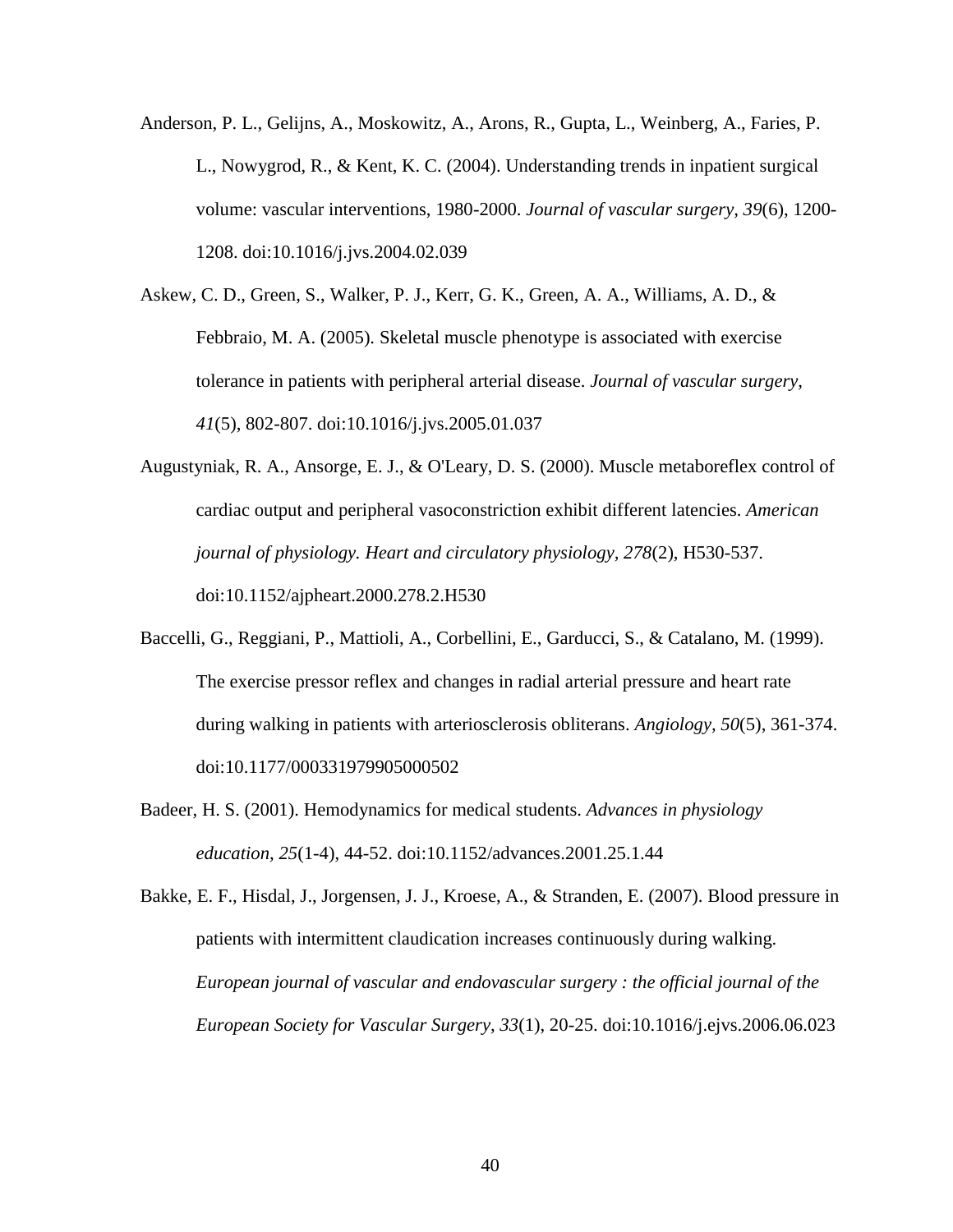- Bauer, T. A., Brass, E. P., Barstow, T. J., & Hiatt, W. R. (2007). Skeletal muscle StO2 kinetics are slowed during low work rate calf exercise in peripheral arterial disease. *European journal of applied physiology, 100*(2), 143-151. doi:10.1007/s00421-007- 0412-0
- Bauer, T. A., Brass, E. P., & Hiatt, W. R. (2004). Impaired muscle oxygen use at onset of exercise in peripheral arterial disease. *Journal of vascular surgery, 40*(3), 488-493. doi:10.1016/j.jvs.2004.06.025
- Bauer, T. A., Brass, E. P., Nehler, M., Barstow, T. J., & Hiatt, W. R. (2004). Pulmonary VO2 dynamics during treadmill and arm exercise in peripheral arterial disease. *Journal of applied physiology (Bethesda, Md. : 1985), 97*(2), 627-634. doi:10.1152/japplphysiol.00612.2003
- Beckitt, T. A., Day, J., Morgan, M., & Lamont, P. M. (2012). Calf muscle oxygen saturation and the effects of supervised exercise training for intermittent claudication. *Journal of vascular surgery, 56*(2), 470-475. doi:10.1016/j.jvs.2011.11.140
- Beckman, J. A., Paneni, F., Cosentino, F., & Creager, M. A. (2013). Diabetes and vascular disease: pathophysiology, clinical consequences, and medical therapy: part II. *European heart journal, 34*(31), 2444-2452. doi:10.1093/eurheartj/eht142
- Belch, J. J., Topol, E. J., Agnelli, G., Bertrand, M., Califf, R. M., Clement, D. L., Creager, M. A., Easton, J. D., Gavin, J. R., 3rd, Greenland, P., Hankey, G., Hanrath, P., Hirsch, A. T., Meyer, J., Smith, S. C., Sullivan, F., & Weber, M. A. (2003). Critical issues in peripheral arterial disease detection and management: a call to action. *Archives of internal medicine, 163*(8), 884-892. doi:10.1001/archinte.163.8.884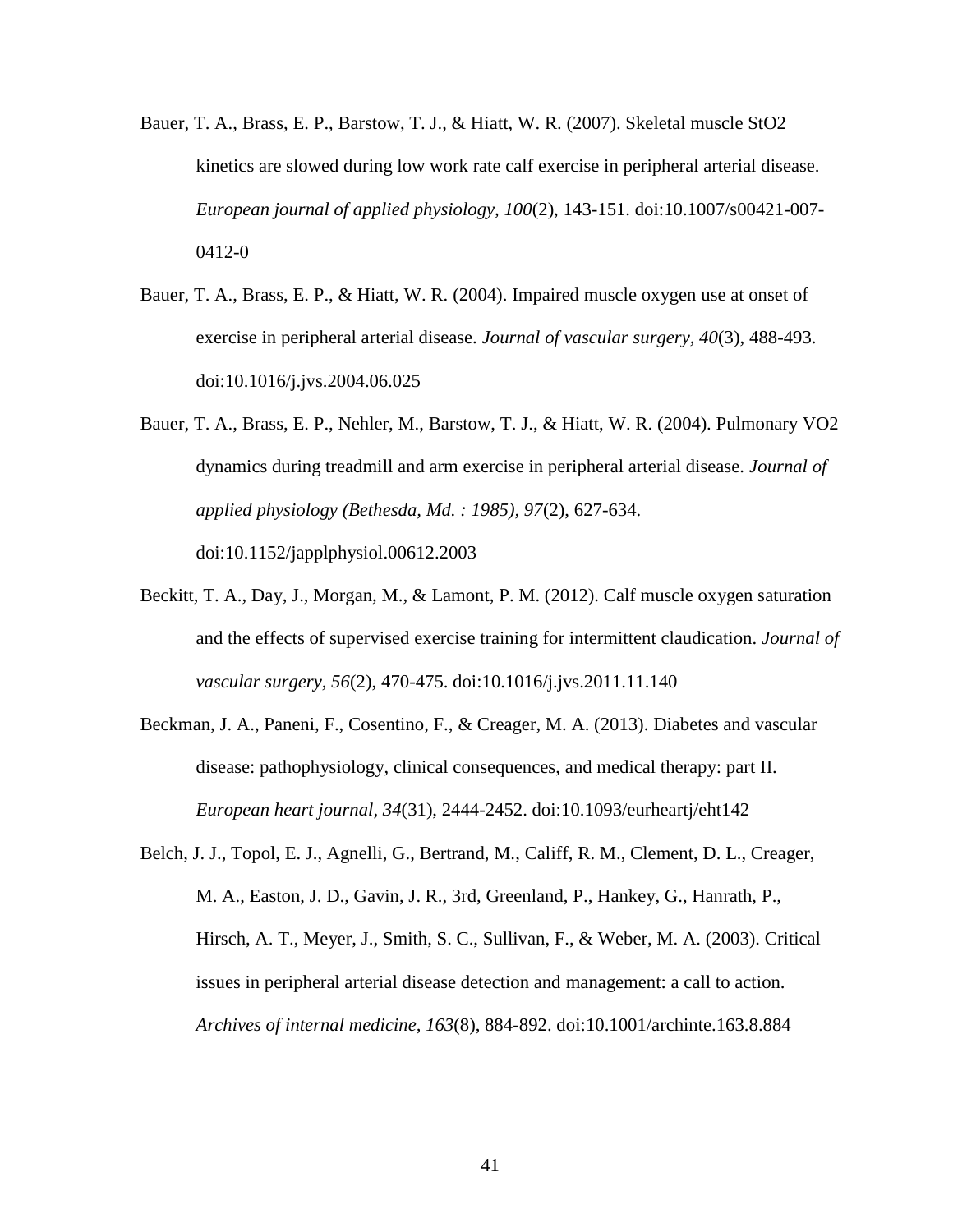- Bhat, T. M., Afari, M. E., & Garcia, L. A. (2017). Atherectomy in Peripheral Artery Disease: A Review. *The Journal of invasive cardiology, 29*(4), 135-144.
- Boushel, R. (2010). Muscle metaboreflex control of the circulation during exercise. *Acta physiologica (Oxford, England), 199*(4), 367-383. doi:10.1111/j.1748- 1716.2010.02133.x
- Brass, E. P., & Hiatt, W. R. (2000). Acquired skeletal muscle metabolic myopathy in atherosclerotic peripheral arterial disease. *Vascular medicine (London, England), 5*(1), 55-59. doi:10.1177/1358836x0000500109
- Brass, E. P., Hiatt, W. R., Gardner, A. W., & Hoppel, C. L. (2001). Decreased NADH dehydrogenase and ubiquinol-cytochrome c oxidoreductase in peripheral arterial disease. *American journal of physiology. Heart and circulatory physiology, 280*(2), H603-609. doi:10.1152/ajpheart.2001.280.2.H603
- Brass, E. P., Hiatt, W. R., & Green, S. (2004). Skeletal muscle metabolic changes in peripheral arterial disease contribute to exercise intolerance: a point-counterpoint discussion. *Vascular medicine (London, England), 9*(4), 293-301. doi:10.1191/1358863x04vm572ra
- Camarri, B., Eastwood, P. R., Cecins, N. M., Thompson, P. J., & Jenkins, S. (2006). Six minute walk distance in healthy subjects aged 55-75 years. *Respiratory medicine, 100*(4), 658-665. doi:10.1016/j.rmed.2005.08.003
- Cao, P., Eckstein, H. H., De Rango, P., Setacci, C., Ricco, J. B., de Donato, G., Becker, F., Robert-Ebadi, H., Diehm, N., Schmidli, J., Teraa, M., Moll, F. L., Dick, F., Davies, A. H., Lepantalo, M., & Apelqvist, J. (2011). Chapter II: Diagnostic methods. *European journal of vascular and endovascular surgery : the official journal of the*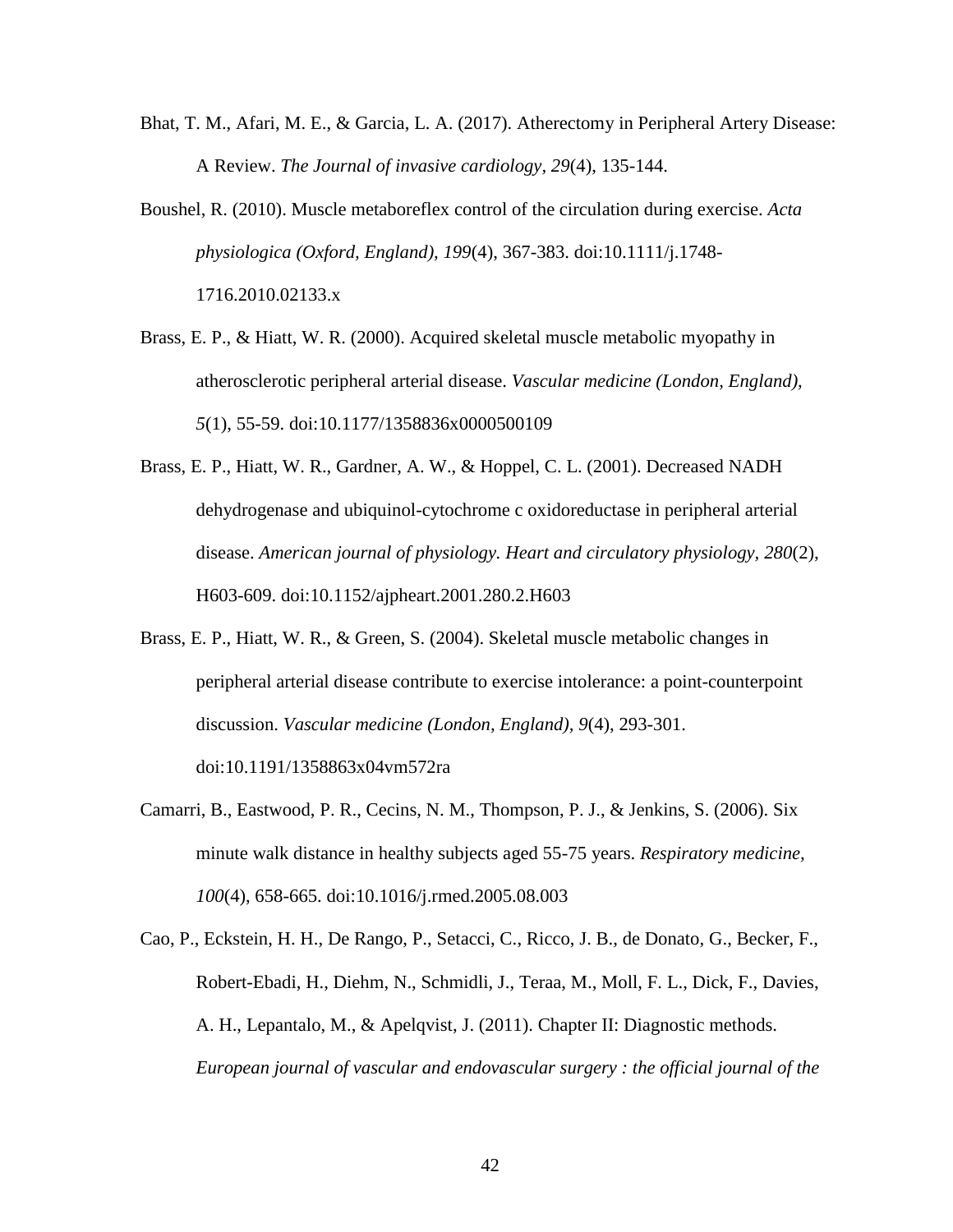*European Society for Vascular Surgery, 42 Suppl 2*, S13-32. doi:10.1016/s1078- 5884(11)60010-5

- Casanova, C., Celli, B. R., Barria, P., Casas, A., Cote, C., de Torres, J. P., Jardim, J., Lopez, M. V., Marin, J. M., Montes de Oca, M., Pinto-Plata, V., & Aguirre-Jaime, A. (2011). The 6-min walk distance in healthy subjects: reference standards from seven countries. *The European respiratory journal, 37*(1), 150-156. doi:10.1183/09031936.00194909
- Chiu, K. W., Davies, R. S., Nightingale, P. G., Bradbury, A. W., & Adam, D. J. (2010). Review of direct anatomical open surgical management of atherosclerotic aorto-iliac occlusive disease. *European journal of vascular and endovascular surgery : the official journal of the European Society for Vascular Surgery, 39*(4), 460-471. doi:10.1016/j.ejvs.2009.12.014
- Coats, P., & Wadsworth, R. (2005). Marriage of resistance and conduit arteries breeds critical limb ischemia. *American journal of physiology. Heart and circulatory physiology, 288*(3), H1044-1050. doi:10.1152/ajpheart.00773.2004
- Comerota, A. J., Throm, R. C., Kelly, P., & Jaff, M. (2003). Tissue (muscle) oxygen saturation (StO2): a new measure of symptomatic lower-extremity arterial disease. *Journal of vascular surgery, 38*(4), 724-729. doi:10.1016/S0741-5214(03)01032-2
- Coote, J. H., Hilton, S. M., & Perez‐Gonzalez, J. F. (1971). The reflex nature of the pressor response to muscular exercise. *The Journal of Physiology, 215*(3), 789-804. doi:10.1113/jphysiol.1971.sp009498
- Creasy, T. S., McMillan, P. J., Fletcher, E. W., Collin, J., & Morris, P. J. (1990). Is percutaneous transluminal angioplasty better than exercise for claudication?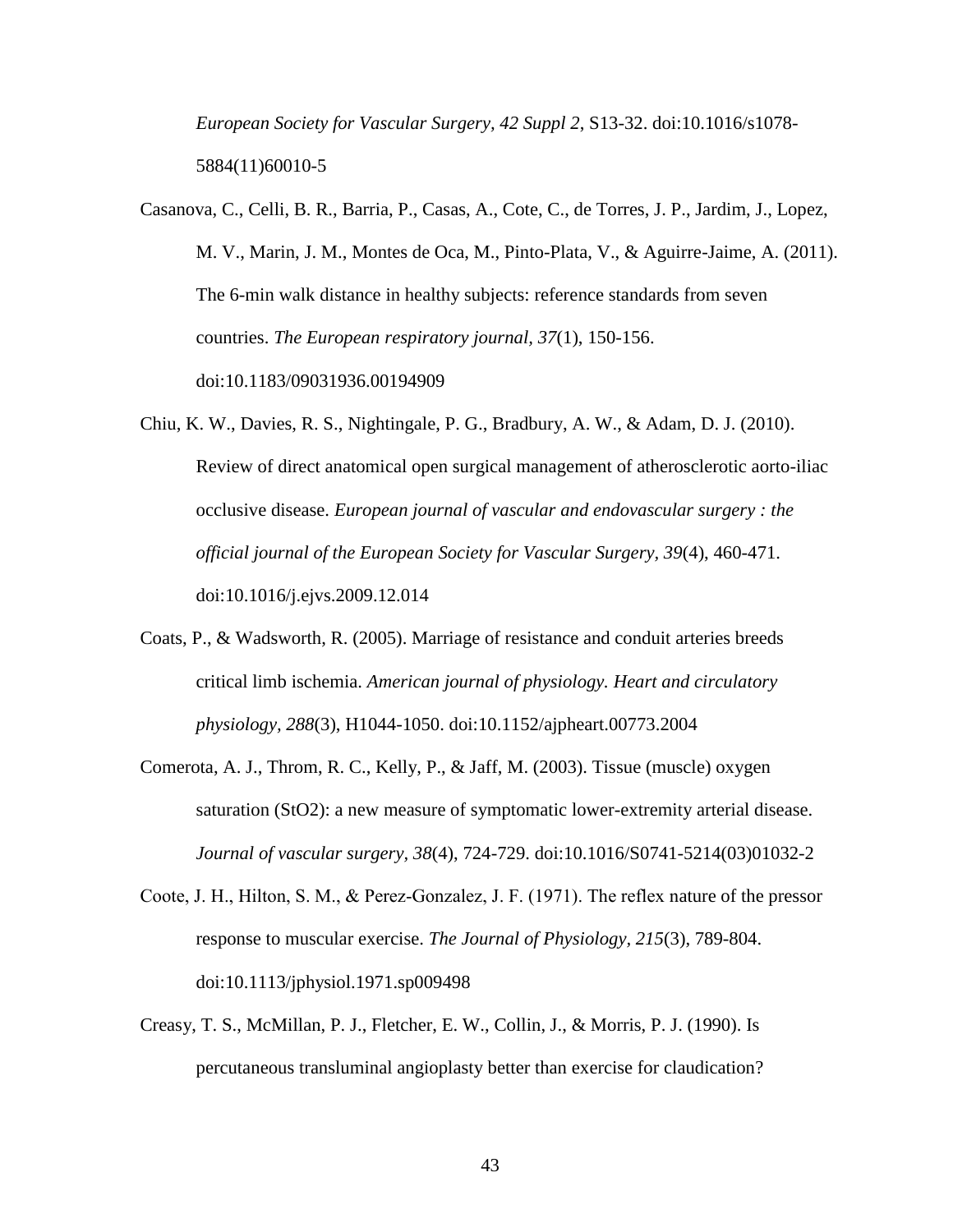Preliminary results from a prospective randomised trial. *European journal of vascular surgery, 4*(2), 135-140. doi: https://doi.org/10.1016/0741-5214(91)90402-G

- Creswell, J., & Abelson, R. (2015, January 30). Medicare bills rise for stents put into limbs. *The New York Times*. p. A1.
- Criqui, M. H., & Aboyans, V. (2015). Epidemiology of peripheral artery disease. *Circulation research, 116*(9), 1509-1526. doi:10.1161/circresaha.116.303849
- Criqui, M. H., Denenberg, J. O., Bird, C. E., Fronek, A., Klauber, M. R., & Langer, R. D. (1996). The correlation between symptoms and non-invasive test results in patients referred for peripheral arterial disease testing. *Vascular medicine (London, England), 1*(1), 65-71. doi:10.1177/1358863x9600100112
- Criqui, M. H., Langer, R. D., Fronek, A., Feigelson, H. S., Klauber, M. R., McCann, T. J., & Browner, D. (1992). Mortality over a period of 10 years in patients with peripheral arterial disease. *The New England journal of medicine, 326*(6), 381-386. doi:10.1056/nejm199202063260605
- Darling, R. C., Raines, J. K., Brener, B. J., & Austen, W. G. (1972). Quantitative segmental pulse volume recorder: a clinical tool. *Surgery, 72*(6), 873-877.
- Dawson, D. L., Cutler, B. S., Hiatt, W. R., Hobson, R. W., II, Martin, J. D., Bortey, E. B., Forbes, W. P., & Strandness, D. E., Jr. (2000). A comparison of cilostazol and pentoxifylline for treating intermittent claudication. *The American Journal of Medicine, 109*(7), 523-530. doi:10.1016/S0002-9343(00)00569-6
- de Donato, G., Setacci, F., Mele, M., Giannace, G., Galzerano, G., & Setacci, C. (2017). Restenosis after Coronary and Peripheral Intervention: Efficacy and Clinical Impact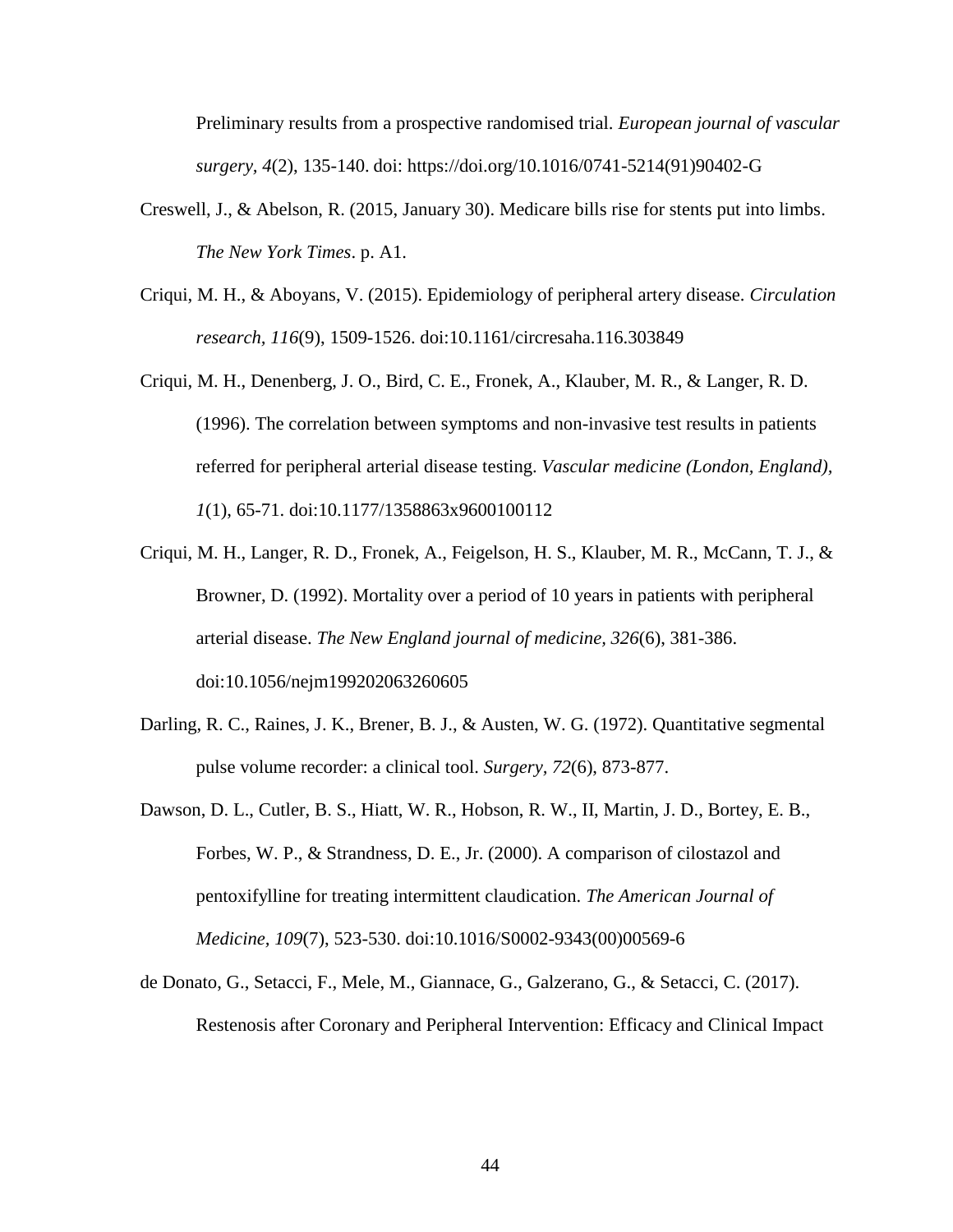of Cilostazol. *Annals of vascular surgery, 41*, 300-307. doi[:https://doi.org/10.1016/j.avsg.2016.08.050](https://doi.org/10.1016/j.avsg.2016.08.050)

- de, L., II, Hoeks, S. E., van Gestel, Y. R., Bax, J. J., Klein, J., van Domburg, R. T., & Poldermans, D. (2008). Usefulness of hypertensive blood pressure response during a single-stage exercise test to predict long-term outcome in patients with peripheral arterial disease. *The American journal of cardiology, 102*(7), 921-926. doi:10.1016/j.amjcard.2008.05.032
- Diehm, C., Lange, S., Darius, H., Pittrow, D., von Stritzky, B., Tepohl, G., Haberl, R. L., Allenberg, J. R., Dasch, B., & Trampisch, H. J. (2006). Association of low ankle brachial index with high mortality in primary care. *European heart journal, 27*(14), 1743-1749. doi:10.1093/eurheartj/ehl092
- Diehm, C., Schuster, A., Allenberg, J. R., Darius, H., Haberl, R., Lange, S., Pittrow, D., von Stritzky, B., Tepohl, G., & Trampisch, H. J. (2004). High prevalence of peripheral arterial disease and co-morbidity in 6880 primary care patients: cross-sectional study. *Atherosclerosis, 172*(1), 95-105. doi: https://doi.org/10.1016/S0021-9150(03)00204-1
- Dormandy, J. A., & Rutherford, R. B. (2000). Management of peripheral arterial disease (PAD). TASC Working Group. TransAtlantic Inter-Society Consensus (TASC). *Journal of vascular surgery, 31*(1 Pt 2), S1-s296.
- Dotter, C. T., & Judkins, M. P. (1964). Transluminal treatment of arteriosclerotic obstruction. Description of a new technic and a preliminary report of its application. *Circulation, 30*, 654-670. doi:https://doi.org/10.1161/01.CIR.30.5.654
- Drew, R. C., Muller, M. D., Blaha, C. A., Mast, J. L., Heffernan, M. J., Estep, L. E., Cui, J., Reed, A. B., & Sinoway, L. I. (2013). Renal vasoconstriction is augmented during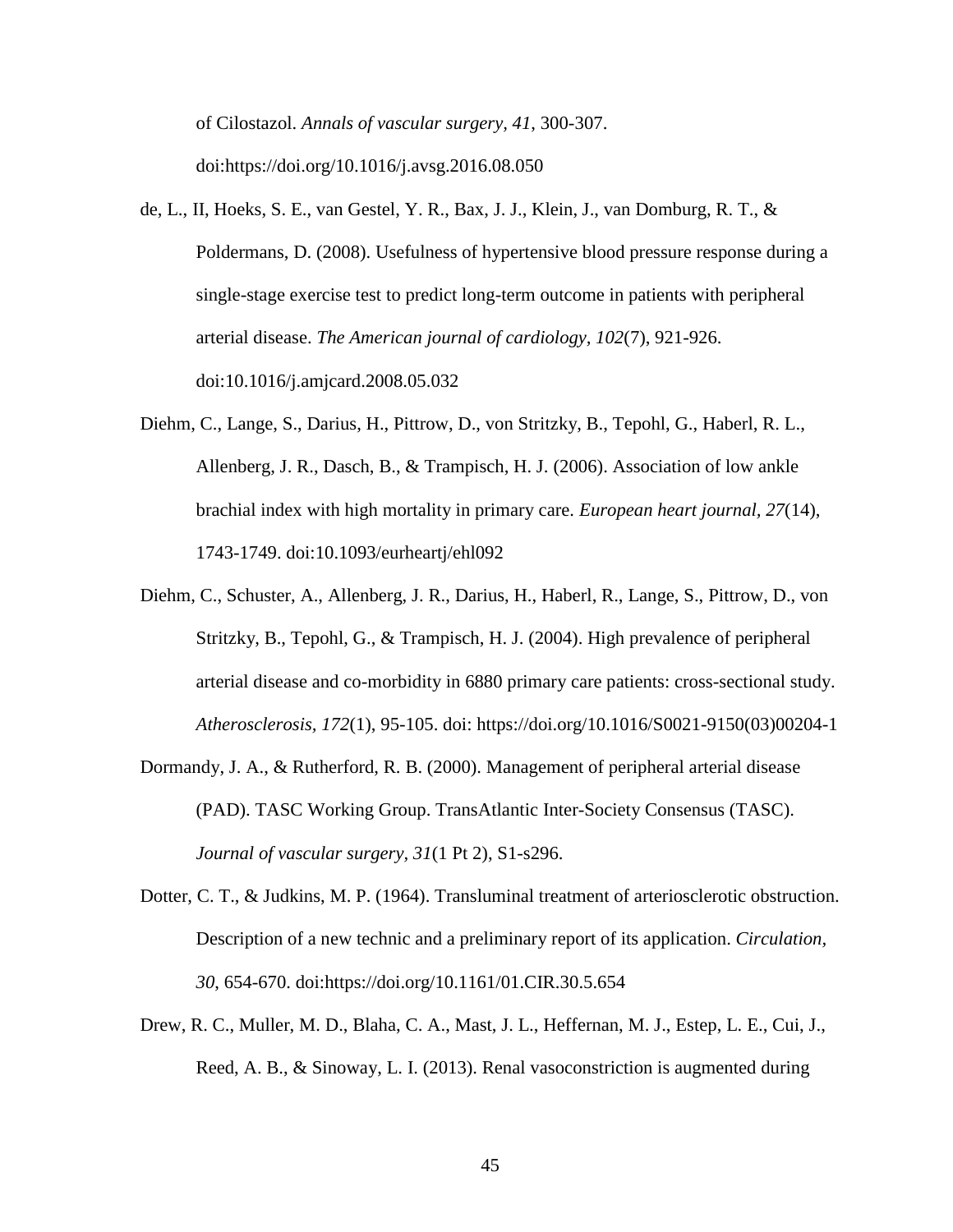exercise in patients with peripheral arterial disease. *Physiological reports, 1*(6), e00154. doi:10.1002/phy2.154

Ellaway, P. H., Murphy, P. R., & Tripathi, A. (1982). Closely coupled excitation of gammamotoneurones by group III Muscle afferents with low mechanical threshold in the cat. *Journal of Physiology, 331*, 481-498.

doi:https://doi.org/10.1113/jphysiol.1982.sp014385

- Fakhry, F., Spronk, S., van der Laan, L., & et al. (2015). Endovascular revascularization and supervised exercise for peripheral artery disease and intermittent claudication: A randomized clinical trial. *JAMA, 314*(18), 1936-1944. doi:10.1001/jama.2015.14851
- Falk, E. (2006). Pathogenesis of atherosclerosis. *Journal of the American College of Cardiology, 47*(8 Suppl), C7-12. doi:10.1016/j.jacc.2005.09.068
- Farber, A. (2018). Chronic Limb-Threatening Ischemia. *New England Journal of Medicine, 379*(2), 171-180. doi:10.1056/NEJMcp1709326
- Ferrari, M., Muthalib, M., & Quaresima, V. (2011). The use of near-infrared spectroscopy in understanding skeletal muscle physiology: recent developments. *Philosophical transactions. Series A, Mathematical, physical, and engineering sciences, 369*(1955), 4577-4590. doi:10.1098/rsta.2011.0230
- Fick, A. E. (1870). Ueber die Messung dea Blutquantums in den Herzventrikela. *Verhandlungen der Physikalisch-medizinische Gesellschaft zu Wurzburg*, 1.
- Frisbee, J. C., Wu, F., Goodwill, A. G., Butcher, J. T., & Beard, D. A. (2011). Spatial heterogeneity in skeletal muscle microvascular blood flow distribution is increased in the metabolic syndrome. *American journal of physiology. Regulatory, integrative and comparative physiology, 301*(4), R975-986. doi:10.1152/ajpregu.00275.2011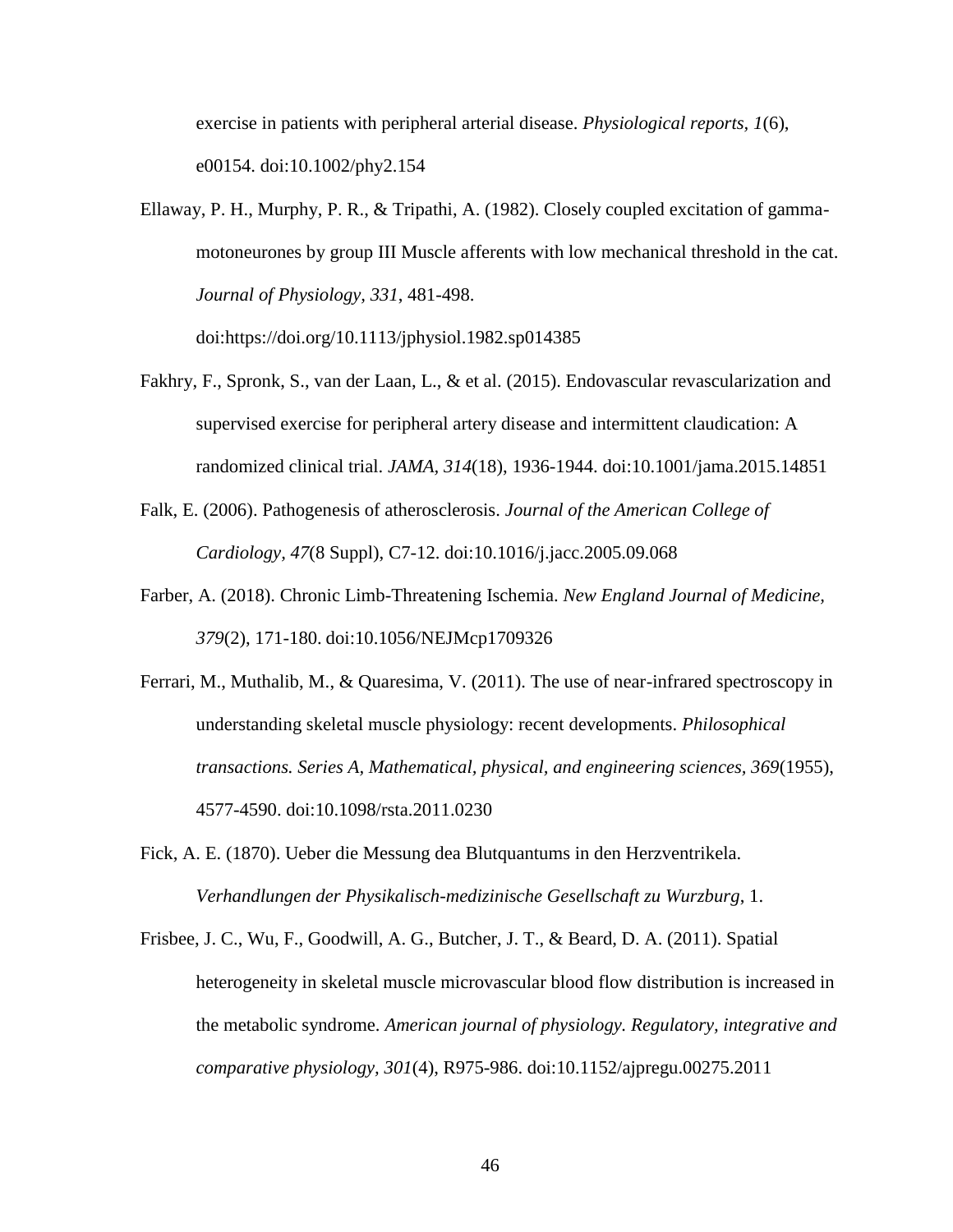- Gardner, A. W., & Afaq, A. (2008). Management of lower extremity peripheral arterial disease. *Journal of cardiopulmonary rehabilitation and prevention, 28*(6), 349. doi:10.1097/HCR.0b013e31818c3b96
- Gardner, A. W., Forrester, L., & Smith, G. V. (2001). Altered gait profile in subjects with peripheral arterial disease. *Vascular medicine (London, England), 6*(1), 31-34. doi:https://doi.org/10.1177/1358836X0100600106
- Gardner, A. W., Montgomery, P. S., Wang, M., Chen, C., Kuroki, M., & Kim, D. J.-K. (2019). Vascular Inflammation, Calf Muscle Oxygen Saturation, and Blood Glucose are Associated With Exercise Pressor Response in Symptomatic Peripheral Artery Disease. *Angiology*, 1-9. doi: https://doi.org/10.1177/0003319719838399
- Gardner, A. W., Parker, D. E., Montgomery, P. S., & Blevins, S. M. (2014). Step-monitored home exercise improves ambulation, vascular function, and inflammation in symptomatic patients with peripheral artery disease: a randomized controlled trial. *Journal of the American Heart Association, 3*(5), e001107.

doi:10.1161/jaha.114.001107

- Gardner, A. W., Parker, D. E., Montgomery, P. S., Scott, K. J., & Blevins, S. M. (2011). Efficacy of quantified home-based exercise and supervised exercise in patients with intermittent claudication: a randomized controlled trial. *Circulation, 123*(5), 491-498. doi:10.1161/circulationaha.110.963066
- Gardner, A. W., Skinner, J. S., Cantwell, B. W., & Smith, L. K. (1991). Progressive vs single-stage treadmill tests for evaluation of claudication. *Medicine and science in sports and exercise, 23*(4), 402-408. doi: dx.doi.org/10.1249%2F00005768- 199104000-00003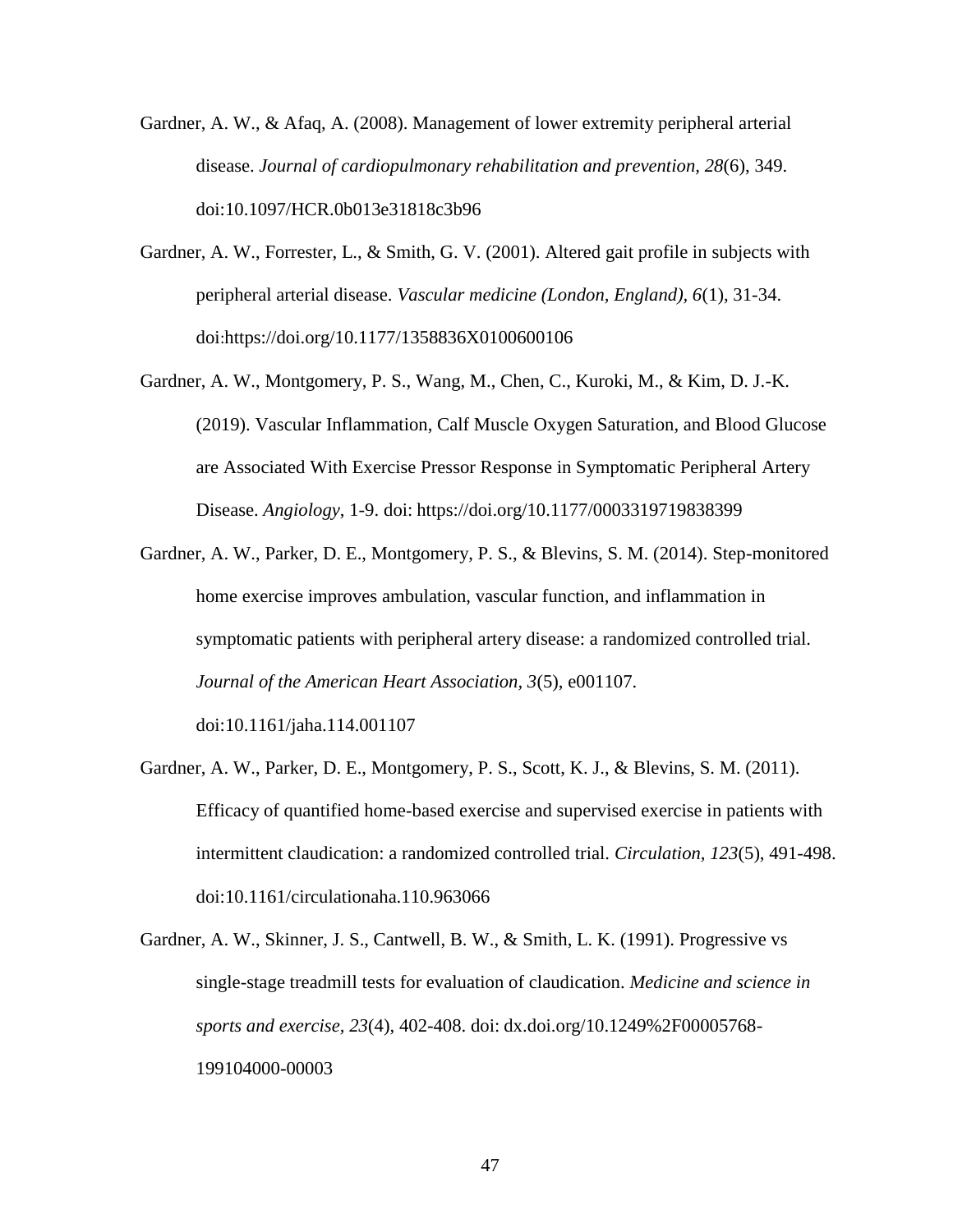Gardner, A. W., Skinner, J. S., Cantwell, B. W., & Smith, L. K. (1992). Prediction of claudication pain from clinical measurements obtained at rest. *Medicine and science in sports and exercise, 24*(2), 163-170. doi: journals.sagepub.com/doi/pdf/10.1177/1358863X9600100201

Garg, P. K., Tian, L., Criqui, M. H., Liu, K., Ferrucci, L., Guralnik, J. M., Tan, J., & McDermott, M. M. (2006). Physical activity during daily life and mortality in patients with peripheral arterial disease. *Circulation, 114*(3), 242-248. doi:10.1161/circulationaha.105.605246

Gerhard-Herman, M. D., Gornik, H. L., Barrett, C., Barshes, N. R., Corriere, M. A., Drachman, D. E., Fleisher, L. A., Fowkes, F. G., Hamburg, N. M., Kinlay, S., Lookstein, R., Misra, S., Mureebe, L., Olin, J. W., Patel, R. A., Regensteiner, J. G., Schanzer, A., Shishehbor, M. H., Stewart, K. J., Treat-Jacobson, D., & Walsh, M. E. (2017). 2016 AHA/ACC Guideline on the Management of Patients With Lower Extremity Peripheral Artery Disease: Executive Summary: A Report of the American College of Cardiology/American Heart Association Task Force on Clinical Practice Guidelines. *Circulation, 135*(12), e686-e725. doi:10.1161/cir.0000000000000470

Goodwin, G. M., McCloskey, D. I., & Mitchell, J. H. (1971). Cardiovascular and respiratory responses to changes in central command durin isometric exercise at constant muscle tension. *Journal of Physiology, 219*(2), 40-41. doi: 10.1113/jphysiol.1972.sp009979

Gornik, H. L., Garcia, B., Wolski, K., Jones, D. C., Macdonald, K. A., & Fronek, A. (2008). Validation of a method for determination of the ankle-brachial index in the seated position. *Journal of vascular surgery, 48*(5), 1204-1210. doi:10.1016/j.jvs.2008.06.052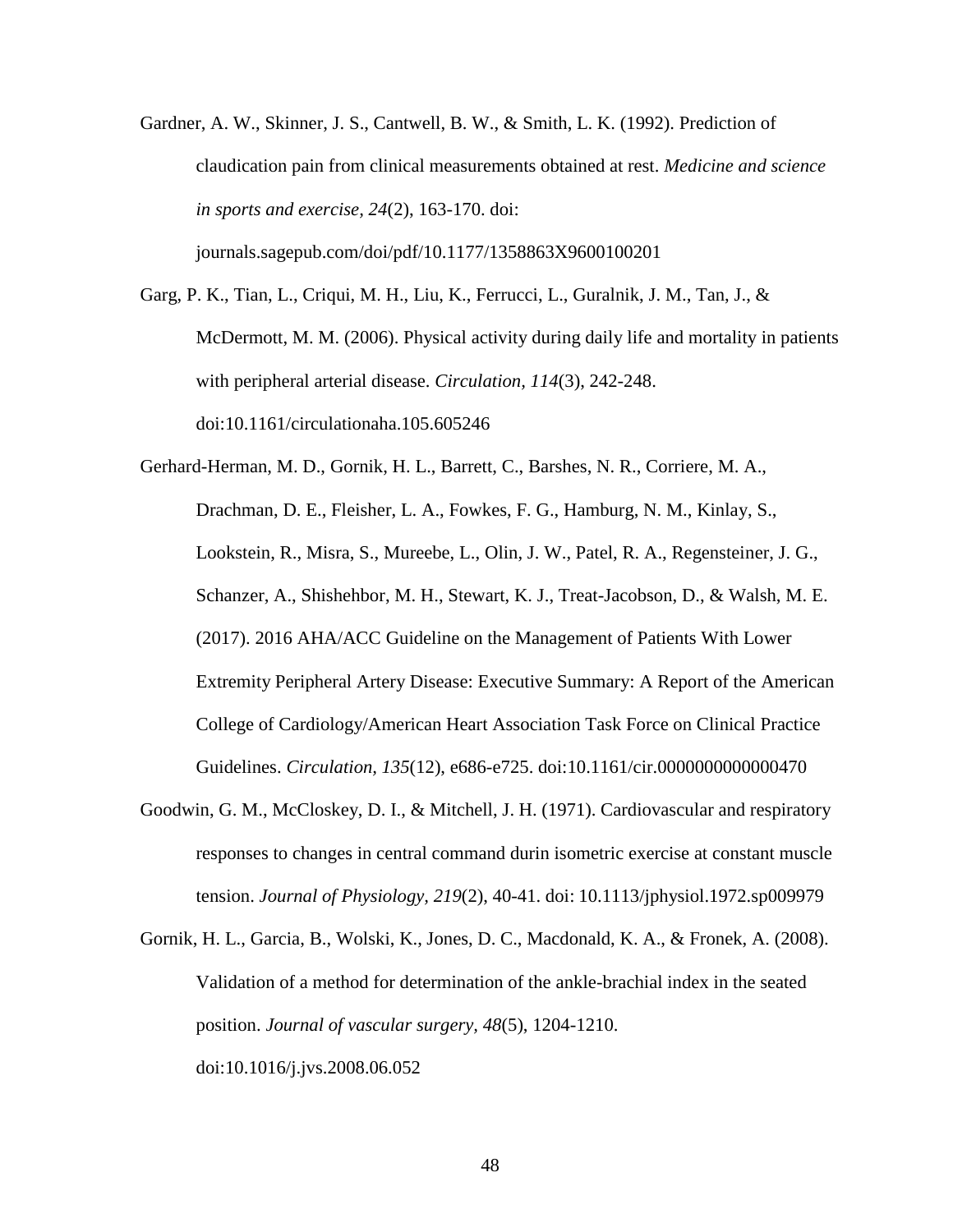- Grassi, B., & Quaresima, V. (2016). Near-infrared spectroscopy and skeletal muscle oxidative function in vivo in health and disease: a review from an exercise physiology perspective. *Journal of biomedical optics, 21*(9), 091313. doi:10.1117/1.Jbo.21.9.091313
- Guallar, E., Silbergeld, E. K., Navas-Acien, A., Malhotra, S., Astor, B. C., Sharrett, A. R., & Schwartz, B. S. (2006). Confounding of the relation between homocysteine and peripheral arterial disease by lead, cadmium, and renal function. *American journal of epidemiology, 163*(8), 700-708. doi:10.1093/aje/kwj090
- Ha, D. M., Carpenter, L. C., Koutakis, P., Swanson, S. A., Zhu, Z., Hanna, M., DeSpiegelaere, H. K., Pipinos, II, & Casale, G. P. (2016). Transforming growth factor-beta 1 produced by vascular smooth muscle cells predicts fibrosis in the gastrocnemius of patients with peripheral artery disease. *Journal of translational medicine, 14*, 39. doi:10.1186/s12967-016-0790-3
- Halber, C., Posner, J. D., & McCully, K. K. (1994). Exercise-Induced Changes in Oxygen Saturation in the Calf Muscles of Elderly Subjects With Peripheral Vascular Disease. *Journal of gerontology, 49*(3), B128-B134. doi:10.1093/geronj/49.3.B128
- Hamaoka, T., McCully, K. K., Niwayama, M., & Chance, B. (2011). The use of muscle nearinfrared spectroscopy in sport, health and medical sciences: recent developments. *Philosophical transactions. Series A, Mathematical, physical, and engineering sciences, 369*(1955), 4591-4604. doi:10.1098/rsta.2011.0298
- Harwood, A. E., Cayton, T., Sarvanandan, R., Lane, R., & Chetter, I. (2016). A Review of the Potential Local Mechanisms by Which Exercise Improves Functional Outcomes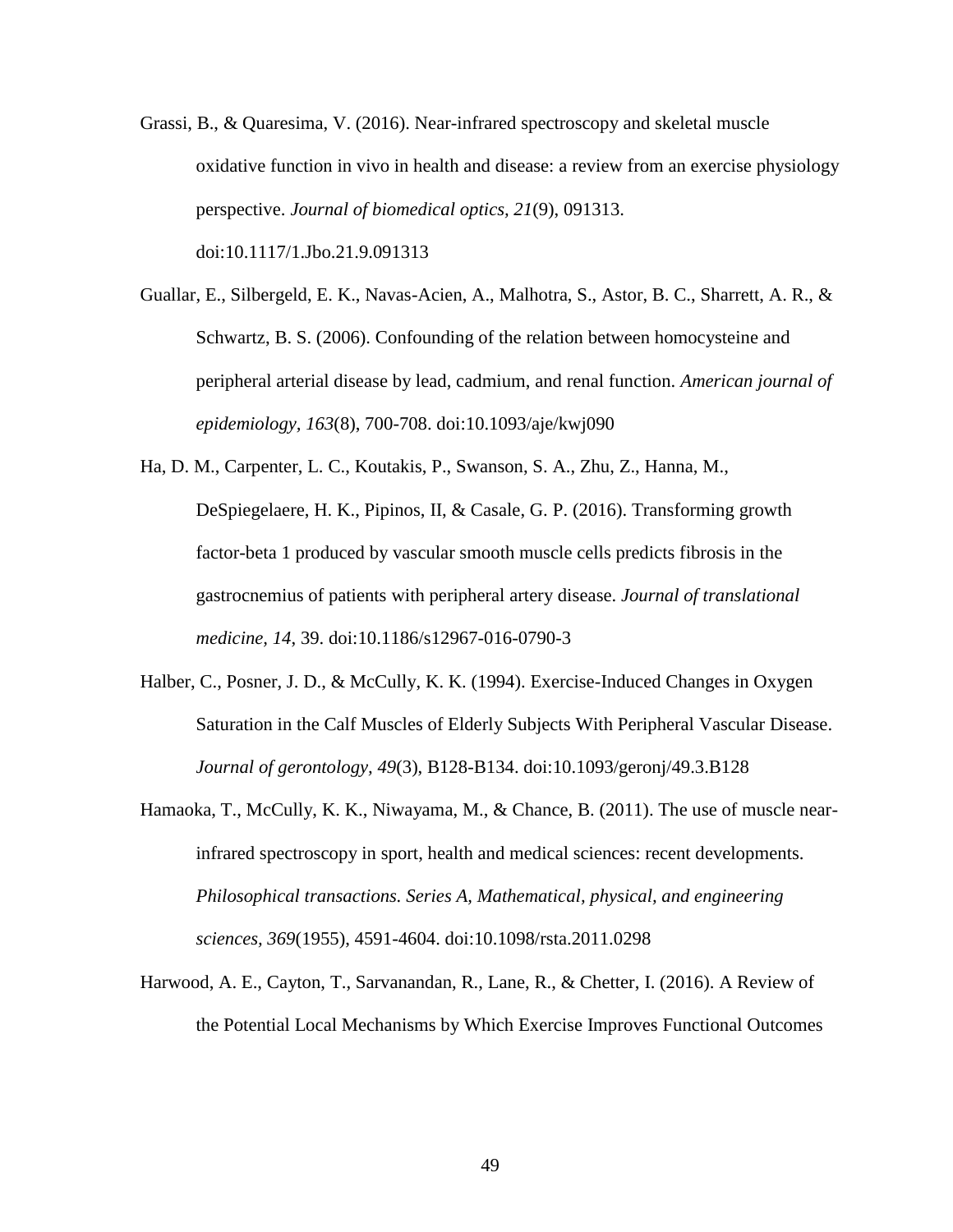in Intermittent Claudication. *Annals of vascular surgery, 30*, 312-320. doi:10.1016/j.avsg.2015.05.043

- Hernandez, H., Myers, S. A., Schieber, M., Ha, D. M., Baker, S., Koutakis, P., Kim, K. S., Mietus, C., Casale, G. P., & Pipinos, II. (2019). Quantification of Daily Physical Activity and Sedentary Behavior of Claudicating Patients. *Annals of vascular surgery, 55*, 112-121. doi:10.1016/j.avsg.2018.06.017
- Hiatt, W. R., Armstrong, E. J., Larson, C. J., & Brass, E. P. (2015). Pathogenesis of the limb manifestations and exercise limitations in peripheral artery disease. *Circulation research, 116*(9), 1527-1539. doi:10.1161/circresaha.116.303566
- Hiatt, W. R., Goldstone, J., Smith, S. C., Jr., McDermott, M., Moneta, G., Oka, R., Newman, A. B., & Pearce, W. H. (2008). Atherosclerotic Peripheral Vascular Disease Symposium II: nomenclature for vascular diseases. *Circulation, 118*(25), 2826-2829. doi:10.1161/circulationaha.108.191171
- Hiatt, W. R., Hoag, S., & Hamman, R. F. (1995). Effect of diagnostic criteria on the prevalence of peripheral arterial disease. The San Luis Valley Diabetes Study. *Circulation, 91*(5), 1472-1479. doi:https://doi.org/10.1161/01.CIR.91.5.1472
- Hirsch, A. T., Allison, M. A., Gomes, A. S., Corriere, M. A., Duval, S., Ershow, A. G., Hiatt, W. R., Karas, R. H., Lovell, M. B., McDermott, M. M., Mendes, D. M., Nussmeier, N. A., & Treat-Jacobson, D. (2012). A call to action: women and peripheral artery disease: a scientific statement from the American Heart Association. *Circulation, 125*(11), 1449-1472. doi:10.1161/CIR.0b013e31824c39ba
- Hirsch, A. T., Criqui, M. H., Treat-Jacobson, D., Regensteiner, J. G., Creager, M. A., Olin, J. W., Krook, S. H., Hunninghake, D. B., Comerota, A. J., Walsh, M. E., McDermott,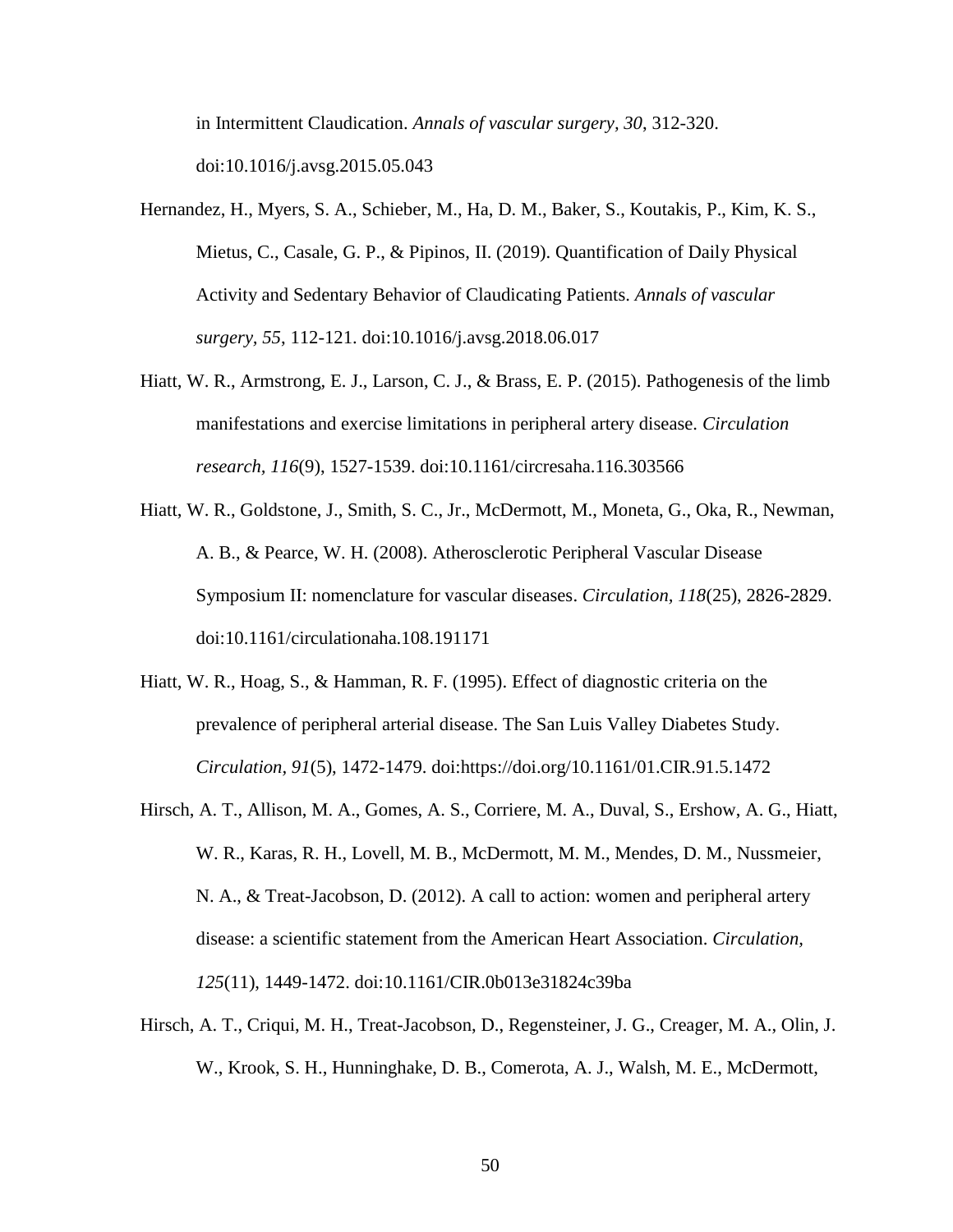M. M., & Hiatt, W. R. (2001). Peripheral arterial disease detection, awareness, and treatment in primary care. *JAMA, 286*(11), 1317-1324. doi:10.1001/jama.286.11.1317

Hirsch, A. T., Haskal, Z. J., Hertzer, N. R., Bakal, C. W., Creager, M. A., Halperin, J. L., Hiratzka, L. F., Murphy, W. R., Olin, J. W., Puschett, J. B., Rosenfield, K. A., Sacks, D., Stanley, J. C., Taylor, L. M., Jr., White, C. J., White, J., White, R. A., Antman, E. M., Smith, S. C., Jr., Adams, C. D., Anderson, J. L., Faxon, D. P., Fuster, V., Gibbons, R. J., Halperin, J. L., Hiratzka, L. F., Hunt, S. A., Jacobs, A. K., Nishimura, R., Ornato, J. P., Page, R. L., & Riegel, B. (2006). ACC/AHA 2005 guidelines for the management of patients with peripheral arterial disease (lower extremity, renal, mesenteric, and abdominal aortic): executive summary a collaborative report from the American Association for Vascular Surgery/Society for Vascular Surgery, Society for Cardiovascular Angiography and Interventions, Society for Vascular Medicine and Biology, Society of Interventional Radiology, and the ACC/AHA Task Force on Practice Guidelines (Writing Committee to Develop Guidelines for the Management of Patients With Peripheral Arterial Disease) endorsed by the American Association of Cardiovascular and Pulmonary Rehabilitation; National Heart, Lung, and Blood Institute; Society for Vascular Nursing; TransAtlantic Inter-Society Consensus; and Vascular Disease Foundation. *Journal of the American College of Cardiology, 47*(6), 1239-1312. doi:10.1016/j.jacc.2005.10.009

Hirsch, A. T., Murphy, T. P., Lovell, M. B., Twillman, G., Treat-Jacobson, D., Harwood, E. M., Mohler, E. R., 3rd, Creager, M. A., Hobson, R. W., 2nd, Robertson, R. M., Howard, W. J., Schroeder, P., & Criqui, M. H. (2007). Gaps in public knowledge of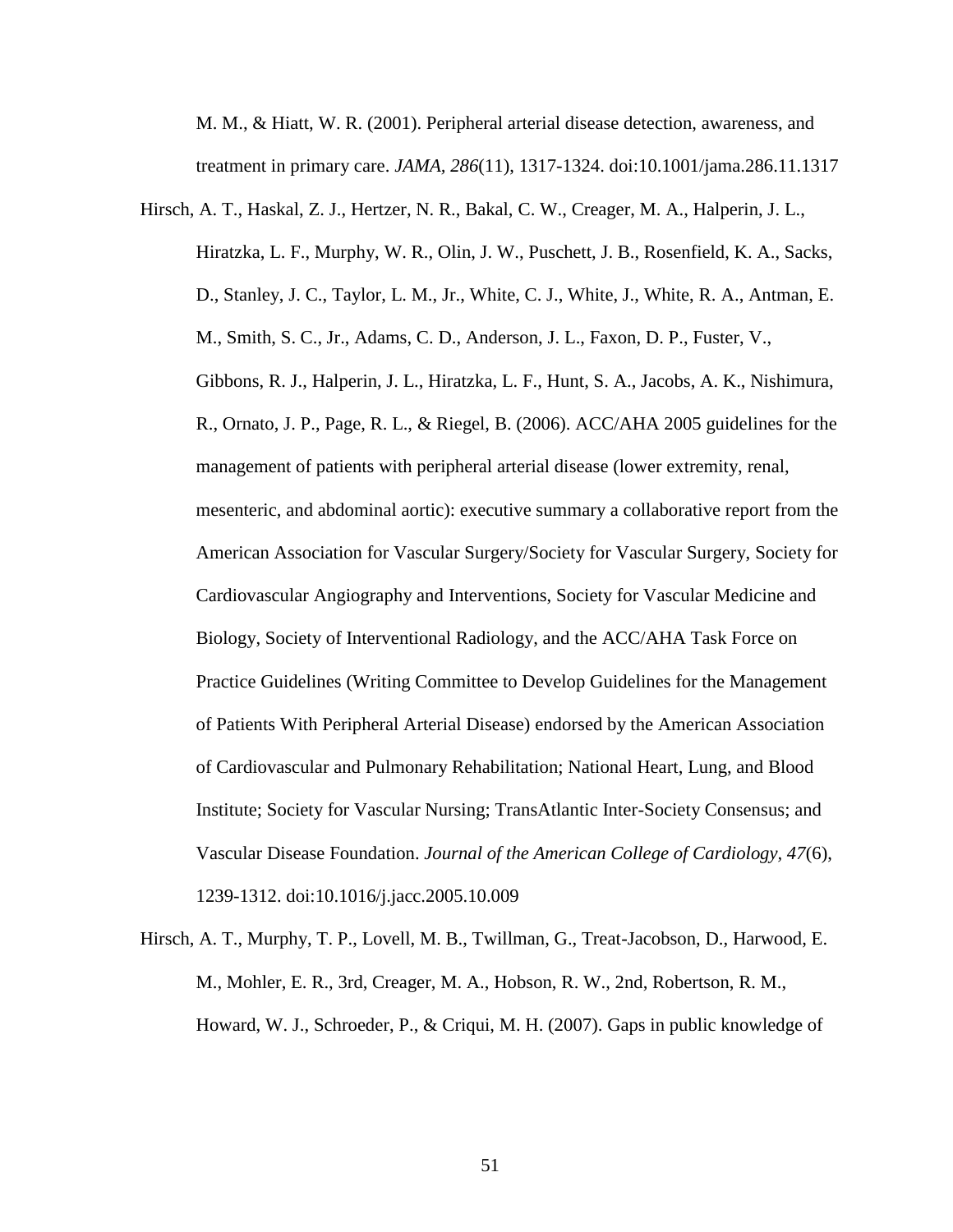peripheral arterial disease: the first national PAD public awareness survey. *Circulation, 116*(18), 2086-2094. doi:10.1161/circulationaha.107.725101

- Isbell, D. C., Berr, S. S., Toledano, A. Y., Epstein, F. H., Meyer, C. H., Rogers, W. J., Harthun, N. L., Hagspiel, K. D., Weltman, A., & Kramer, C. M. (2006). Delayed calf muscle phosphocreatine recovery after exercise identifies peripheral arterial disease. *Journal of the American College of Cardiology, 47*(11), 2289-2295. doi:10.1016/j.jacc.2005.12.069
- Jensen, T. S., Chin, J., Ashby, L., Schafer, J., & Dolan, D. (2017). National Coverage Determination for Supervised Exercise Therapy (SET) for Symptomatic Peripheral Artery Disease (PAD). *The Centers for Medicare & Medicaid Services*; Available at: https://www.cms.gov/medicare-coveragedatabase/details/nca-decisionmemo.aspx?NCAId=287
- Jobsis, F. F. (1977). Noninvasive, infrared monitoring of cerebral and myocardial oxygen sufficiency and circulatory parameters. *Science (New York, N.Y.), 198*(4323), 1264- 1267. doi:10.1126/science.929199
- Jones, S., Chiesa, S. T., Chaturvedi, N., & Hughes, A. D. (2016). Recent developments in near-infrared spectroscopy (NIRS) for the assessment of local skeletal muscle microvascular function and capacity to utilise oxygen. *Artery research, 16*, 25-33. doi:10.1016/j.artres.2016.09.001
- Kaufman, M. P., Longhurst, J. C., Rybicki, K. J., Wallach, J. H., & Mitchell, J. H. (1983). Effects of static muscular contraction on impulse activity of groups III and IV afferents in cats. *Journal of applied physiology: respiratory, environmental and exercise physiology, 55*(1 Pt 1), 105-112. doi:10.1152/jappl.1983.55.1.105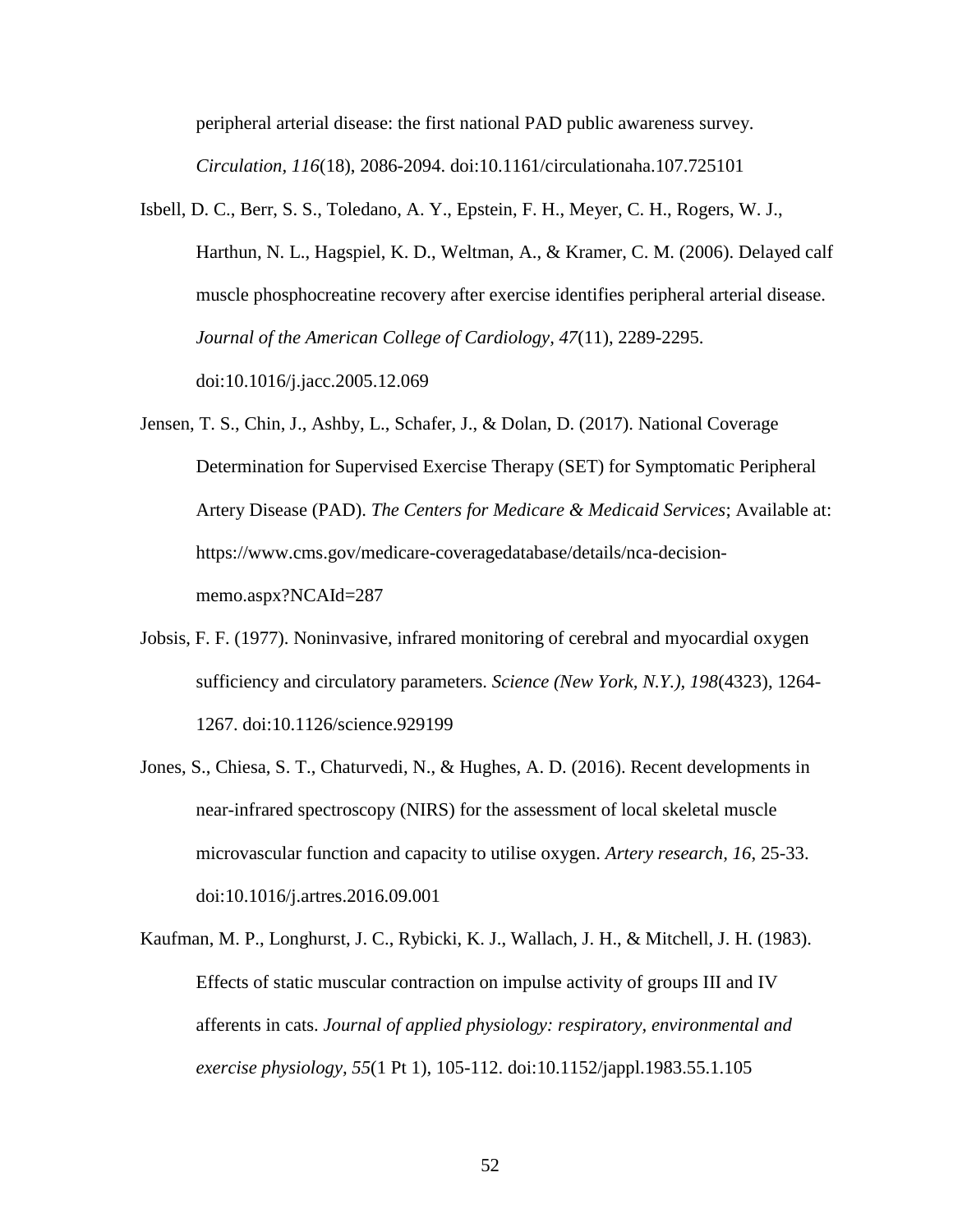Kaufman, M. P., Rybicki, K. J., Waldrop, T. G., & Ordway, G. A. (1984). Effect of ischemia on responses of group III and IV afferents to contraction. *Journal of applied physiology: respiratory, environmental and exercise physiology, 57*(3), 644-650. doi:10.1152/jappl.1984.57.3.644

Kaur, J., Machado, T. M., Alvarez, A., Krishnan, A. C., Hanna, H. W., Altamimi, Y. H., Senador, D., Spranger, M. D., & O'Leary, D. S. (2015). Muscle metaboreflex activation during dynamic exercise vasoconstricts ischemic active skeletal muscle. *American journal of physiology. Heart and circulatory physiology, 309*(12), H2145- 2151. doi:10.1152/ajpheart.00679.2015

- Kempczinski, R. F. (1982). Segmental volume plethysmography in the diagnosis of lower extremity arterial occlusive disease. *The Journal of cardiovascular surgery, 23*(2), 125-129.
- Kenagy, J., VanCleave, J., Pazdernik, L., & Orr, J. A. (1997). Stimulation of group III and IV afferent nerves from the hindlimb by thromboxane A2. *Brain research, 744*(1), 175- 178. doi:https://doi.org/10.1016/S0006-8993(96)01211-5
- Kenjale, A. A., Ham, K. L., Stabler, T., Robbins, J. L., Johnson, J. L., Vanbruggen, M., Privette, G., Yim, E., Kraus, W. E., & Allen, J. D. (2011). Dietary nitrate supplementation enhances exercise performance in peripheral arterial disease. *Journal of applied physiology (Bethesda, Md. : 1985), 110*(6), 1582-1591. doi:10.1152/japplphysiol.00071.2011
- Kullo, I. J., & Rooke, T. W. (2016). Peripheral artery disease. *New England Journal of Medicine, 374*(9), 861-871. doi:0.1056/NEJMcp1507631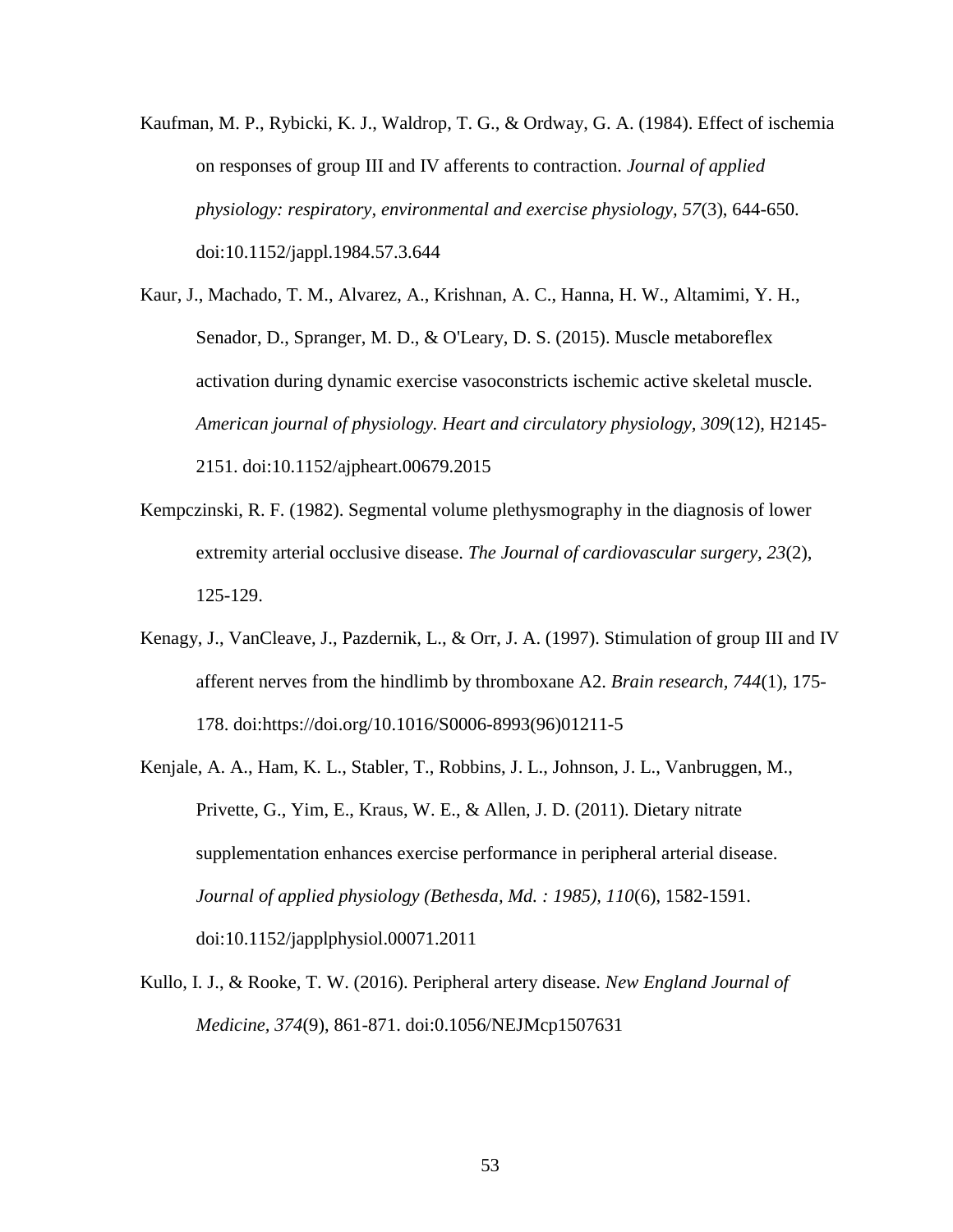- Kumazawa, T., & Mizumura, K. (1977). Thin-fibre receptors responding to mechanical, chemical, and thermal stimulation in the skeletal muscle of the dog. *Journal of Physiology, 273*(1), 179-194. doi:10.1113/jphysiol.1977.sp012088
- Larsen, O. A., & Lassen, N. A. (1966). Effect of daily muscular exercise in patients with intermittent claudication. *Lancet (London, England), 2*(7473), 1093-1096. doi:10.1016/S0140-6736(66)92191-X
- Lewis, G. D., Gona, P., Larson, M. G., Plehn, J. F., Benjamin, E. J., O'Donnell, C. J., Levy, D., Vasan, R. S., & Wang, T. J. (2008). Exercise blood pressure and the risk of incident cardiovascular disease (from the Framingham Heart Study). *The American journal of cardiology, 101*(11), 1614-1620. doi:10.1016/j.amjcard.2008.01.046
- Lorentsen, E. (1972). Systemic arterial blood pressure during exercise in patients with atherosclerosis obliterans of the lower limbs. *Circulation, 46*(2), 257-263. doi:10.1161/01.CIR.46.2.257
- Luck, J. C., Miller, A. J., Aziz, F., Radtka, J. F., Proctor, D. N., Leuenberger, U. A., Sinoway, L. I., & Muller, M. D. (2017). Blood pressure and calf muscle oxygen extraction during plantar flexion exercise in peripheral artery disease. *Journal of Applied Physiology, 123*(1), 2-10. doi:10.1152/japplphysiol.01110.2016
- Lundgren, F., Dahllof, A. G., Lundholm, K., Schersten, T., & Volkmann, R. (1989). Intermittent claudication--surgical reconstruction or physical training? A prospective randomized trial of treatment efficiency. *Annals of surgery, 209*(3), 346-355. doi:10.1097/00000658-198903000-00016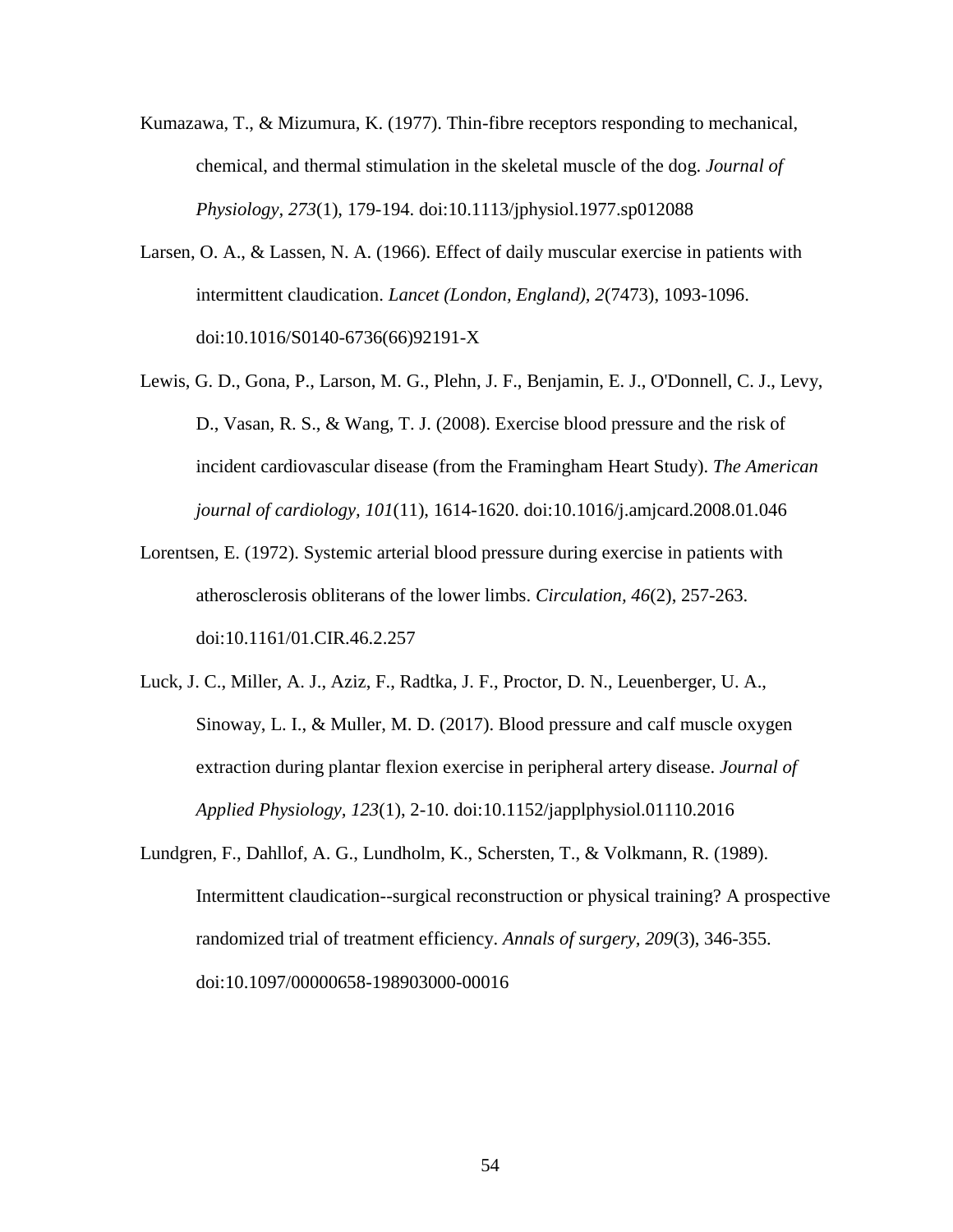Marso, S. P., & Hiatt, W. R. (2006). Peripheral arterial disease in patients with diabetes. *Journal of the American College of Cardiology, 47*(5), 921-929. doi:10.1016/j.jacc.2005.09.065

Matcher, S. J., Cope, M., & Delpy, D. T. (1997). In vivo measurements of the wavelength dependence of tissue-scattering coefficients between 760 and 900 nm measured with time-resolved spectroscopy. *Applied optics, 36*(1), 386-396. doi:10.1364/AO.36.000386

Mazari, F. A., Gulati, S., Rahman, M. N., Lee, H. L., Mehta, T. A., McCollum, P. T., & Chetter, I. C. (2010). Early outcomes from a randomized, controlled trial of supervised exercise, angioplasty, and combined therapy in intermittent claudication. *Annals of vascular surgery, 24*(1), 69-79. doi:10.1016/j.avsg.2009.07.005

- Mazari, F. A., Khan, J. A., Carradice, D., Samuel, N., Abdul Rahman, M. N., Gulati, S., Lee, H. L., Mehta, T. A., McCollum, P. T., & Chetter, I. C. (2012). Randomized clinical trial of percutaneous transluminal angioplasty, supervised exercise and combined treatment for intermittent claudication due to femoropopliteal arterial disease. *The British journal of surgery, 99*(1), 39-48. doi:10.1002/bjs.7710
- McCloskey, D. I., & Mitchell, J. H. (1972). Reflex cardiovascular and respiratory responses originating in exercising muscle. *Journal of Physiology, 224*(1), 173-186. doi:10.1113/jphysiol.1972.sp009887

McCully, K. K., Halber, C., & Posner, J. D. (1994). Exercise-induced changes in oxygen saturation in the calf muscles of elderly subjects with peripheral vascular disease. *Journal of gerontology, 49*(3), B128-134. doi:10.1093/geronj/49.3.B128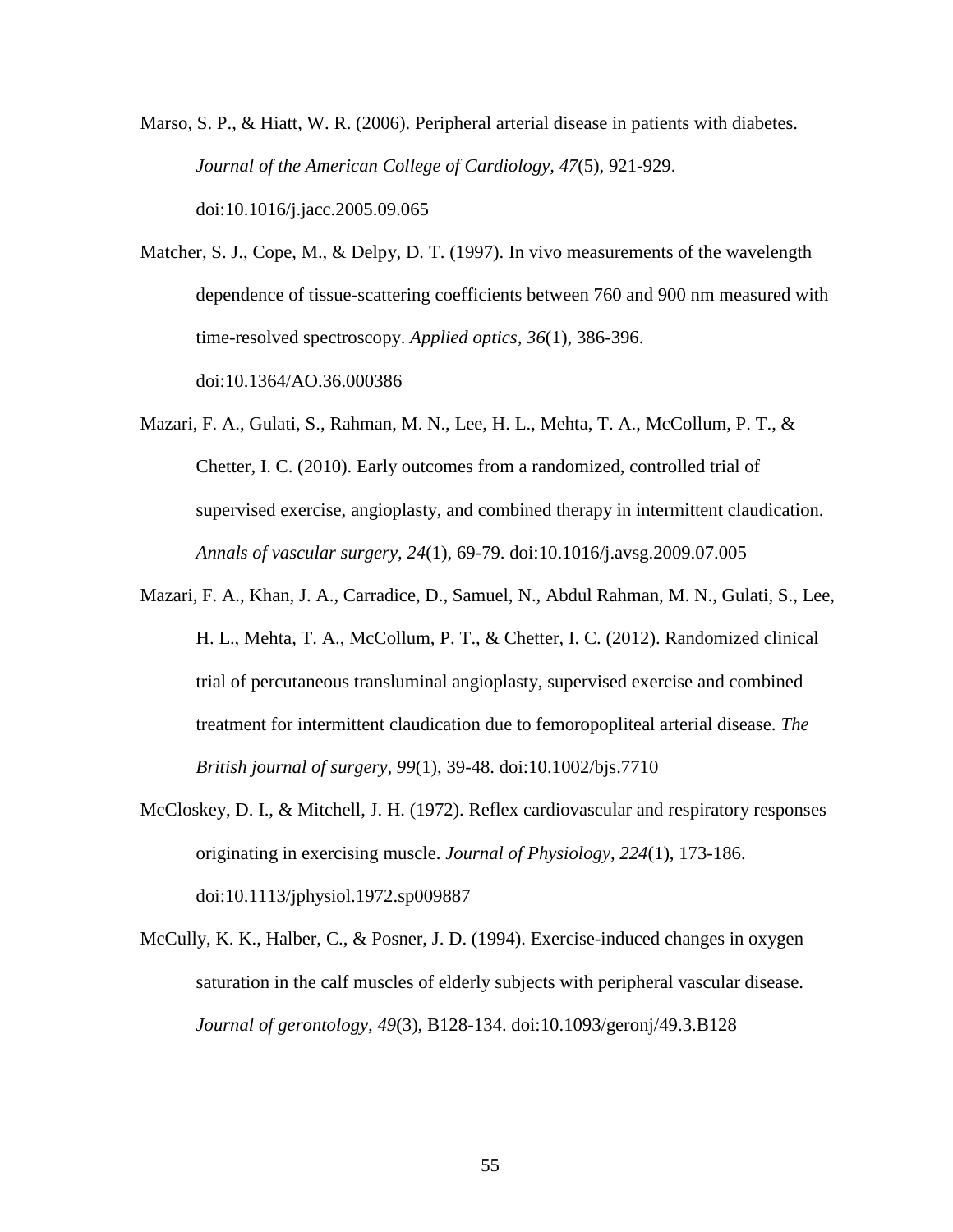McCully, K. K., Landsberg, L., Suarez, M., Hofmann, M., & Posner, J. D. (1997). Identification of peripheral vascular disease in elderly subjects using optical spectroscopy. *The journals of gerontology. Series A, Biological sciences and medical sciences, 52*(3), B159-165. doi:10.1093/gerona/52A.3.B159

McDermott, M. M. (2015). Lower extremity manifestations of peripheral artery disease: the pathophysiologic and functional implications of leg ischemia. *Circulation research, 116*(9), 1540-1550. doi:10.1161/CIRCRESAHA.114.303517

McDermott, M. M. (2018). Exercise Rehabilitation for Peripheral Artery Disease: A REVIEW. *Journal of cardiopulmonary rehabilitation and prevention, 38*(2), 63-69. doi:10.1097/hcr.0000000000000343

McDermott, M. M., Ades, P., Guralnik, J. M., Dyer, A., Ferrucci, L., Liu, K., Nelson, M., Lloyd-Jones, D., Van Horn, L., Garside, D., Kibbe, M., Domanchuk, K., Stein, J. H., Liao, Y., Tao, H., Green, D., Pearce, W. H., Schneider, J. R., McPherson, D., Laing, S. T., McCarthy, W. J., Shroff, A., & Criqui, M. H. (2009). Treadmill exercise and resistance training in patients with peripheral arterial disease with and without intermittent claudication: a randomized controlled trial. *JAMA, 301*(2), 165-174. doi:10.1001/jama.2008.962

- McDermott, M. M., Ferrucci, L., Liu, K., Guralnik, J. M., Tian, L., Kibbe, M., Liao, Y., Tao, H., & Criqui, M. H. (2011). Women with peripheral arterial disease experience faster functional decline than men with peripheral arterial disease. *Journal of the American College of Cardiology, 57*(6), 707-714. doi:10.1016/j.jacc.2010.09.042
- McDermott, M. M., Ferrucci, L., Liu, K., Guralnik, J. M., Tian, L., Liao, Y., & Criqui, M. H. (2010). Leg symptom categories and rates of mobility decline in peripheral arterial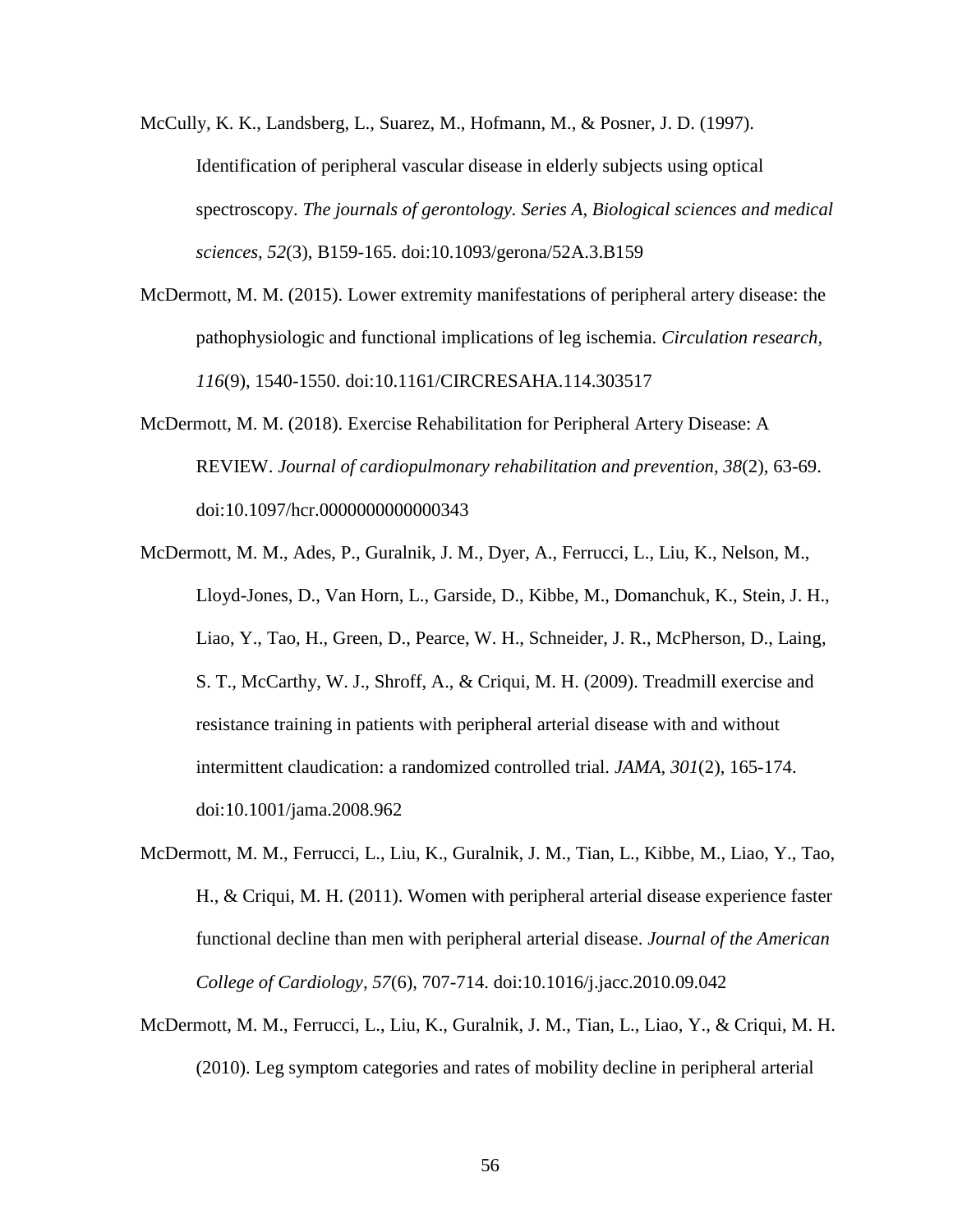disease. *Journal of the American Geriatrics Society, 58*(7), 1256-1262. doi:10.1111/j.1532-5415.2010.02941.x

- McDermott, M. M., Fried, L., Simonsick, E., Ling, S., & Guralnik, J. M. (2000). Asymptomatic peripheral arterial disease is independently associated with impaired lower extremity functioning: the women's health and aging study. *Circulation, 101*(9), 1007-1012. doi:10.1161/01.CIR.101.9.1007
- McDermott, M. M., Greenland, P., Liu, K., Guralnik, J. M., Celic, L., Criqui, M. H., Chan, C., Martin, G. J., Schneider, J., Pearce, W. H., Taylor, L. M., & Clark, E. (2002). The ankle brachial index is associated with leg function and physical activity: the Walking and Leg Circulation Study. *Annals of internal medicine, 136*(12), 873-883. doi:10.7326/0003-4819-136-12-200206180-00008
- McDermott, M. M., Greenland, P., Liu, K., Guralnik, J. M., Criqui, M. H., Dolan, N. C., Chan, C., Celic, L., Pearce, W. H., Schneider, J. R., Sharma, L., Clark, E., Gibson, D., & Martin, G. J. (2001). Leg symptoms in peripheral arterial disease: associated clinical characteristics and functional impairment. *JAMA, 286*(13), 1599-1606. doi: 10.1001/jama.286.13.1599
- McDermott, M. M., Guralnik, J. M., Tian, L., Liu, K., Ferrucci, L., Liao, Y., Sharma, L., & Criqui, M. H. (2009). Associations of borderline and low normal ankle-brachial index values with functional decline at 5-year follow-up: the WALCS (Walking and Leg Circulation Study). *Journal of the American College of Cardiology, 53*(12), 1056- 1062. doi:10.1016/j.jacc.2008.09.063
- McDermott, M. M., Kibbe, M., Guralnik, J. M., Pearce, W. H., Tian, L., Liao, Y., Zhao, L., & Criqui, M. H. (2013). Comparative effectiveness study of self-directed walking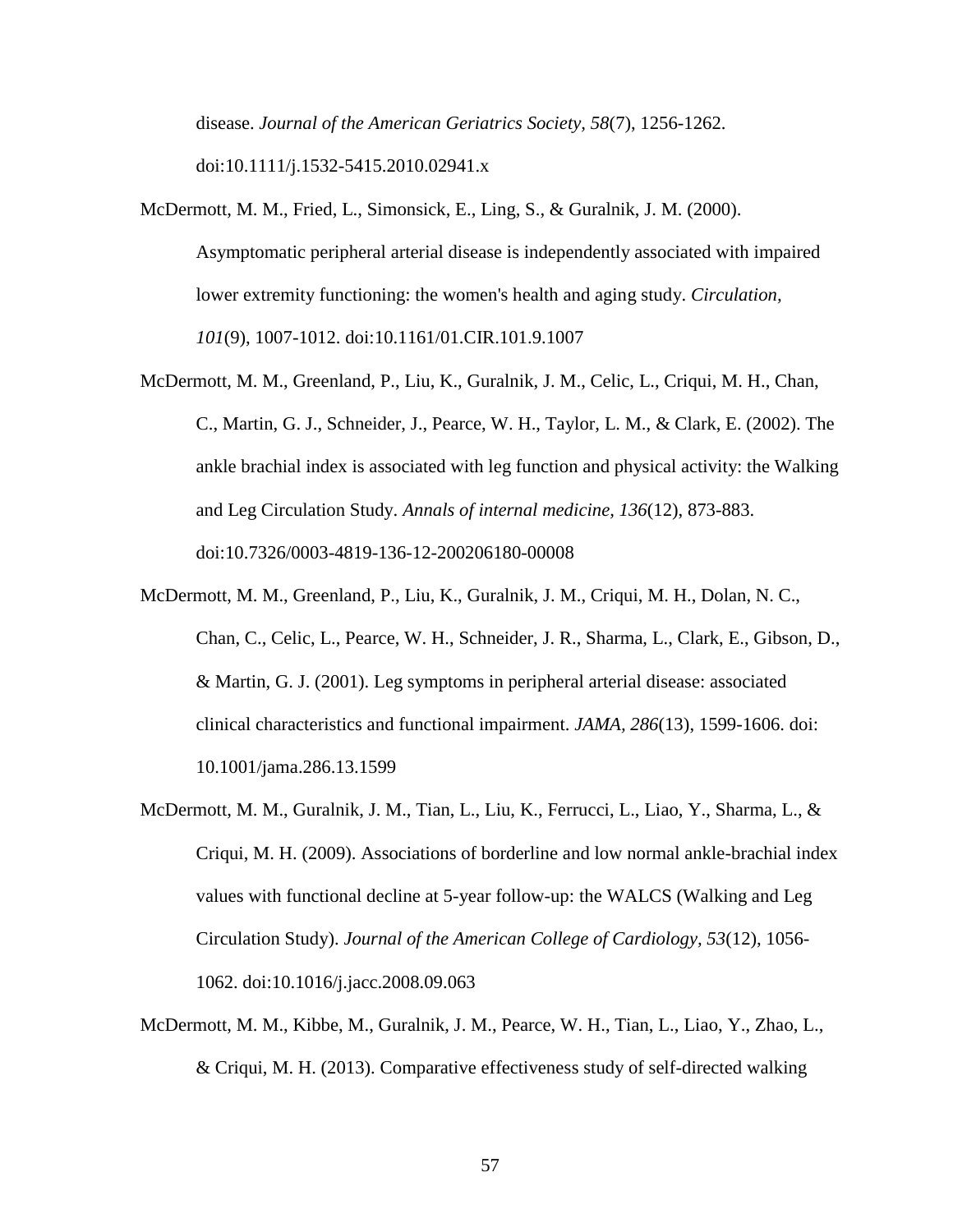exercise, lower extremity revascularization, and functional decline in peripheral artery disease. *Journal of vascular surgery, 57*(4), 990-996.e991.

doi:10.1016/j.jvs.2012.09.068

McDermott, M. M., Liu, K., Greenland, P., Guralnik, J. M., Criqui, M. H., Chan, C., Pearce, W. H., Schneider, J. R., Ferrucci, L., Celic, L., Taylor, L. M., Vonesh, E., Martin, G. J., & Clark, E. (2004). Functional decline in peripheral arterial disease: associations with the ankle brachial index and leg symptoms. *JAMA, 292*(4), 453-461. doi:10.1001/jama.292.4.453

- McManus, C. J., Collison, J., & Cooper, C. E. (2018). Performance comparison of the MOXY and PortaMon near-infrared spectroscopy muscle oximeters at rest and during exercise. *Journal of biomedical optics, 23*(1), 1-14. doi:10.1117/1.Jbo.23.1.015007
- Meijer, W. T., Hoes, A. W., Rutgers, D., Bots, M. L., Hofman, A., & Grobbee, D. E. (1998). Peripheral arterial disease in the elderly: The Rotterdam Study. *Arteriosclerosis, thrombosis, and vascular biology, 18*(2), 185-192. doi:10.1161/01.ATV.18.2.185
- Mense, S., & Stahnke, M. (1983). Responses in muscle afferent fibres of slow conduction velocity to contractions and ischaemia in the cat. *Journal of Physiology, 342*, 383- 397. doi:10.1113/jphysiol.1983.sp014857
- Mewissen, M. W. (2009). Primary nitinol stenting for femoropopliteal disease. *Journal of endovascular therapy : an official journal of the International Society of Endovascular Specialists, 16*(2 Suppl 2), Ii63-81. doi:10.1583/08-2658.1
- Michelini, L. C., & Stern, J. E. (2009). Exercise-induced neuronal plasticity in central autonomic networks: role in cardiovascular control. *Experimental physiology, 94*(9), 947-960. doi:10.1113/expphysiol.2009.047449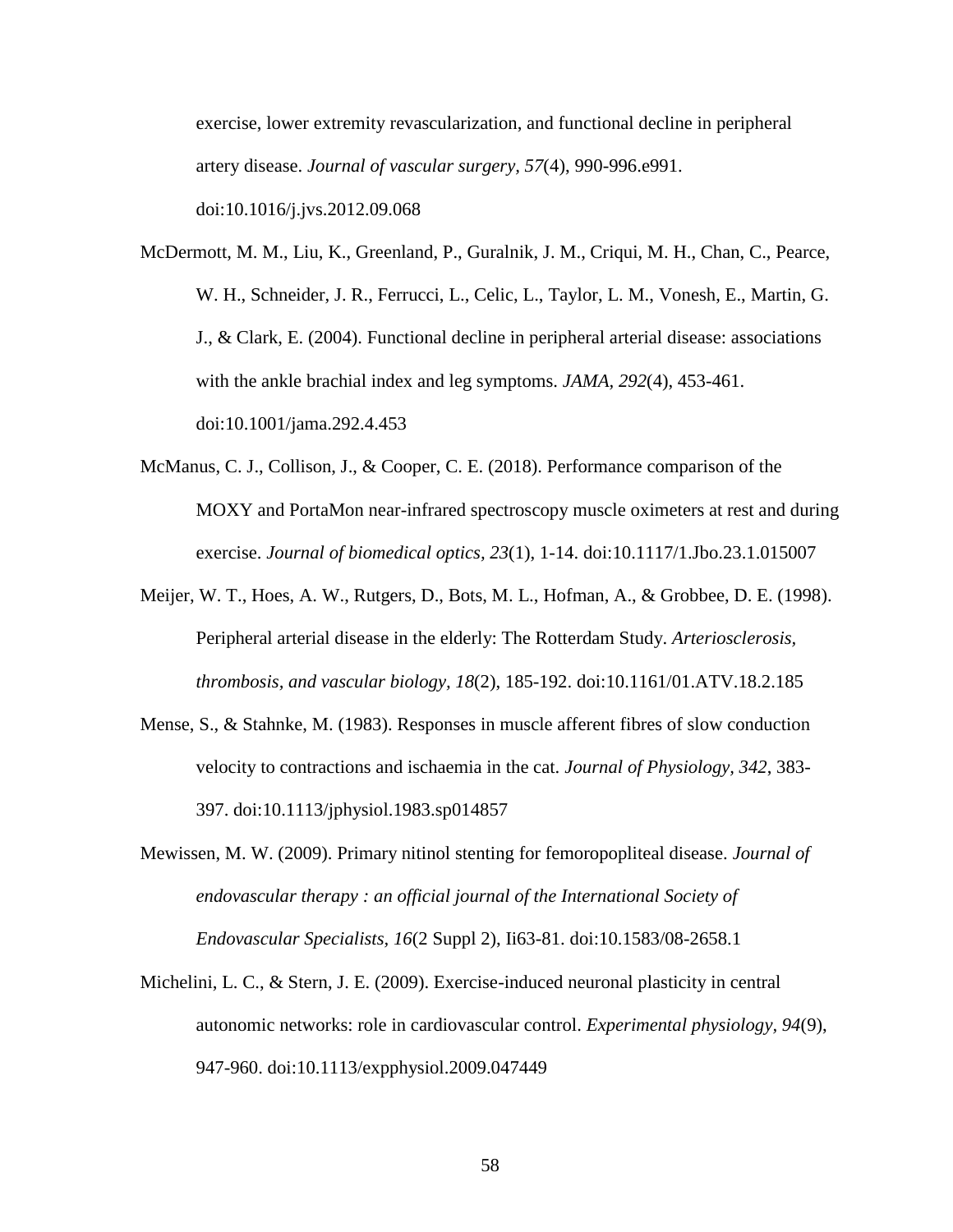- Miller, A. J., Luck, J. C., Kim, D. J., Leuenberger, U. A., Aziz, F., Radtka, J. F., Sinoway, L. I., & Muller, M. D. (2018). Peripheral Revascularization Attenuates the Exercise Pressor Reflex and Increases Coronary Exercise Hyperemia in Peripheral Arterial Disease. *Journal of applied physiology (Bethesda, Md. : 1985)*. doi:10.1152/japplphysiol.01046.2017
- Miller, A. J., Luck, J. C., Kim, D. J., Leuenberger, U. A., Proctor, D. N., Sinoway, L. I., & Muller, M. D. (2017). Blood pressure and leg deoxygenation are exaggerated during treadmill walking in patients with peripheral artery disease. *Journal of applied physiology (Bethesda, Md. : 1985), 123*(5), 1160-1165.

doi:10.1152/japplphysiol.00431.2017

- Mitchell, J. H. (2012). Neural control of the circulation during exercise: insights from the 1970-1971 Oxford studies. *Experimental physiology, 97*(1), 14-19. doi:10.1113/expphysiol.2011.058156
- Mitchell, J. H., Kaufman, M. P., & Iwamoto, G. A. (1983). The exercise pressor reflex: its cardiovascular effects, afferent mechanisms, and central pathways. *Annual review of physiology, 45*, 229-242. doi:10.1146/annurev.ph.45.030183.001305
- Mullenix, P. S., Andersen, C. A., & Starnes, B. W. (2005). Atherosclerosis as Inflammation. *Annals of vascular surgery, 19*(1), 130-138. doi:10.1007/s10016-004-0153-z

Muller, M. D., Drew, R. C., Blaha, C. A., Mast, J. L., Cui, J., Reed, A. B., & Sinoway, L. I. (2012). Oxidative stress contributes to the augmented exercise pressor reflex in peripheral arterial disease patients. *Journal of Physiology, 590*(23), 6237-6246. doi:10.1113/jphysiol.2012.241281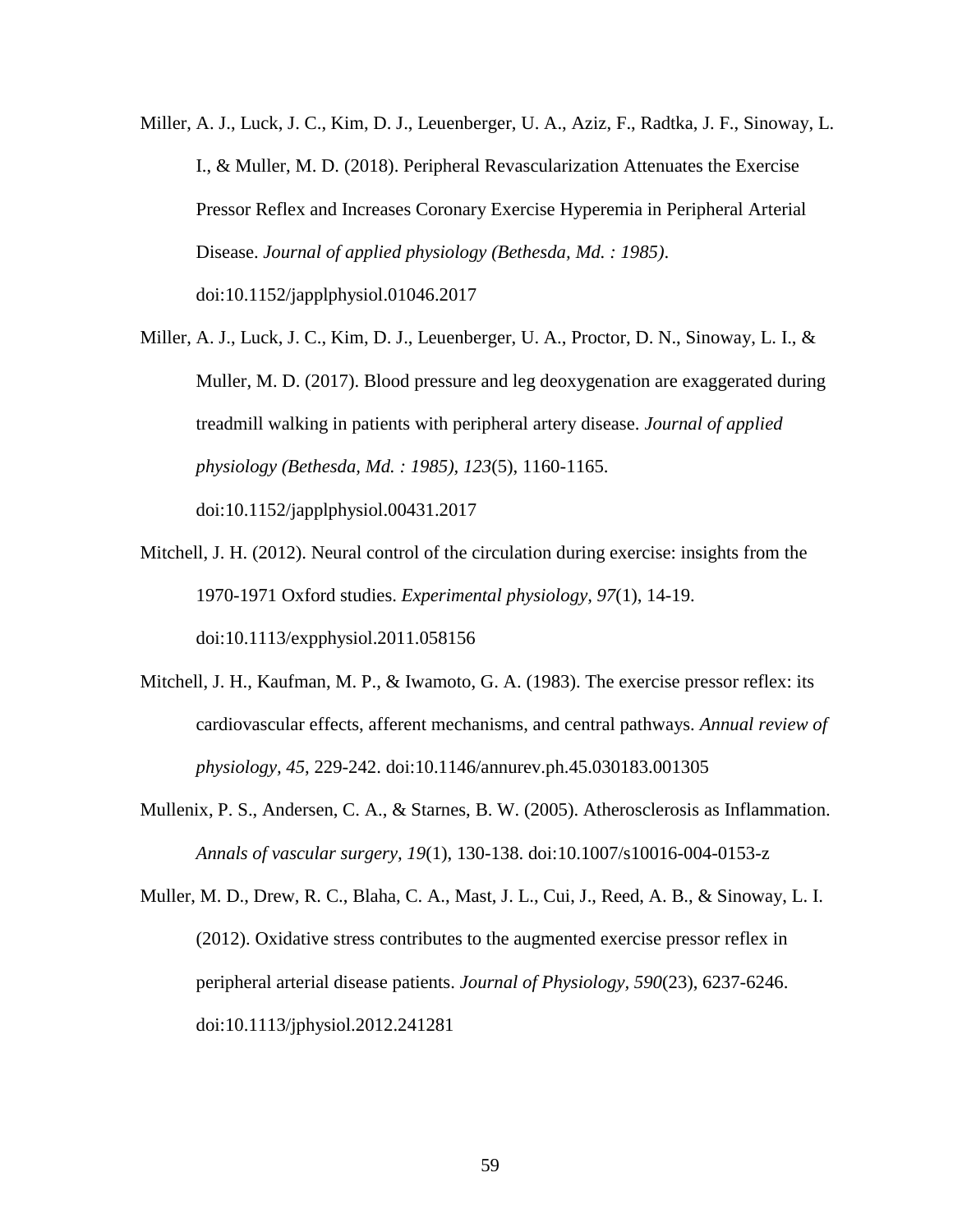- Muller, M. D., Drew, R. C., Ross, A. J., Blaha, C. A., Cauffman, A. E., Kaufman, M. P., & Sinoway, L. I. (2015). Inhibition of cyclooxygenase attenuates the blood pressure response to plantar flexion exercise in peripheral arterial disease. *American journal of physiology. Heart and circulatory physiology, 309*(3), H523-528. doi:10.1152/ajpheart.00267.2015
- Muller, M. D., Reed, A. B., Leuenberger, U. A., & Sinoway, L. I. (2013). Physiology in medicine: peripheral arterial disease. *Journal of applied physiology (Bethesda, Md. : 1985), 115*(9), 1219-1226. doi:10.1152/japplphysiol.00885.2013
- Murphy, T. P., Cutlip, D. E., Regensteiner, J. G., Mohler, E. R., Cohen, D. J., Reynolds, M. R., Massaro, J. M., Lewis, B. A., Cerezo, J., Oldenburg, N. C., Thum, C. C., Goldberg, S., Jaff, M. R., Steffes, M. W., Comerota, A. J., Ehrman, J., Treat-Jacobson, D., Walsh, M. E., Collins, T., Badenhop, D. T., Bronas, U., & Hirsch, A. T. (2012). Supervised exercise versus primary stenting for claudication resulting from aortoiliac peripheral artery disease: six-month outcomes from the claudication: exercise versus endoluminal revascularization (CLEVER) study. *Circulation, 125*(1), 130-139. doi:10.1161/circulationaha.111.075770
- Murphy, T. P., Cutlip, D. E., Regensteiner, J. G., Mohler III, E. R., Cohen, D. J., Reynolds, M. R., Massaro, J. M., Lewis, B. A., Cerezo, J., & Oldenburg, N. C. (2015). Supervised exercise, stent revascularization, or medical therapy for claudication due to aortoiliac peripheral artery disease: the CLEVER study. *Journal of the American College of Cardiology, 65*(10), 999-1009. doi:10.1016/j.jacc.2014.12.043.
- Murrow, J. R., Brizendine, J. T., Djire, B., Young, H. J., Rathbun, S., Nilsson, K. R., Jr., & McCully, K. K. (2019). Near infrared spectroscopy-guided exercise training for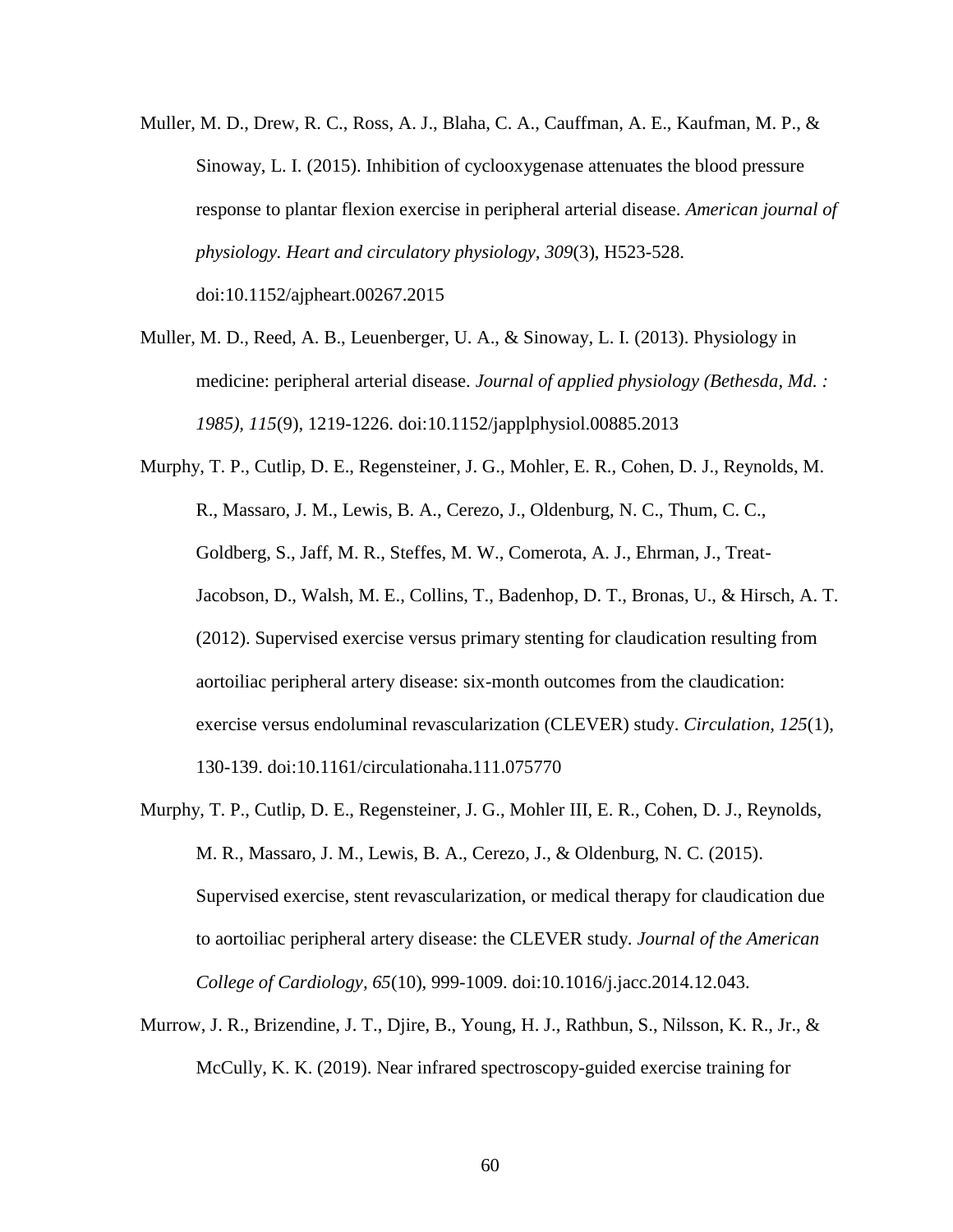claudication in peripheral arterial disease. *European journal of preventive cardiology, 26*(5), 471-480. doi:10.1177/2047487318795192

- Norgren, L., Hiatt, W. R., Dormandy, J. A., Nehler, M. R., Harris, K. A., & Fowkes, F. G. (2007). Inter-Society Consensus for the Management of Peripheral Arterial Disease (TASC II). *Journal of vascular surgery, 45 Suppl S*, S5-67. doi:10.1016/j.jvs.2006.12.037
- O'Hare, A. M., Glidden, D. V., Fox, C. S., & Hsu, C. Y. (2004). High prevalence of peripheral arterial disease in persons with renal insufficiency: results from the National Health and Nutrition Examination Survey 1999-2000. *Circulation, 109*(3), 320-323. doi:10.1161/01.Cir.0000114519.75433.Dd
- Oresanya, L., Zhao, S., Gan, S., Fries, B. E., Goodney, P. P., Covinsky, K. E., Conte, M. S., & Finlayson, E. (2015). Functional outcomes after lower extremity revascularization in nursing home residents: a national cohort study. *JAMA internal medicine, 175*(6), 951-957. doi:10.1001/jamainternmed.2015.0486
- Ouriel, K. (2001). Peripheral arterial disease. *Lancet (London, England), 358*(9289), 1257- 1264. doi:10.1016/s0140-6736(01)06351-6
- Paintal, A. S. (1960). Functional analysis of group III afferent fibres of mammalian muscles. *Journal of Physiology, 152*, 250-270. doi:10.1113/jphysiol.1960.sp006486

Pande, R. L., Perlstein, T. S., Beckman, J. A., & Creager, M. A. (2008). Association of insulin resistance and inflammation with peripheral arterial disease: the National Health and Nutrition Examination Survey, 1999 to 2004. *Circulation, 118*(1), 33-41. doi:10.1161/circulationaha.107.721878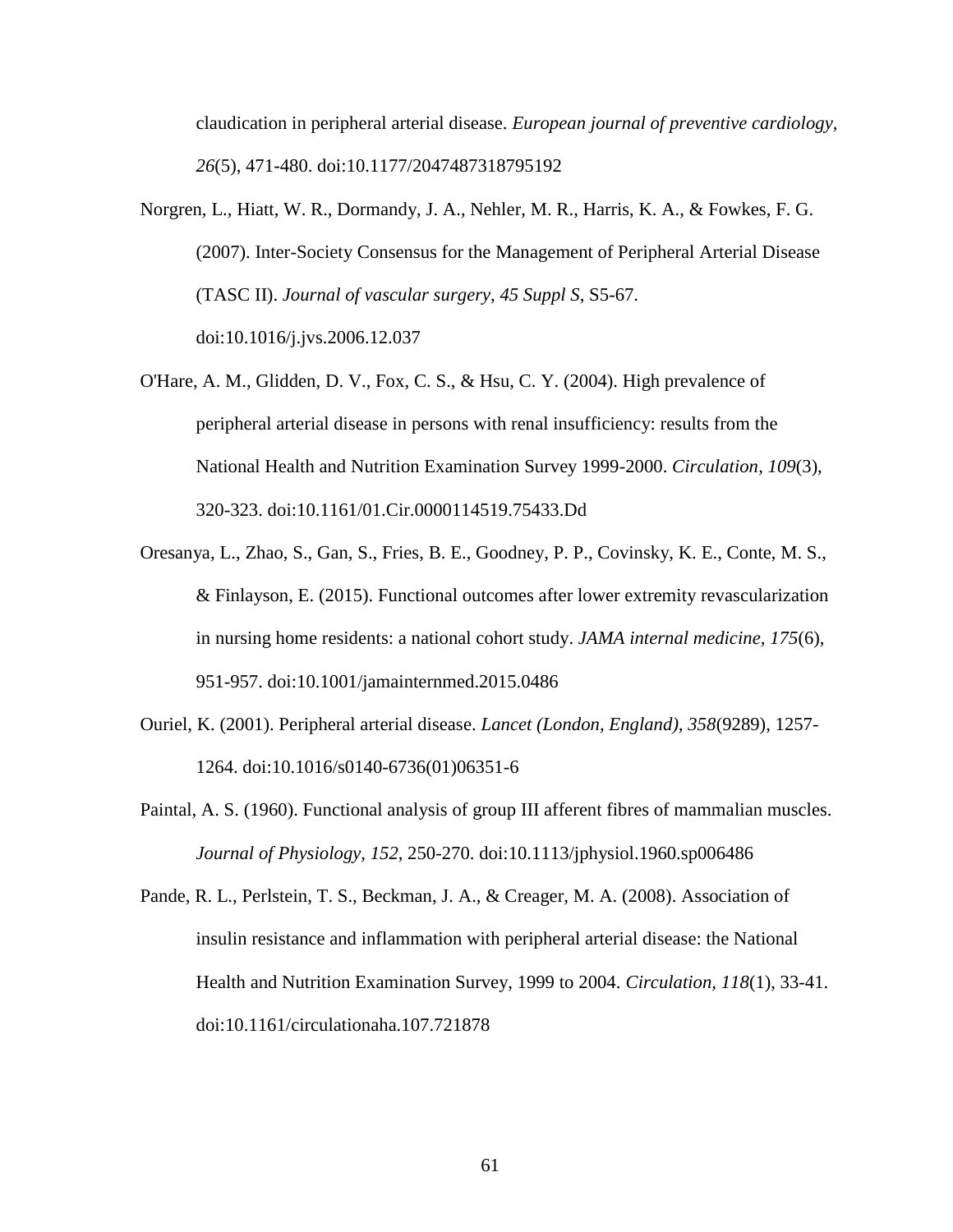Pande, R. L., Perlstein, T. S., Beckman, J. A., & Creager, M. A. (2011). Secondary prevention and mortality in peripheral artery disease: National Health and Nutrition Examination Study, 1999 to 2004. *Circulation, 124*(1), 17-23. doi:10.1161/circulationaha.110.003954

Patel, M. R., Conte, M. S., Cutlip, D. E., Dib, N., Geraghty, P., Gray, W., Hiatt, W. R., Ho, M., Ikeda, K., Ikeno, F., Jaff, M. R., Jones, W. S., Kawahara, M., Lookstein, R. A., Mehran, R., Misra, S., Norgren, L., Olin, J. W., Povsic, T. J., Rosenfield, K., Rundback, J., Shamoun, F., Tcheng, J., Tsai, T. T., Suzuki, Y., Vranckx, P., Wiechmann, B. N., White, C. J., Yokoi, H., & Krucoff, M. W. (2015). Evaluation and treatment of patients with lower extremity peripheral artery disease: consensus definitions from Peripheral Academic Research Consortium (PARC). *Journal of the American College of Cardiology, 65*(9), 931-941. doi:10.1016/j.jacc.2014.12.036

- Pipinos, II, Judge, A. R., Selsby, J. T., Zhu, Z., Swanson, S. A., Nella, A. A., & Dodd, S. L. (2007). The myopathy of peripheral arterial occlusive disease: part 1. Functional and histomorphological changes and evidence for mitochondrial dysfunction. *Vascular and endovascular surgery, 41*(6), 481-489. doi:10.1177/1538574407311106
- Pipinos, II, Judge, A. R., Selsby, J. T., Zhu, Z., Swanson, S. A., Nella, A. A., & Dodd, S. L. (2008). The myopathy of peripheral arterial occlusive disease: Part 2. Oxidative stress, neuropathy, and shift in muscle fiber type. *Vascular and endovascular surgery, 42*(2), 101-112. doi:10.1177/1538574408315995
- Pipinos, II, Shepard, A. D., Anagnostopoulos, P. V., Katsamouris, A., & Boska, M. D. (2000). Phosphorus 31 nuclear magnetic resonance spectroscopy suggests a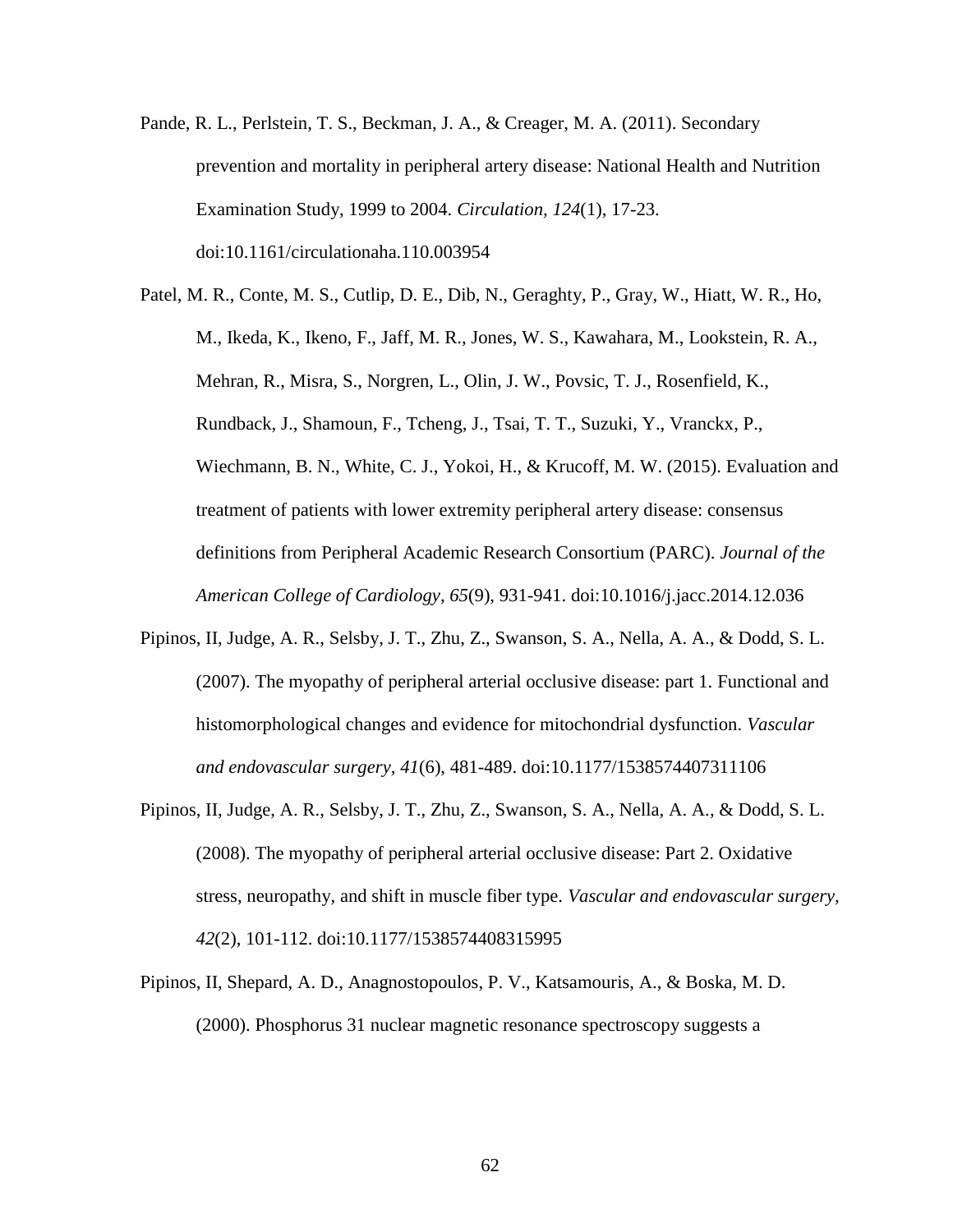mitochondrial defect in claudicating skeletal muscle. *Journal of vascular surgery, 31*(5), 944-952. doi:10.1067/mva.2000.106421

- Ramsey, D. E., Manke, D. A., & Sumner, D. S. (1983). Toe blood pressure. A valuable adjunct to ankle pressure measurement for assessing peripheral arterial disease. *The Journal of cardiovascular surgery, 24*(1), 43-48.
- Regensteiner, J. G. (1990). Evaluation of walking impairment by questionnaire in patients with peripheral arterial disease. *Journal of Vascular Medicine and Biology, 2*, 142- 152.
- Regensteiner, J. G., Hargarten, M. E., Rutherford, R. B., & Hiatt, W. R. (1993). Functional benefits of peripheral vascular bypass surgery for patients with intermittent claudication. *Angiology, 44*(1), 1-10. doi:10.1177/000331979304400101
- Regensteiner, J. G., Hiatt, W. R., Coll, J. R., Criqui, M. H., Treat-Jacobson, D., McDermott, M. M., & Hirsch, A. T. (2008). The impact of peripheral arterial disease on healthrelated quality of life in the Peripheral Arterial Disease Awareness, Risk, and Treatment: New Resources for Survival (PARTNERS) Program. *Vascular medicine (London, England), 13*(1), 15-24. doi:10.1177/1358863x07084911
- Regensteiner, J. G., Wolfel, E. E., Brass, E. P., Carry, M. R., Ringel, S. P., Hargarten, M. E., Stamm, E. R., & Hiatt, W. R. (1993). Chronic changes in skeletal muscle histology and function in peripheral arterial disease. *Circulation, 87*(2), 413-421. doi:10.1161/01.CIR.87.2.413
- Reggiani, P., Mattioli, A., Corbellini, E., Garducci, S., Catalano, M., & Baccelli, G. (1999). The Exercise Pressor Reflex and Changes in Radial Arterial Pressure and Heart Rate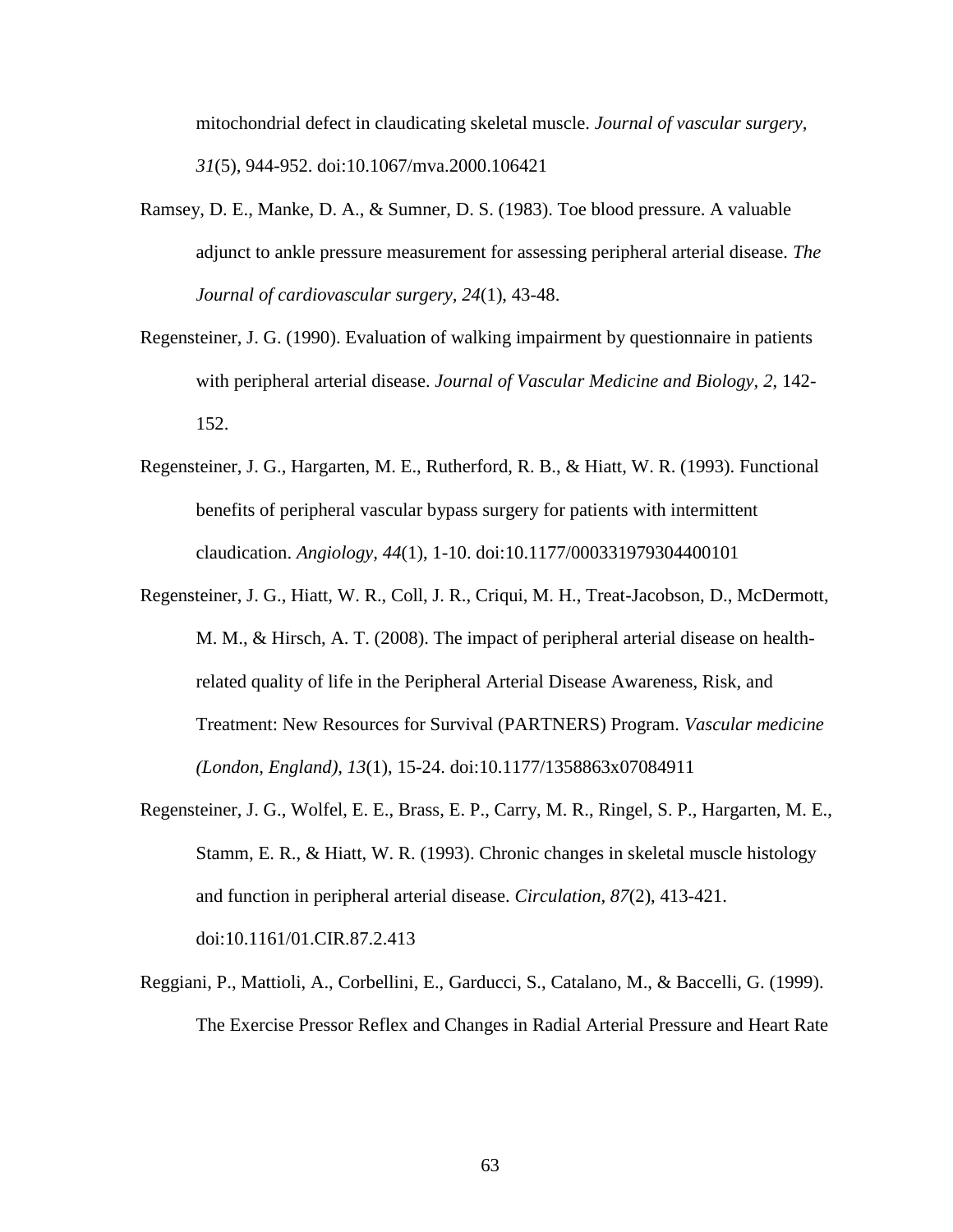During Walking in Patients with Arteriosclerosis Obliterans. *Angiology, 50*(5), 361- 374. doi:10.1177/000331979905000502

- Resnick, H. E., Lindsay, R. S., McDermott, M. M., Devereux, R. B., Jones, K. L., Fabsitz, R. R., & Howard, B. V. (2004). Relationship of high and low ankle brachial index to allcause and cardiovascular disease mortality: the Strong Heart Study. *Circulation, 109*(6), 733-739. doi:10.1161/01.Cir.0000112642.63927.54
- Robbins, J. L., Jones, W. S., Duscha, B. D., Allen, J. D., Kraus, W. E., Regensteiner, J. G., Hiatt, W. R., & Annex, B. H. (2011). Relationship between leg muscle capillary density and peak hyperemic blood flow with endurance capacity in peripheral artery disease. *Journal of applied physiology (Bethesda, Md. : 1985), 111*(1), 81-86. doi:10.1152/japplphysiol.00141.2011
- Rooke, T. W., Hirsch, A. T., Misra, S., Sidawy, A. N., Beckman, J. A., Findeiss, L. K., Golzarian, J., Gornik, H. L., Halperin, J. L., Jaff, M. R., Moneta, G. L., Olin, J. W., Stanley, J. C., White, C. J., White, J. V., & Zierler, R. E. (2011). 2011 ACCF/AHA Focused update of the guideline for the management of patients with peripheral artery disease (updating the 2005 guideline). *Journal of vascular surgery, 54*(5), e32-e58. doi:10.1016/j.jvs.2011.09.001
- Rooke, T. W., Hirsch, A. T., Misra, S., Sidawy, A. N., Beckman, J. A., Findeiss, L. K., Golzarian, J., Gornik, H. L., Halperin, J. L., Jaff, M. R., Moneta, G. L., Olin, J. W., Stanley, J. C., White, C. J., White, J. V., & Zierler, R. E. (2011). 2011 ACCF/AHA Focused Update of the Guideline for the Management of Patients With Peripheral Artery Disease (updating the 2005 guideline): a report of the American College of Cardiology Foundation/American Heart Association Task Force on Practice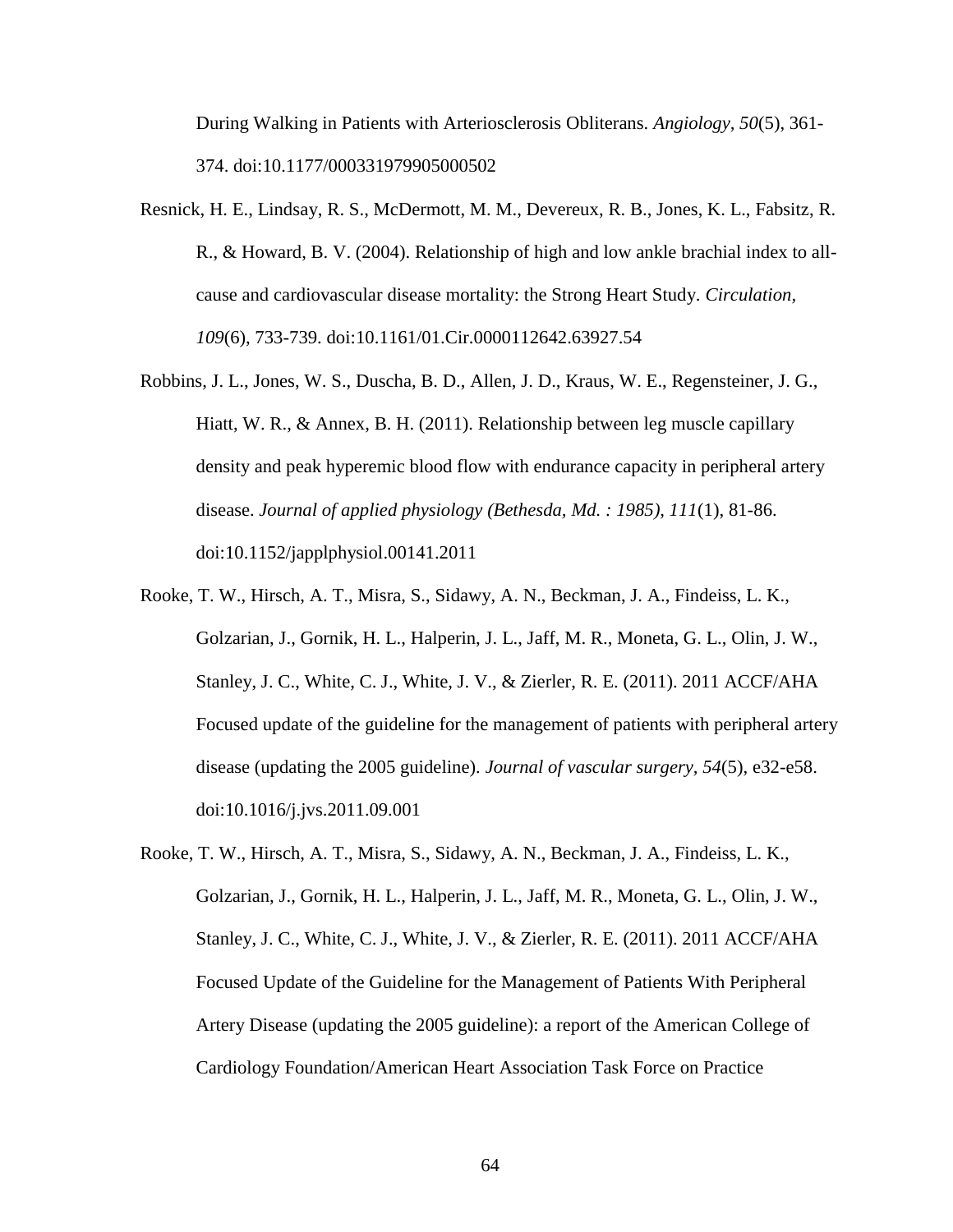Guidelines. *Journal of the American College of Cardiology, 58*(19), 2020-2045. doi:10.1016/j.jacc.2011.08.023

- Rose, G. A. (1962). The diagnosis of ischaemic heart pain and intermittent claudication in field surveys. *Bulletin of the World Health Organization, 27*, 645-658. Available at: http://www.who.int/iris/handle/10665/267641
- Rosero, E. B., Kane, K., Clagett, G. P., & Timaran, C. H. (2010). A systematic review of the limitations and approaches to improve detection and management of peripheral arterial disease in Hispanics. *Journal of vascular surgery, 51*(4 Suppl), 27s-35s. doi:10.1016/j.jvs.2009.08.085
- Ross, A. J., Gao, Z., Luck, J. C., Blaha, C. A., Cauffman, A. E., Aziz, F., Radtka, J. F., 3rd, Proctor, D. N., Leuenberger, U. A., Sinoway, L. I., & Muller, M. D. (2017). Coronary Exercise Hyperemia Is Impaired in Patients with Peripheral Arterial Disease. *Annals of vascular surgery, 38*, 260-267. doi:10.1016/j.avsg.2016.05.135

Schmitz, R. (2015). Systems and methods for measuring oxygenation. In: Google Patents.

- Selvin, E., & Erlinger, T. P. (2004). Prevalence of and risk factors for peripheral arterial disease in the United States: results from the National Health and Nutrition Examination Survey, 1999-2000. *Circulation, 110*(6), 738-743. doi:10.1161/01.Cir.0000137913.26087.F0
- Setacci, C., Castelli, P., Chiesa, R., Grego, F., Simoni, G. A., Stella, A., Galzerano, G., Sirignano, P., De Donato, G., & Setacci, F. (2012). Restenosis: a challenge for vascular surgeon. *The Journal of cardiovascular surgery, 53*(6), 735-746.
- Sibley, R. C., 3rd, Reis, S. P., MacFarlane, J. J., Reddick, M. A., Kalva, S. P., & Sutphin, P. D. (2017). Noninvasive Physiologic Vascular Studies: A Guide to Diagnosing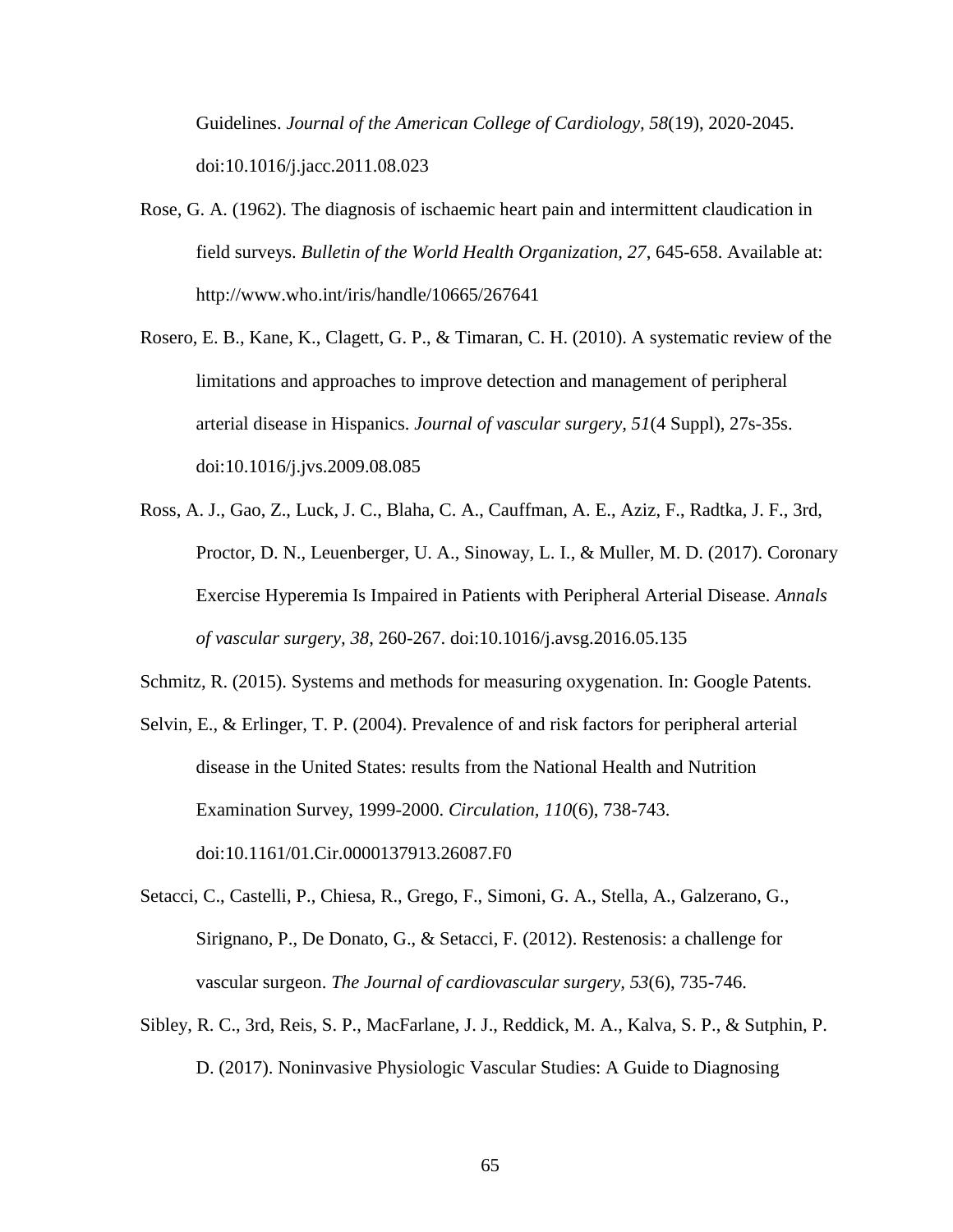Peripheral Arterial Disease. *Radiographics : a review publication of the Radiological Society of North America, Inc, 37*(1), 346-357. doi:10.1148/rg.2017160044

- Sinoway, L. I., Hill, J. M., Pickar, J. G., & Kaufman, M. P. (1993). Effects of contraction and lactic acid on the discharge of group III muscle afferents in cats. *Journal of neurophysiology, 69*(4), 1053-1059. doi:10.1152/jn.1993.69.4.1053
- Smolderen, K. G., Hoeks, S. E., Pedersen, S. S., van Domburg, R. T., de, L., II, & Poldermans, D. (2009). Lower-leg symptoms in peripheral arterial disease are associated with anxiety, depression, and anhedonia. *Vascular medicine (London, England), 14*(4), 297-304. doi:10.1177/1358863x09104658
- Sontheimer, D. L. (2006). Peripheral vascular disease: diagnosis and treatment. *American family physician, 73*(11), 1971-1976.
- Stewart, K. J., Hiatt, W. R., Regensteiner, J. G., & Hirsch, A. T. (2002). Exercise training for claudication. *New England Journal of Medicine, 347*(24), 1941-1951. doi:10.1056/NEJMra021135
- Stone, A. J., & Kaufman, M. P. (2015). The exercise pressor reflex and peripheral artery disease. *Autonomic Neuroscience, 188*, 69-73. doi[:https://doi.org/10.1016/j.autneu.2014.10.014](https://doi.org/10.1016/j.autneu.2014.10.014)
- Treat-Jacobson, D., Henly, S. J., Bronas, U. G., Leon, A. S., & Henly, G. A. (2011). The Pain Trajectory During Treadmill Testing in Peripheral Artery Disease. *Nursing Research, 60*(3), S38-S49. doi:10.1097/NNR.0b013e318218600b
- Treat-Jacobson, D., McDermott Mary, M., Bronas Ulf, G., Campia, U., Collins Tracie, C., Criqui Michael, H., Gardner Andrew, W., Hiatt William, R., Regensteiner Judith, G., Rich, K., & null, n. (2019). Optimal Exercise Programs for Patients With Peripheral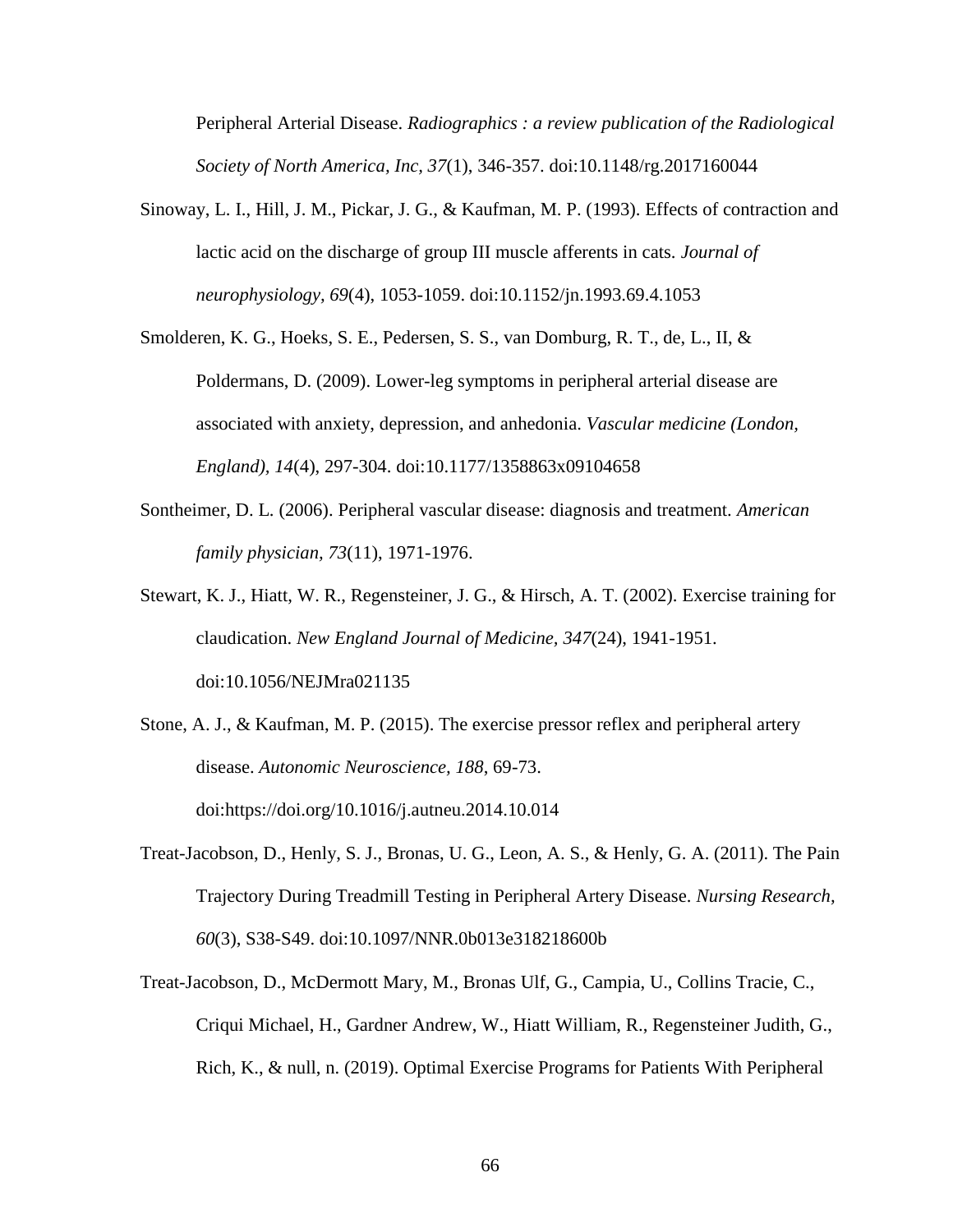Artery Disease: A Scientific Statement From the American Heart Association. *Circulation, 139*(4), e10-e33. doi:10.1161/CIR.0000000000000623

- Varu, V. N., Hogg, M. E., & Kibbe, M. R. (2010). Critical limb ischemia. *Journal of vascular surgery, 51*(1), 230-241. doi:10.1016/j.jvs.2009.08.073
- Vogel, T. R., Shindelman, L. E., Nackman, G. B., & Graham, A. M. (2003). Efficacious use of nitinol stents in the femoral and popliteal arteries. *Journal of vascular surgery, 38*(6), 1178-1184. doi:10.1016/j.jvs.2003.09.011
- Waters, R. E., Terjung, R. L., Peters, K. G., & Annex, B. H. (2004). Preclinical models of human peripheral arterial occlusive disease: implications for investigation of therapeutic agents. *Journal of applied physiology (Bethesda, Md. : 1985), 97*(2), 773- 780. doi:10.1152/japplphysiol.00107.2004
- Weiss, S. A., Blumenthal, R. S., Sharrett, A. R., Redberg, R. F., & Mora, S. (2010). Exercise blood pressure and future cardiovascular death in asymptomatic individuals. *Circulation, 121*(19), 2109-2116. doi:10.1161/circulationaha.109.895292
- Winsor, T. (1950). Influence of arterial disease on the systolic blood pressure gradients of the extremity. *The American journal of the medical sciences, 220*(2), 117-126.
- Yao, S. T., Hobbs, J. T., & Irvine, W. T. (1969). Ankle systolic pressure measurements in arterial disease affecting the lower extremities. *The British journal of surgery, 56*(9), 676-679. doi:10.1002/bjs.1800560910